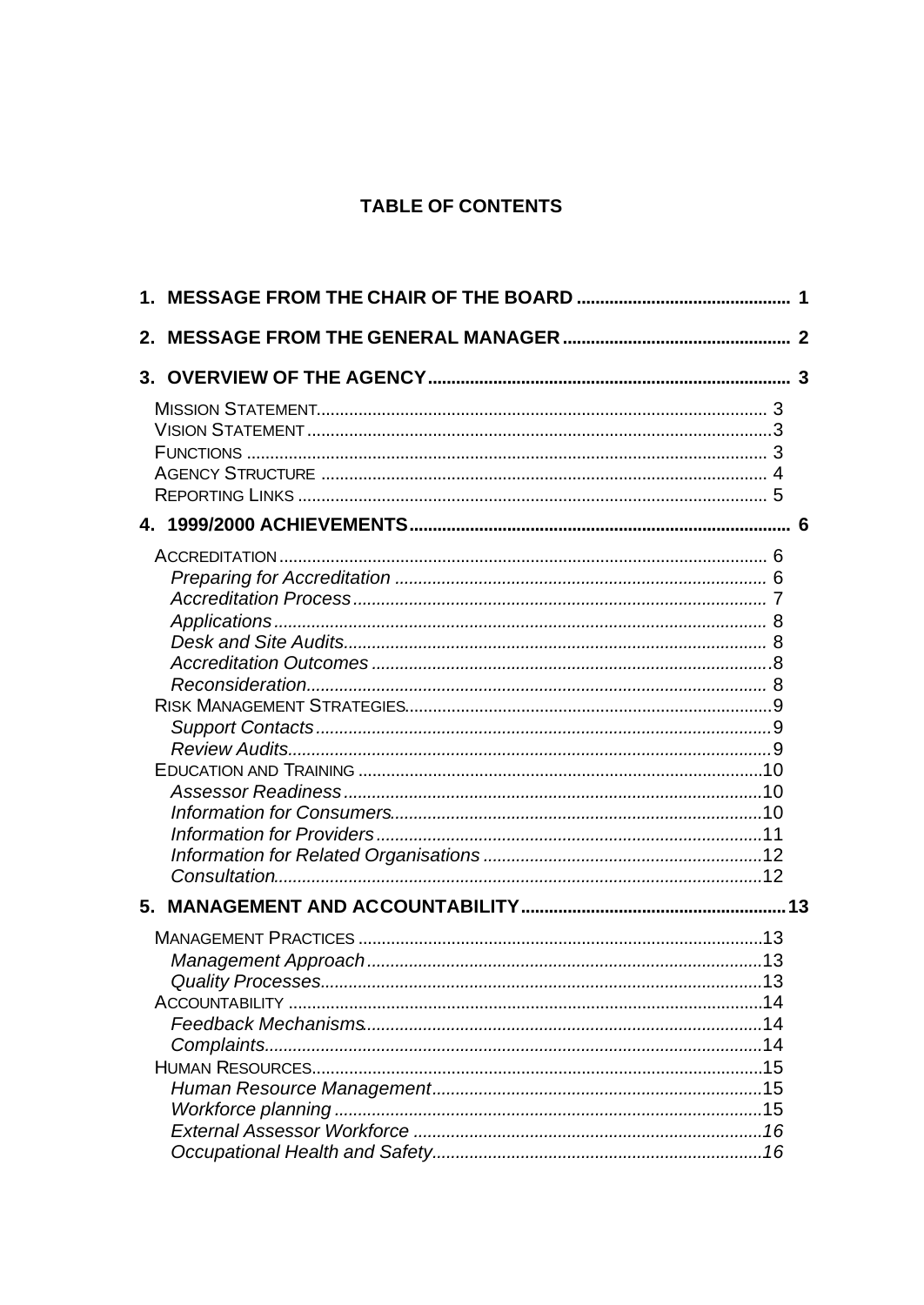| ATTACHMENT ONE: AGENCY BOARD OF DIRECTORS, 1999/2000 35     |  |
|-------------------------------------------------------------|--|
|                                                             |  |
|                                                             |  |
| ATTACHMENT TWO: MEMBERS OF THE AGENCY EXECUTIVE 1999/200038 |  |
|                                                             |  |
|                                                             |  |
|                                                             |  |
|                                                             |  |
|                                                             |  |

# **Figures and Tables**

|--|--|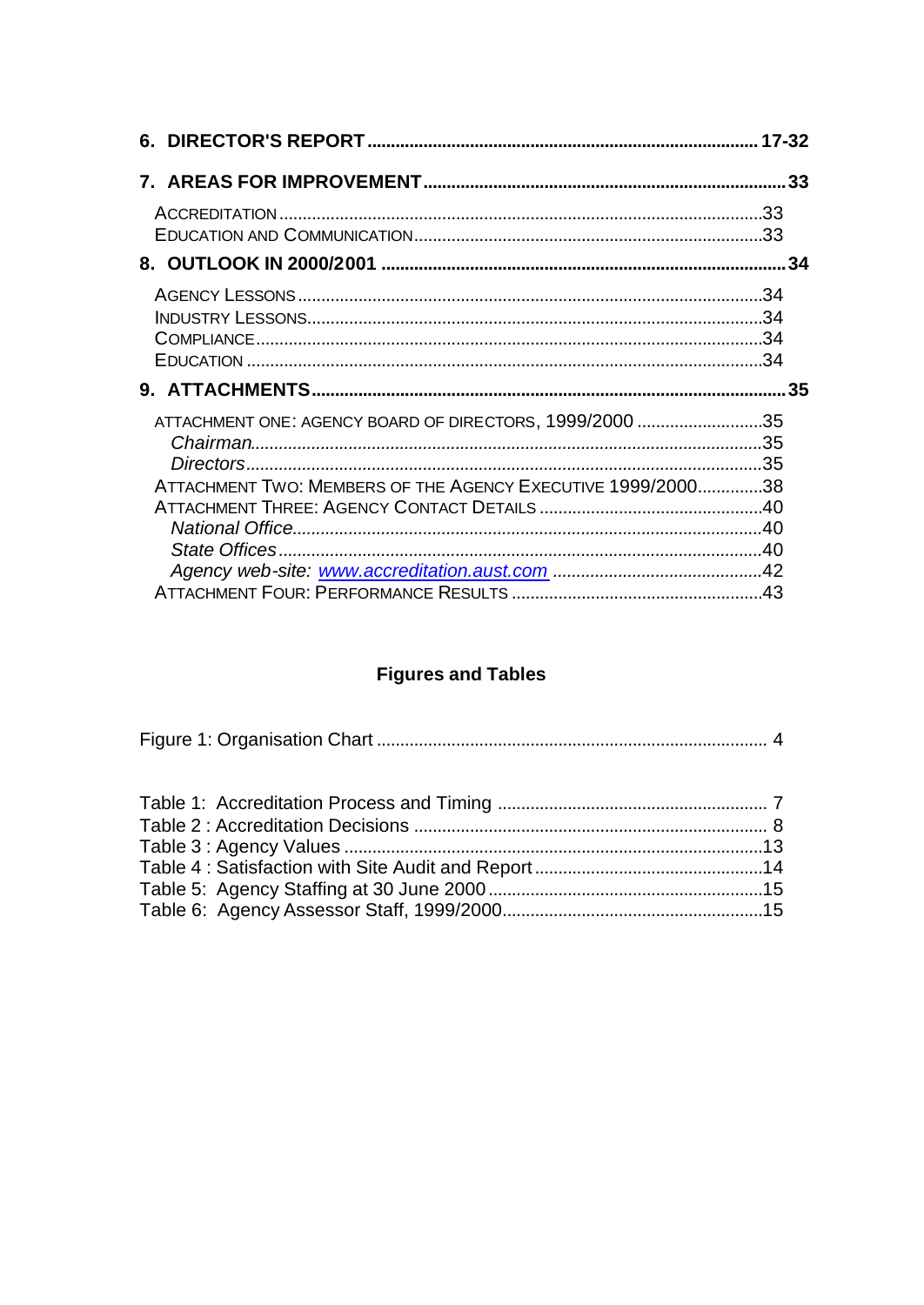## **1. MESSAGE FROM THE CHAIR OF THE BOARD**

The Board of the Aged Care Standards Agency has faced the challenge of overseeing a new system of accreditation for residential aged care services. While much of 1998/99 was spent establishing the Agency's strategic direction and developing the processes and infrastructure to support accreditation, 1999/2000 has seen accreditation become fully operational.

The challenge has been significant. At the forefront has been the need to design an accreditation system and associated infrastructure that could manage the assessment of some 3000 services, and that could accommodate the large variations in service size, location, target group and standard of care. Principles of openness, accountability and value for money have underpinned the design process.

As a Board, we believe that the first year of accreditation has seen many positive outcomes for the Agency, the industry and most importantly, residents and their families.

There is evidence both in the willingness with which the majority of the industry has embraced the principles of accreditation, and the strong performance of many individual participating services, that high quality care is being provided and is being continuously improved for the benefit of residents. The industry should be justifiably proud of its achievements and progress.

The Board of the Agency has been pleased to be able to contribute to an improvement in quality for the benefit of residents. At the same time, we have been conscious that quality improvement needs to be sustainable both for industry and government. The Board has closely scrutinised the Agency's financial performance in the course of the year, and believes that the infrastructure and policies that are within the Board's responsibilities minimise financial impact while delivering quality of care objectives.

On a personal note, it is with great pleasure that I have chaired the Agency Board since its inception in late 1997. I would like to take this opportunity to thank members of the Board, Agency staff and industry representatives for the support, service and commitment to quality they have shown over the past 2 years. I would also like to thank the Minister for Aged Care and staff of the Department of Health and Aged Care for the support and encouragement they have provided to the Board and the Agency.

I believe that the new system of accreditation will see significant improvements in the quality of care provided to residents of aged care facilities that will be sustained and continuously improved over time.

funet.

Penny Flett Chairman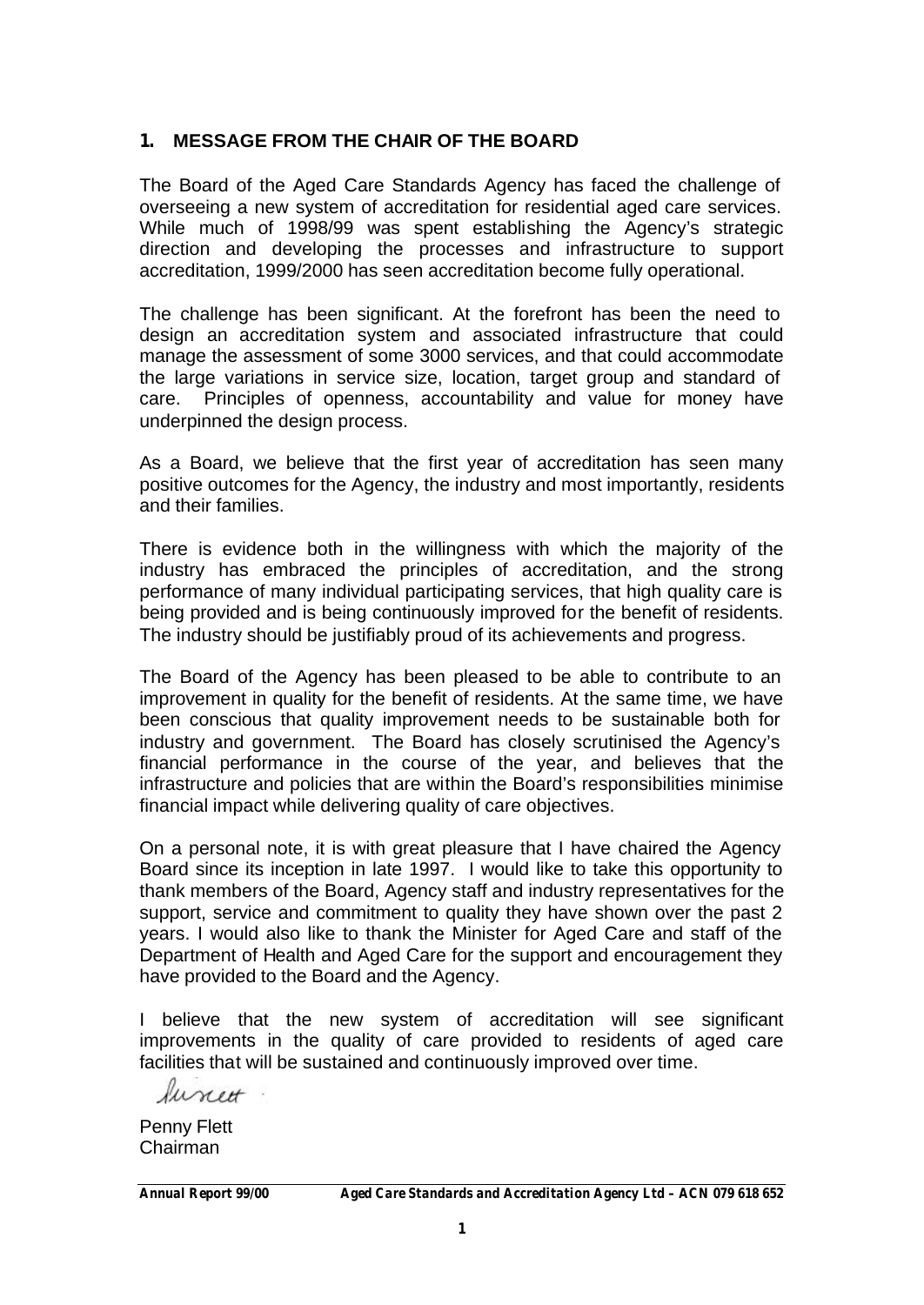## **2. MESSAGE FROM THE GENERAL MANAGER**

1999/2000 has been both a challenging and rewarding experience for Agency staff, and myself and for many residential aged care providers, their residents and families.

The most significant achievement in the year has been the successful commencement of accreditation. By the end of the reporting period, more than 2,500 services had been visited by aged care quality assessors, either for the purpose of accreditation or to assess their performance against the relevant Aged Care Standards. 971 services had achieved accreditation for a threeyear period.

The Agency closely scrutinised its own readiness and performance during the period. The number and functions of Agency administrative staff, assessors and contract assessors were examined to ensure the Agency's functions were being supported in the most cost-effective and efficient way. The delivery of streamlined, consistent processes was supported by the Accreditation Management and Information system, phase one of which was launched in March 2000.

The Agency's financial performance during the year has been steady, concluding the year with an operating surplus.

As an organisation committed to its own process of continuous improvement, challenges emerged that were, or will be addressed. The process of accreditation identified areas for improvement. Those that were minor in nature have been addressed promptly. Others will be considered in 2000/2001. To ensure equity and consistency no major changes have been or will be made to accreditation policy until the first round of accreditation is complete in January 2001.

I reiterate the words of the Chairman of the Board, Dr Penny Flett in predicting a most positive impact of accreditation on the quality of care experienced by residents of aged care facilities. Agency assessors have already reported significant improvement in the industry's performance against the Standards.

I would like to take this opportunity to thank the Board and staff of the Agency for their commitment and dedication to improving industry standards. I also wish to acknowledge the support shown to the Agency and its mission by the Minister for Aged Care, officers of the Department of Health and Aged Care and members of industry. Finally I wish to thank Dr Penny Flett for the support and guidance she has provided both to myself and to Agency staff since the creation of the Agency in 1997.

Tim Burns General Manager

*Annual Report 99/00 Aged Care Standards and Accreditation Agency Ltd – ACN 079 618 652*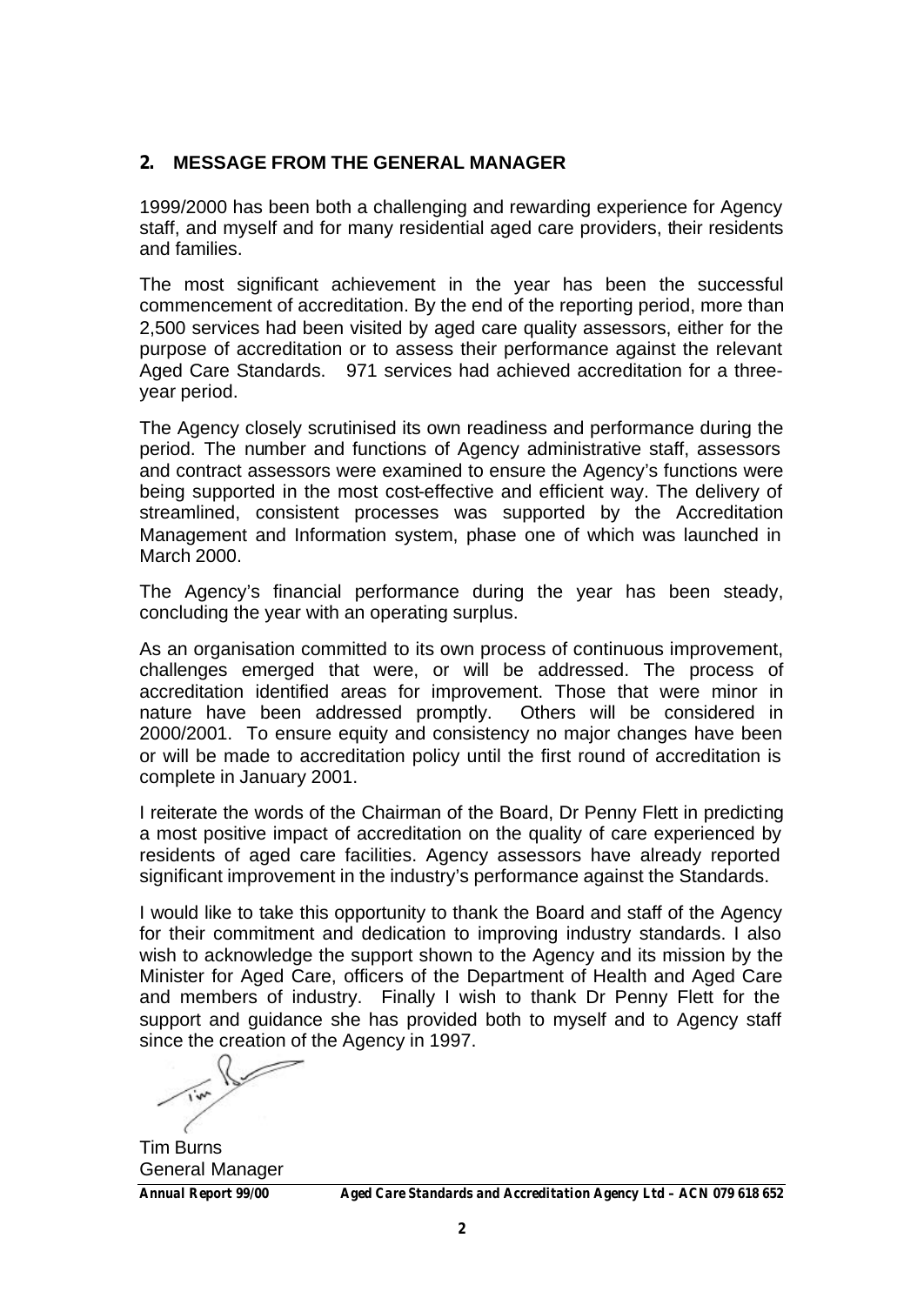## **3. OVERVIEW OF THE AGENCY**

The Aged Care Standards and Accreditation Agency (the Agency) is an independent company established by the Commonwealth under the *Aged Care Act 1997* for the accreditation of residential aged care services.

The Agency is responsible for implementing the accreditation elements of the Commonwealth's standards framework within an environment of continuous improvement.

### **MISSION STATEMENT**

The Agency's mission is to ensure legislated standards are achieved, promote innovation and best practice, enhance quality of life for residents and work with the aged care industry to continuously improve services.

#### **VISION STATEMENT**

The Agency's vision is that:

*Individuals enjoy quality care and services provided by an aged care industry that is setting world benchmarks*

#### **FUNCTIONS**

The core functions of the Agency are set down through a written agreement with the Commonwealth (the Agency Funding Agreement) made under s.80-1 of the Aged Care Act 1997. The functions the Agency is required to perform are to:

*Manage the residential aged care accreditation process.*

*Promote high quality care and assist industry to improve service quality by identifying best practice, and providing information, education and training.*

*Assess and strategically manage services working towards accreditation.*

*Liaise with the Commonwealth regarding services not meeting the relevant Standards.*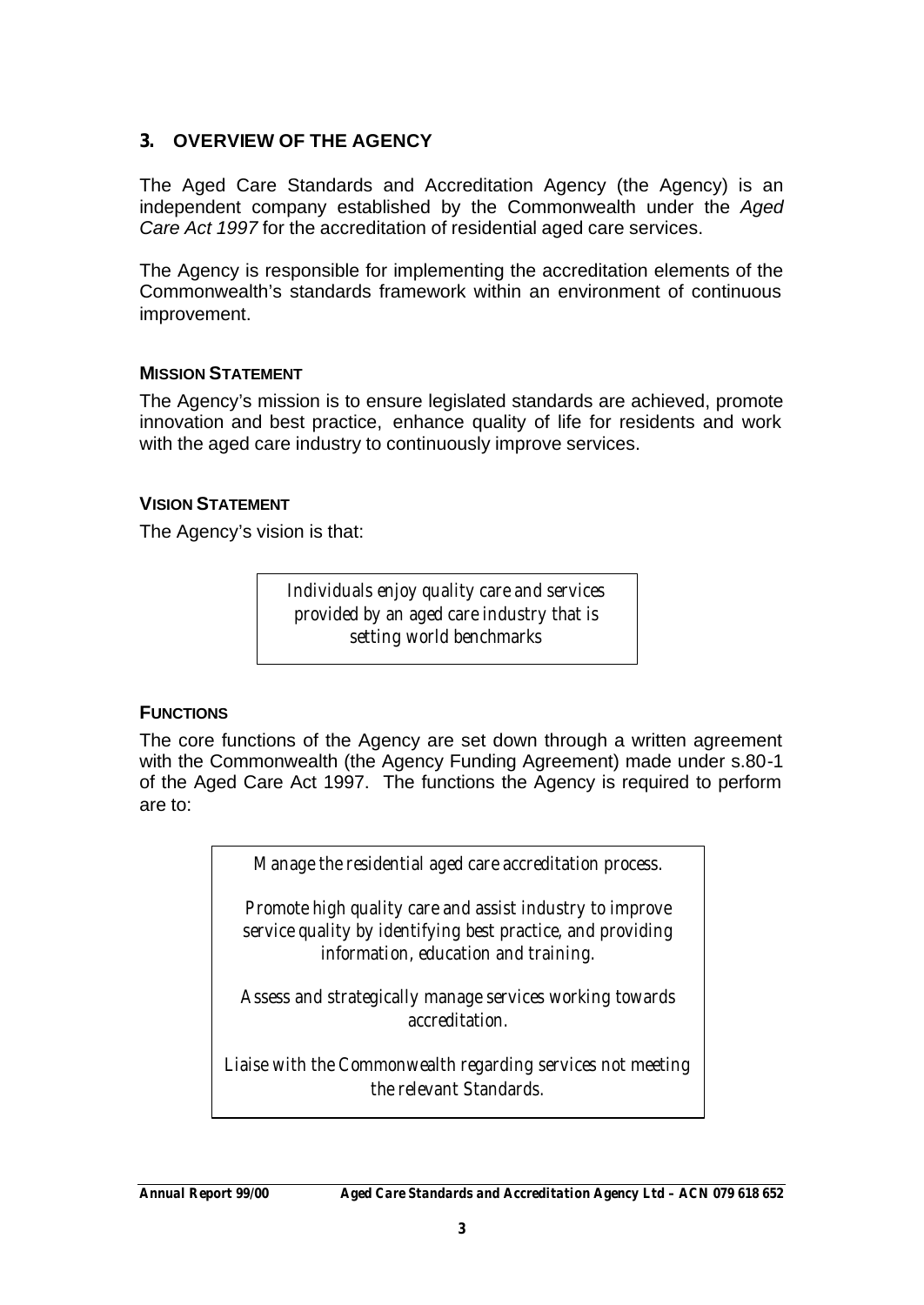The Agency fulfills its functions using processes and principles set down in legislation, notably the *Aged Care Act 1997*, the *Accountability Principles 1998* the *Accreditation Grant Principles 1999* and the *Commonwealth Authorities and Companies Act 1997.*

### **AGENCY STRUCTURE**

The corporate structure of the Agency is illustrated at Figure One.

## **Figure 1: Organisation Chart**



A Board of Directors has overall responsibility for the Agency's strategic direction and performance. The Board actively participates in developing Agency policies and scrutinising financial and operational performance.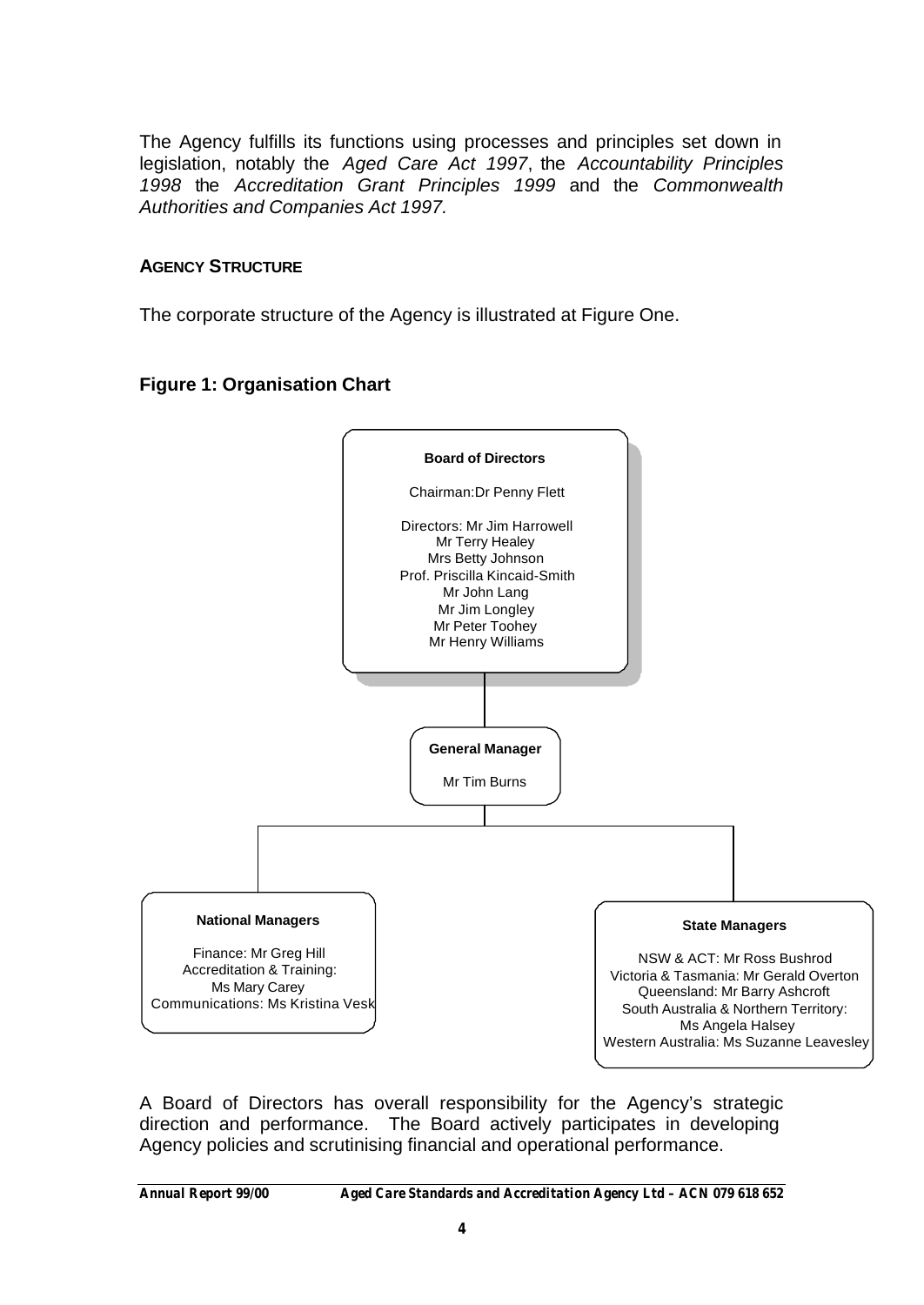Members of the Board for the period 1999/2000, and a short resume for each, are at Attachment One.

The Agency's General Manager is responsible for the operational management of the organisation and ensuring core functions are delivered. The General Manager reports to the Board and maintains regular communication with the Commonwealth Department of Health and Aged Care.

The General Manager is supported by a small team in national office who develop and implement national policies covering accreditation, monitoring, education and training, communications and finance.

The General Manager, State Managers and National Office Managers form the Agency Executive. Members of the Agency Executive for the period 1999/2000, together with short resumes, are listed at Attachment Two.

Five state-based offices deliver the day to day functions of the Agency, focused particularly on accreditation and monitoring processes. State offices are located in Sydney (covering the ACT), Melbourne (covering Tasmania), Brisbane, Perth and Adelaide (covering the Northern Territory). Each State office has a State Manager responsible for its activities. Contact details for each State office are at Attachment Three.

#### **REPORTING LINKS**

The Agency contributes to the achievement of outcomes set down for the Commonwealth Department of Health and Aged Care. In particular, the Agency has a role in delivering the "Enhanced Quality of Life for Older Australians" portfolio outcome.

The information provided in this Report complements and expands on material provided in the Department of Health and Aged Care Annual Report 1999/2000 and associated Portfolio Budget Statements.

Specific performance measures required of the Agency in 1999/2000 are that:

- ♦ 50% of residential aged care services are accredited.
- ♦ One third of accredited services achieve a three-year accreditation.
- ◆ 80% of providers receive regular newsletters, updates and information.
- ♦ The Minister and Department are satisfied with advice and reports.

Attachment Four reports on performance against these items.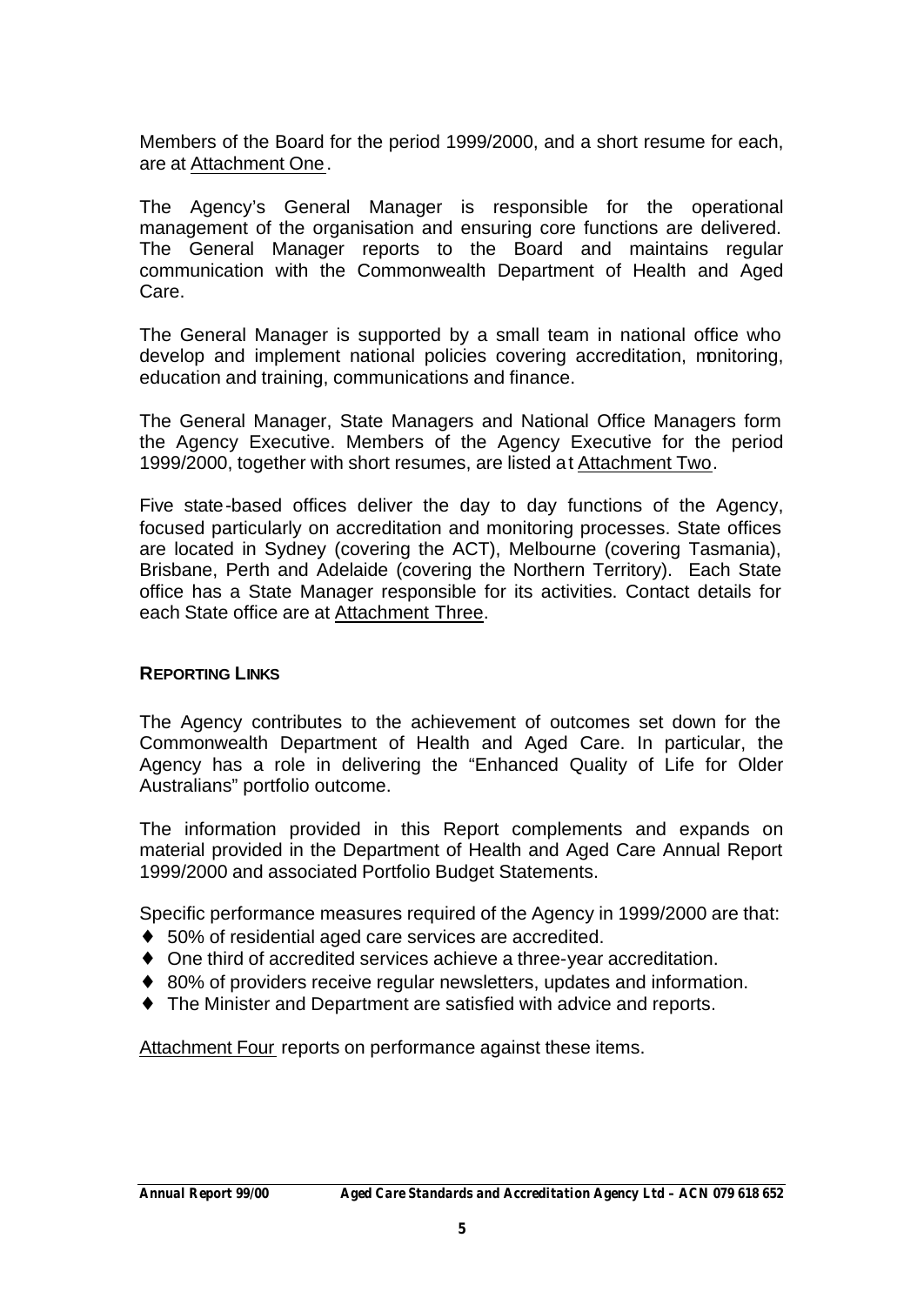## **4. 1999/2000 ACHIEVEMENTS**

1999/2000 was the first year in which the Agency delivered its full range of functions. The commencement of the Accreditation Grant Principles in September 1999 provided the legislative base for accreditation of services to commence.

This sparked a particularly busy time for the Agency. Under the *Aged Care Act 1997*, all residential aged care services were required to be accredited by 1 January 2001 in order for their residential care funding to continue. The onus has been on the Agency to ensure it can mobilise the resources and processes to support the assessment of approximately 3,000 services within a 15-month timeframe.

At the same time as the accreditation function accelerated, other Agency functions needed to be maintained. Services not yet ready for accreditation required active management. Agency resource management, education and liaison functions continued.

## **ACCREDITATION**

Accreditation is a multi-stage process set out in the *Accreditation Grant Principles 1999* and further developed in Agency policy and procedures. Accreditation is grounded in industry self-assessment and applies continuous quality improvement principles.

## **PREPARING FOR ACCREDITATION**

The Agency prepared itself and the industry for accreditation in a number of ways. These commenced in 1998/99 and came to fruition in 1999/2000. Preparatory work occurred in the areas of:

- ♦ Developing accreditation materials. The Accreditation Guide and Application Kit setting out the self-assessment process and the philosophy of continuous improvement were launched and distributed to all residential aged care services.
- ♦ Developing internal Agency procedures. An electronic scheduling and reporting system, the Accreditation Management and Information System (AMI) was implemented. Accreditation and Monitoring Policies and Procedures were finalised. These are essential tools in ensuring consistent application of Agency processes consistent with the *Accreditation Grant Principles 1999*.
- ♦ Preparing for smooth management of the accreditation process. When accreditation commenced in September 1999, scheduling of applications,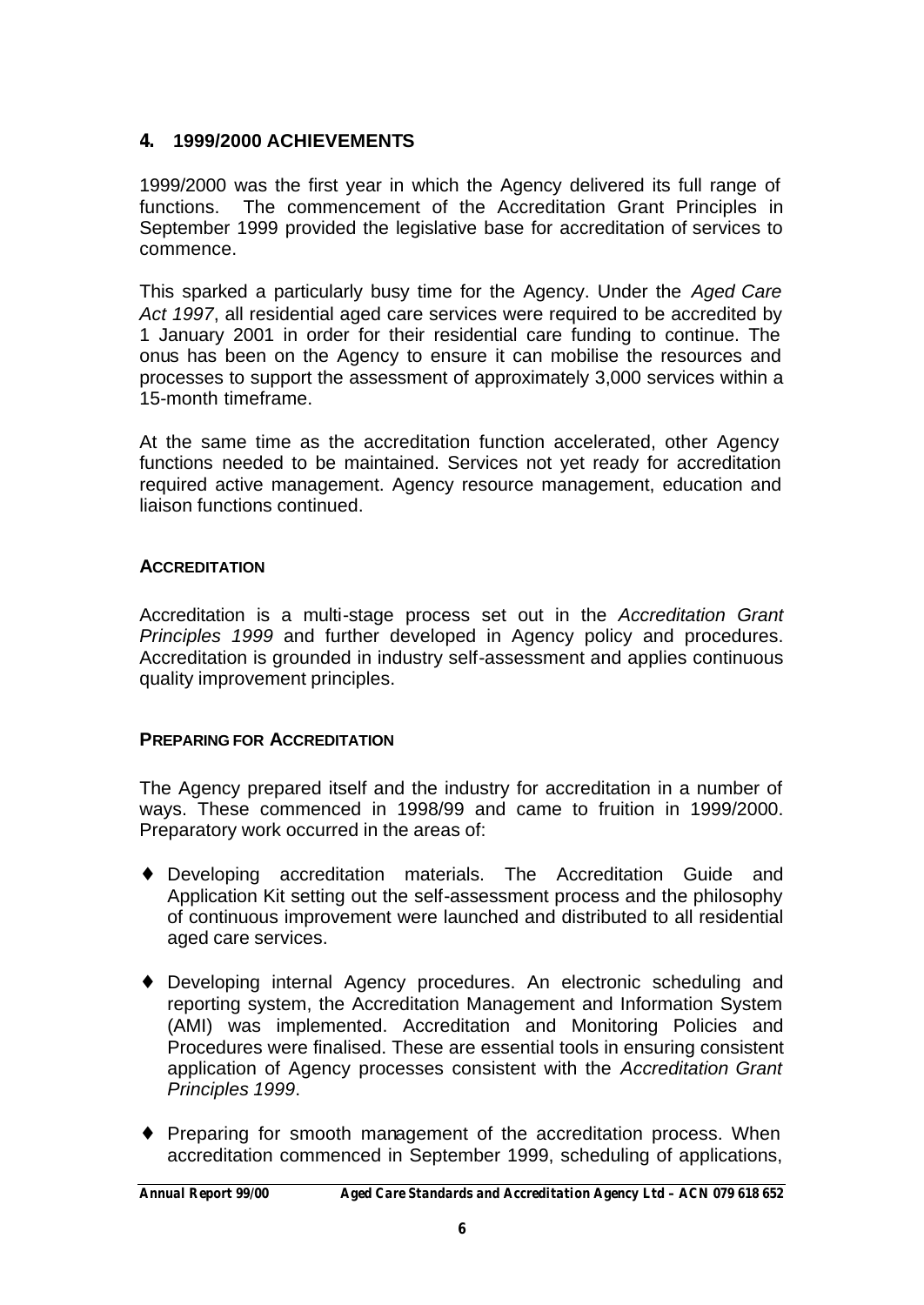desk audits and site audits had already begun together with the allocation of Agency assessment resources.

- ♦ Urging timely submission of correct applications. By June 2000, more than 99% of services had submitted valid applications.
- ♦ Ensuring a highly trained, professional assessor workforce was available to perform accreditation functions. By June 2000, 486 people (382 external quality assessors and 104 Agency quality assessors) had registered as aged care quality assessors.

### **ACCREDITATION PROCESS**

Table 1 sets out key steps and legislated timing in the accreditation of an existing service. It is the responsibility of the Agency to ensure the consistent application of these steps within the allowed timeframes.

### **Table 1: Accreditation Process and Timing**

| <b>Step</b>                                                                                                            | <b>Timing</b>                                                                                                                                                                             |
|------------------------------------------------------------------------------------------------------------------------|-------------------------------------------------------------------------------------------------------------------------------------------------------------------------------------------|
| Appoint assessment team                                                                                                | Within 28 days after receiving the application<br>for accreditation.                                                                                                                      |
| Complete desk audit                                                                                                    | Within 49 days after accreditation body<br>receives application.                                                                                                                          |
| Agency to advise applicant of decision to proceed<br>site audit                                                        | Within 7 days of receiving the desk audit<br>report                                                                                                                                       |
| Complete site audit/exit interview/statement of major<br>findings                                                      | Within 56 days after the accreditation body<br>tells the applicant about its decision to<br>continue with the application (unless a later<br>decision date is agreed with the applicant). |
| Site Audit report                                                                                                      | The assessment team must give a written<br>report to the accreditation body within 14 days<br>after the site audit is finished.                                                           |
| Accreditation decision                                                                                                 | Within 28 days after receiving the site audit<br>report.                                                                                                                                  |
| Inform applicant of decision to accredit (in writing-<br>unless a later decision date is agreed with the<br>applicant) | Within 14 days of making decision.                                                                                                                                                        |
| Agency to inform applicant and the Secretary about<br>decision not to accredit                                         | Within 28 days after making the decision.                                                                                                                                                 |
| Request for reconsideration of period of accreditation                                                                 | Within 7 days of being told about a decision.                                                                                                                                             |
| Reconsideration decision of period of accreditation                                                                    | Within 14 days of receiving a request.                                                                                                                                                    |
| Publication of original decisions.                                                                                     | The publication must take place within 28 days<br>after the end of the period in which a request<br>for reconsideration or review of the decision<br>may be made.                         |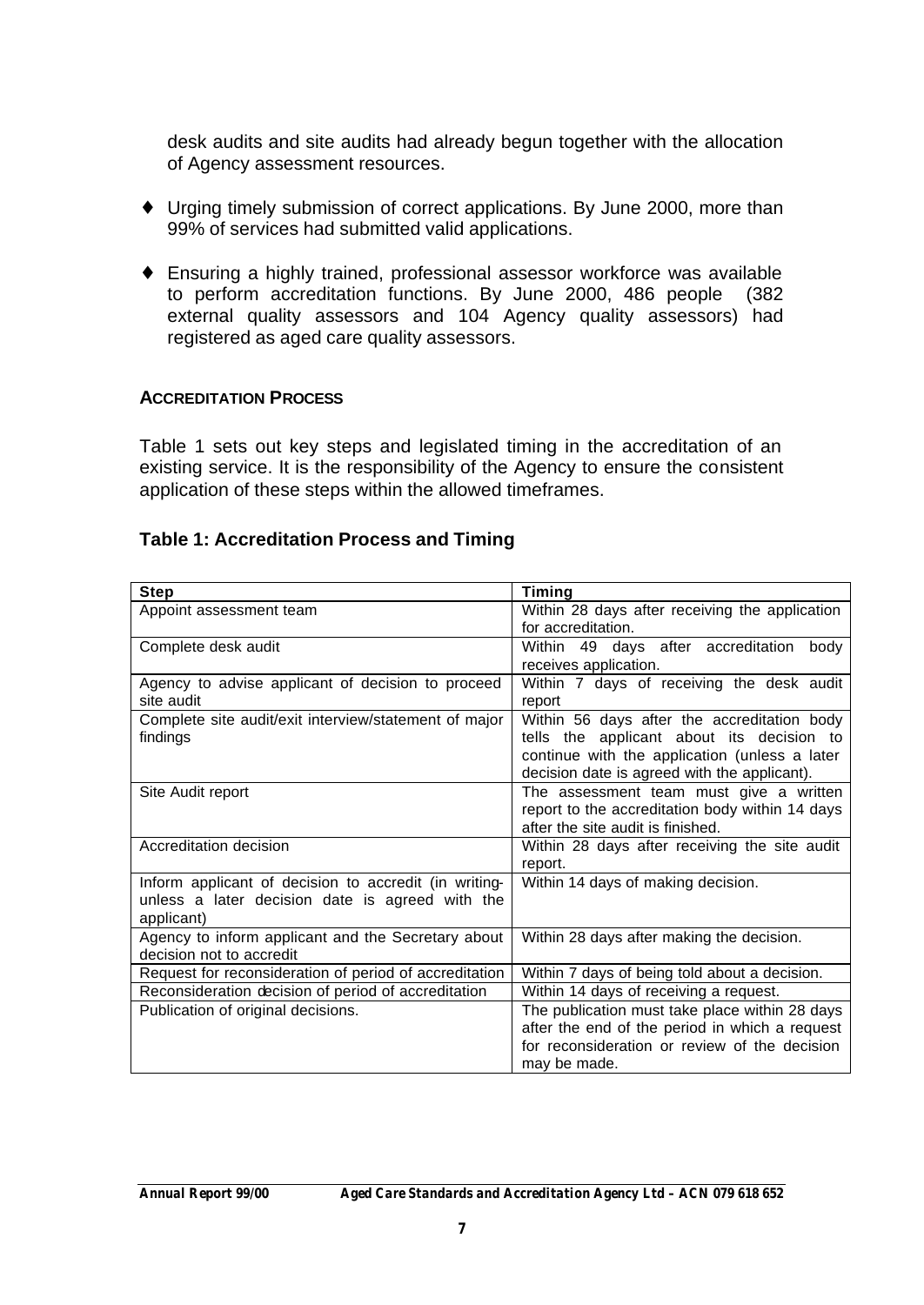#### **APPLICATIONS**

By June 2000, more than 2,900 applications for accreditation had been received. Of these, 99% were able to move to a desk audit. The large number of applications received in the period and the high proportion of valid applications suggests that the industry is enthusiastically embracing accreditation and that the Agency has successfully provided the tools and information needed for services to complete a self-assessment.

#### **DESK AND SITE AUDITS**

After an application is received and validated, a team of registered quality aged care assessors reviews the applying service against its self-assessment and assesses its compliance with the Accreditation Standards. Assessments are undertaken using desk and site audit tools. In 1999/2000 a total of 1,620 desk audits and 1,508 site audits were completed.

#### **ACCREDITATION OUTCOMES**

995 accreditation decisions were made in the period, 98% of which granted a 3 year accreditation. Table 2 shows the outcome of accreditation decisions during the year.

#### **Table 2 : Accreditation Decisions**

| <b>Decisions</b>         | <b>Number of Services</b> |
|--------------------------|---------------------------|
| Accredited for 3 years   |                           |
| Accredited for 1 year    |                           |
| Decision Not to Accredit |                           |

The high number of decisions to accredit services for a three-year period exceeded government, Agency and industry expectations. In part, this reflects the willingness with which those services most prepared for accreditation entered the process. More generally, however, it also reflects the strong commitment of the vast majority of services to quality improvement and accreditation.

#### **RECONSIDERATION**

Applicants may seek reconsideration of the period of accreditation or of a decision not to accredit, after which they may apply to the Administrative Appeals Tribunal for review of the decision.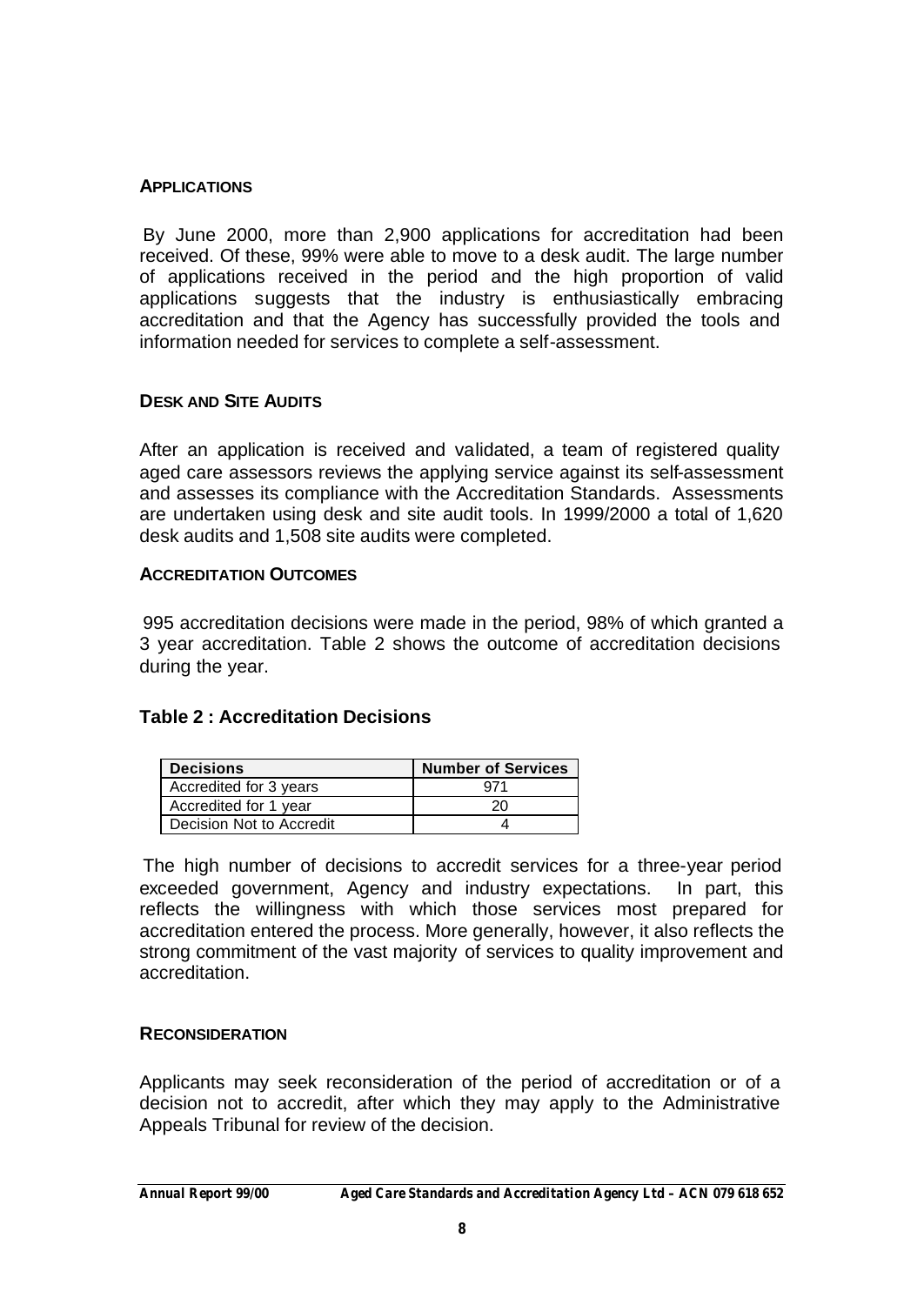In 1999/2000, of the 24 decisions eligible for reconsideration (decisions to accredit for 1 year or not to accredit), 9 requests were received. In 6 cases, the original decision was upheld.

### **RISK MANAGEMENT STRATEGIES**

A variety of tools were used by the Agency in 1999/2000 to monitor the performance of both accredited and non-accredited services against the Accreditation Standards and Residential Care Standards respectively. These included spot checks on site, support contacts, and individual case management of services.

As the reporting period preceded the mandatory date for accreditation of 1 January 2001, an important role for the Agency in that time was to strategically manage those services not yet ready for accreditation.

The Monitoring Program, which conducted a total of over 800 support or supervision interventions in 1998/99, was continued.

### **SUPPORT CONTACTS**

Support contacts are the means by which the Agency supervises residential aged care services, provides feedback to services on their improvement progress and assesses the need for a review audit. They can take the form of a site visit or a desk review of information provided by a service.

During 1999/2000, 1,080 support contacts were provided, 50 to accredited services and 1,030 to non-accredited services. The relative low number of contacts to accredited services reflects the early stage of accreditation for most services, during which time, support contacts generally do not fall due.

107 support contacts were in the form of spot checks.

## **REVIEW AUDITS**

The Agency may arrange for an assessment team to conduct a review audit of a non-accredited or accredited service if it has reason to believe that the service is not complying with the Residential Care Standards or the Accreditation Standards; if there has been a change to the service such as change of ownership or key personnel; or if there has been change to the premises of the service.

During 1999/2000, 66 review audits were conducted, 65 of these being review audits on unaccredited services. This activity again reflects the early stage of accreditation.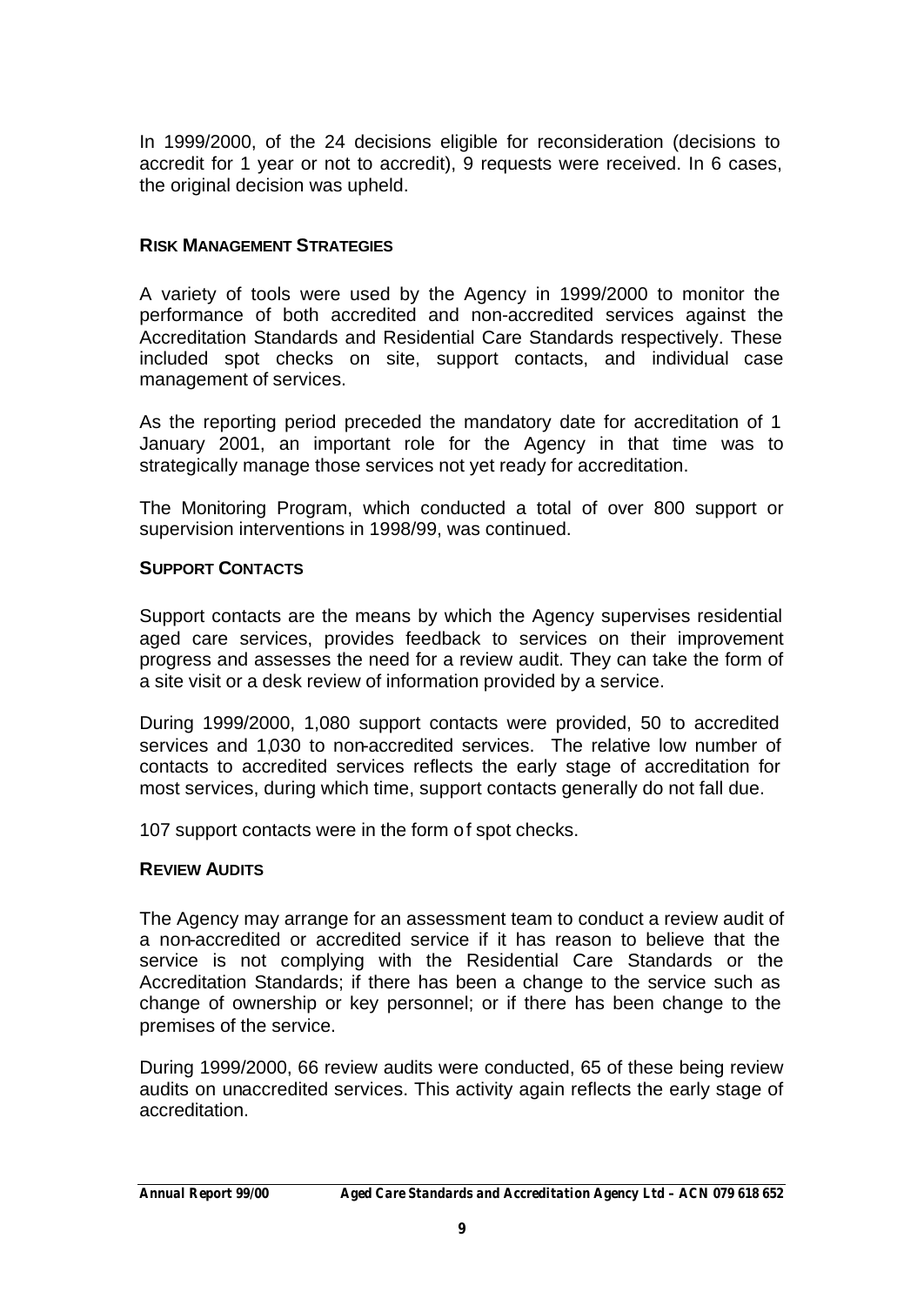### **EDUCATION AND TRAINING**

The major components of the Agency's education and training program are in the areas of assessor readiness, providing information to consumers, providers and related organisations, and consultation.

#### **ASSESSOR READINESS**

Assessment of aged care services is conducted by registered aged care quality assessors, who are either employees of the Aged Care Standards Agency or form part of the external contract workforce.

To be eligible to conduct audits, all quality assessors, regardless of their employment status, must meet the requirements of the registration process. Throughout 1999/2000 considerable effort went into developing and enhancing training and registration of assessors. Underpinning the registration process is a national competency framework that forms the basis for approved courses in aged care quality assessment.

The registration of assessors is a multi-stage process designed to ensure assessors have the training, competencies and knowledge to conduct assessments to a consistent high standard. To be registered as an aged care quality assessor, an applicant must:

- ♦ Complete an approved training course.
- ♦ Be interviewed by the Aged Care Industry Panel. The Panel is comprised of Quality Society of Australasia (QSA) staff members and representatives from the residential aged care industry.
- ♦ Attend an orientation workshop, run jointly by QSA and the Agency.

If successful the applicant is registered by QSA for a period of twelve months.

Consistency in the approach taken by assessors has been enhanced through use of a standard national registration process. When registered, new assessors are assisted through mentoring during the accreditation process. All assessors keep up to date by attending regular state-based seminars and workshops and accessing self-directed learning packages developed by the Agency.

#### **INFORMATION FOR CONSUMERS**

The Agency is committed to ensuring that the consumers of residential aged care services, their carers, families, and representative organisations, have the information to differentiate between facilities on the basis of quality.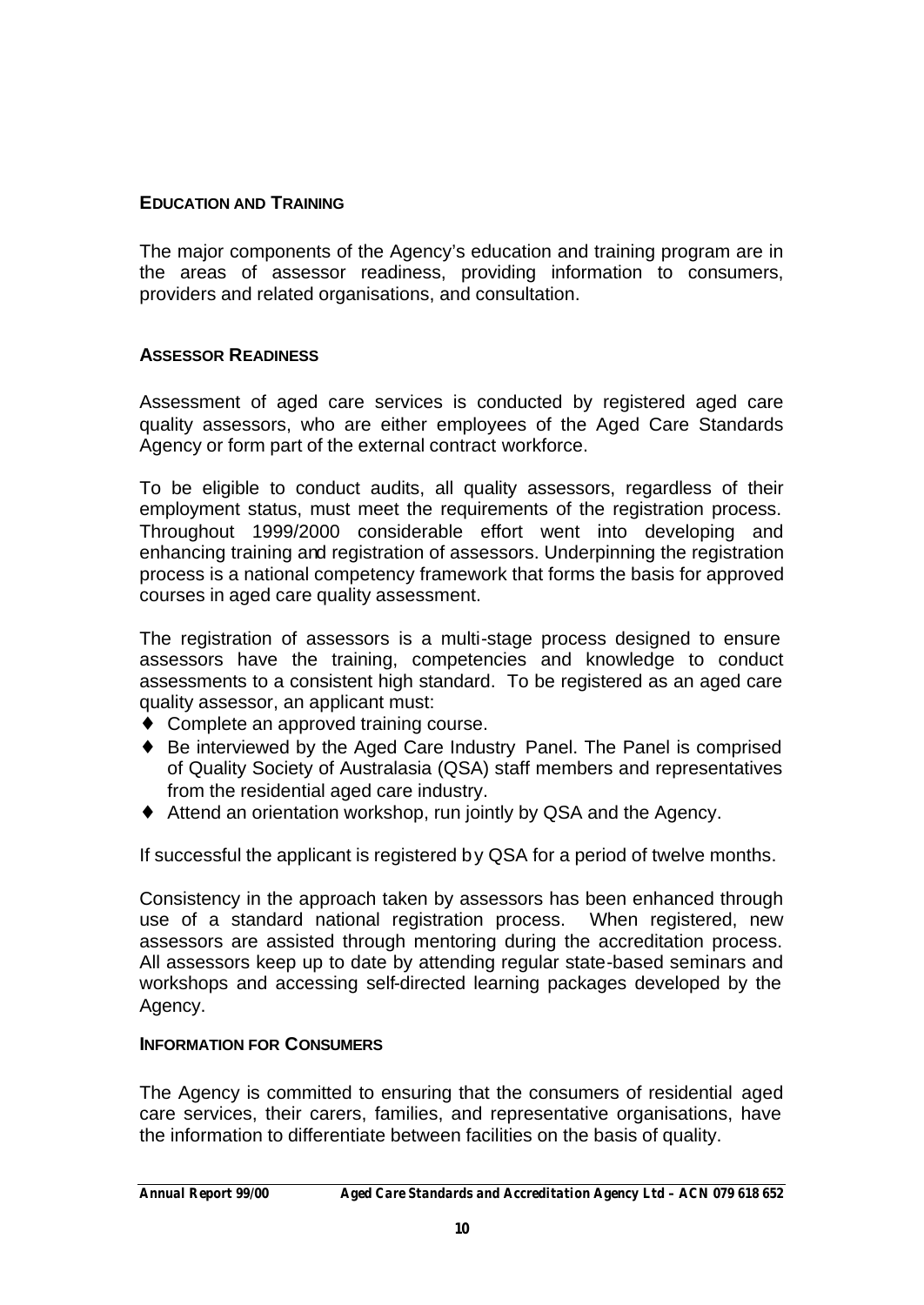Agency accreditation processes emphasise the paramount importance of the resident in the continuous quality improvement process. Residents' input needs to be sought on relevant facility processes and on how they can be improved. Services are obliged to meet the needs and preferences of residents across each Standard.

A major source of information for consumers and their families is via the Agency's website at *www.accreditation.aust.com*. The website was launched in August 1999. In 1999/2000, there were more than 800,000 hits and 30,000 sessions recorded on the website. All accreditation decisions and executive summaries of accreditation reports are published on the site. The Agency recognises the importance of these being meaningful to consumers and incorporating resident feedback.

Consumers are represented on Agency liaison groups in each State and Territory and on the National Liaison Group.

Two consumer brochures were produced in the period, comprising:

- ♦ 'A message to residents, their families and friends from the Aged Care Standards and Accreditation Agency'. The brochure was distributed to Advocacy groups, consumer peak bodies, and aged care services, for distribution to residents and their families.
- ♦ 'How you can participate in quality management for residential aged care services'. The brochure was distributed through State offices to residential aged care services for distribution to residents and their families.

## **INFORMATION FOR PROVIDERS**

Providing information to providers and provider organisations about quality improvement processes and best practice is a core Agency function. The Agency has also sought to closely involve providers in the development of quality improvement processes. A number of mechanisms have been used to achieve these dual objectives including:

- ♦ Overseeing an open assessor registration process. Providers are able to nominate an independent assessor as a member of their assessment team. Information about registered assessors is available to providers through the Quality Services of Australasia (QSA) website *www.qsanet.com*.
- ♦ Providing information to providers through the regular publication of *The Standard.* Due to the overwhelming nature of the accreditation process in 1999/2000, *The Standard* was not published after November 1999. Publication will recommence in 2000/2001.
- ♦ Informing the sector about key accreditation concepts. During 1999/2000, a series of workshops were conducted, across all States and Territories, by Agency staff. These focussed particularly on the self-assessment tool.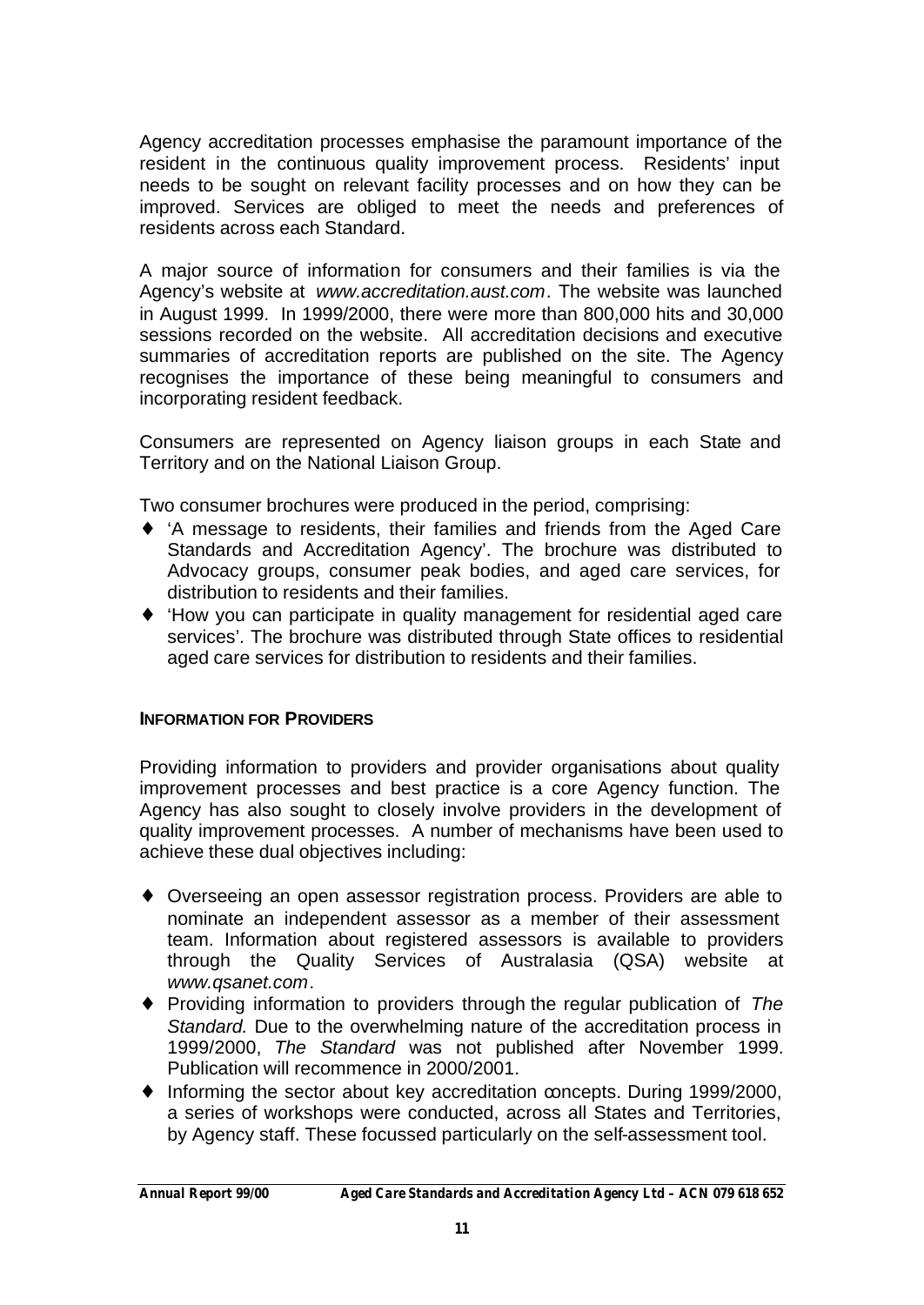- ♦ Involving providers in State and National Agency liaison committees and addressing provider conferences and workshops. In 1999/2000 some of the conferences addressed by Agency staff included:
	- ◊ Baptist Community Services National Conference, September 1999
	- ◊ Quality Society of Australia National Conference, September 1999
	- ◊ Aged Care Services Australia National Conference, October 1999
	- ◊ ANHECA Nursing Issues Conference, May 2000

### **INFORMATION FOR RELATED ORGANISATIONS**

In addition to its formal education and training function, the Agency provided input to a number of National and State consultative forums and contributed to numerous conferences and seminars.

The Agency contributed to several key government initiatives in 1999/2000, attending, participating and providing information for national initiatives and forums, including:

♦ the National Aged Care Accreditation and Compliance Forum, April 2000

### **CONSULTATION**

Consultation is important for achieving the Agency's mission and core functions. The Agency has established formal consultative mechanisms through Agency Liaison Groups in each State and Territory and nationally. Membership is drawn from a wide range of stakeholders including provider, industry, government and consumer representatives.

Agency Liaison Groups meet regularly to discuss industry trends, provide feedback on Agency policies and processes and suggest areas for improvements. Conversely, the Agency provides feedback and information to the Groups, who then communicate back through their organisations.

A number of specialist committees have been established to provide focused input to the Agency regarding specific functions and challenges. Specialist committees operating in 1999/2000 were:

- ♦ The National Education Advisory Panel. The Panel provides advice to the Agency on the education and training needs of the industry.
- ♦ The Aged Care Industry Panel. The Panel interviews potential quality assessors as part of the assessor registration process, which is managed by QSA.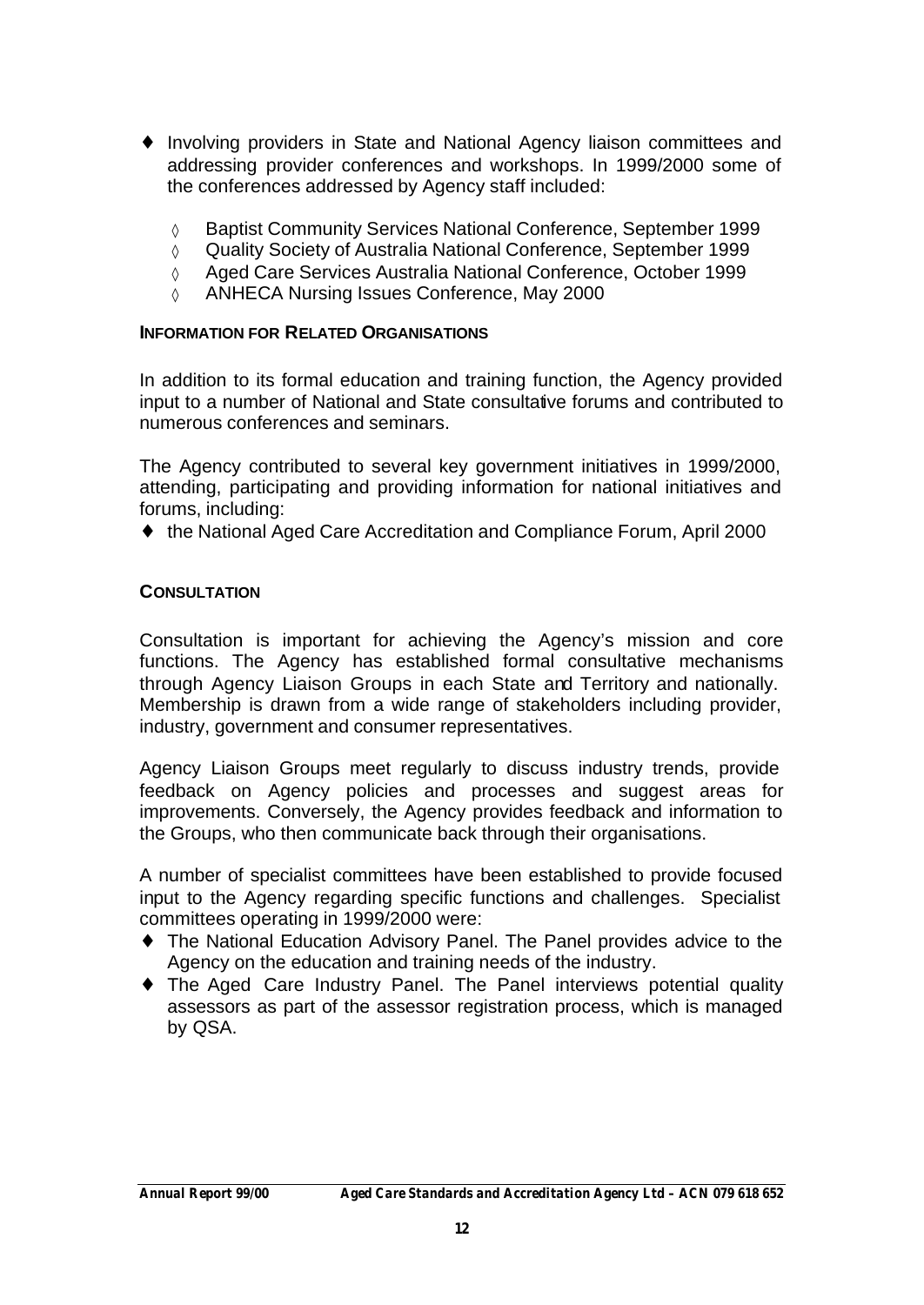## **5. MANAGEMENT AND ACCOUNTABILITY**

#### **MANAGEMENT PRACTICES**

#### **MANAGEMENT APPROACH**

The Agency has an absolute commitment to quality. This commitment underpins its management approach.

The legislative framework establishes the Agency's operating environment. The Agency's relationship with the Commonwealth government, through the Department of Health and Aged Care, further clarifies strategic and corporate goals.

A rigorous corporate planning process occurs each year, focused on achieving core functions, by staff at all levels and on ensuring that all Agency activities achieve value for Agency business and stakeholders. The corporate plan is regularly reviewed and updated, consistent with a continuous improvement approach.

#### **QUALITY PROCESSES**

Agency values guide behaviours and decision making in achieving a quality service. Agency values are listed at Table 3:

| Leadership      | All staff of the Agency has the potential to provide leadership in the<br>areas of their specific skills. Together we provide leadership by<br>inspiring excellence, through information sharing, education and by<br>our own example. We wish our own organisation to be a role model in<br>quality improvement.                                 |
|-----------------|---------------------------------------------------------------------------------------------------------------------------------------------------------------------------------------------------------------------------------------------------------------------------------------------------------------------------------------------------|
| Professionalism | We conduct ourselves in a professional and ethical manner,<br>respecting other people and other points of view. We all work together<br>as a team, valuing each other's skills and knowledge. Our approach is<br>consistent with our vision, mission and values.                                                                                  |
| Accountability  | We are accountable to our stakeholders and to each other. We<br>provide value for money through quality products and efficient<br>practices. Our processes are fair, consistent and transparent.                                                                                                                                                  |
| Openness        | We are open in all our business practices and encourage sharing of<br>information between our stakeholders and each other. Consultation is<br>based on trust, good communications and the recognition of<br>stakeholder diversity. We are open to new ideas and ways of doing<br>things, and we regard honest mistakes as learning opportunities. |
| Quality         | Our internal processes ensure quality outcomes. We are committed to<br>continuous improvement in our own practices as well as promoting<br>quality externally. We identify and promote best practice and<br>innovation.                                                                                                                           |

## **Table 3 : Agency Values**

*Annual Report 99/00 Aged Care Standards and Accreditation Agency Ltd – ACN 079 618 652*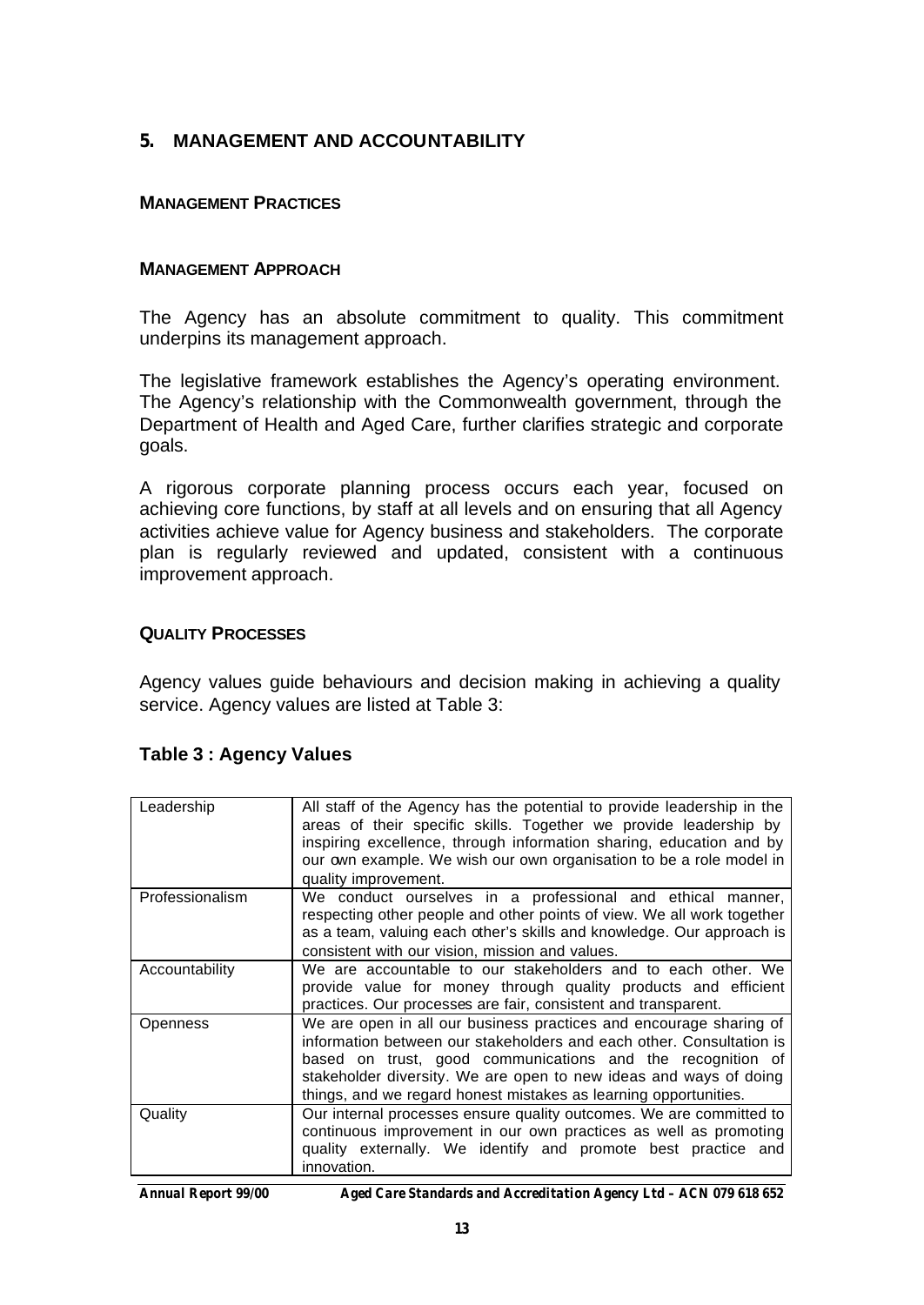The Agency is also utilising the Australian Quality Council, Business Excellence Framework. An organisational self-assessment was conducted against the Business Excellence Framework during 1999. The results of this self-assessment were used to focus Agency improvement initiatives.

### **ACCOUNTABILITY**

#### **FEEDBACK MECHANISMS**

The Agency has put in place a number of mechanisms to ensure it gains feedback on its own performance. Formal feedback on the accreditation process is sought at each site audit on the audit itself, the site audit report, and the statement of major findings i.e. the draft report provided by the assessors at the site audit exit interview.

Table 4 illustrates the proportion of respondents who agreed or strongly agreed with the statements. In the period, there were 372 responses to the statements.

| <b>Statement</b>                                                                                | <b>Strongly</b><br>Agree | Agree | Disagree/<br><b>Strongly</b><br><b>Disagree</b> | Did not<br>answer |
|-------------------------------------------------------------------------------------------------|--------------------------|-------|-------------------------------------------------|-------------------|
| The Statement of major findings<br>was useful in providing a summary<br>of the team's findings. | 49.0%                    | 46.4% | 2.7%                                            | 1.9%              |
| The Site Audit Report will be useful<br>in guiding planning for<br>improvement in our service.  | 56.3%                    | 35.2% | 7.0%                                            | 1.5%              |
| Overall, we are satisfied with the<br>Site Audit Report.                                        | 46.5%                    | 50.0% | 3.2%                                            | 0.3%              |
| Overall, the site audit was a<br>satisfying and useful experience.                              | 37.4%                    | 57.5% | 4.3%                                            | 0.8%              |

#### **Table 4 : Satisfaction with Site Audit and Report**

#### **COMPLAINTS**

Complaints about the conduct of registered assessors can be made to QSA. Any complaints will be acknowledged and investigated by QSA and the Agency. If necessary, the outcome of the investigation will be forwarded to the Auditor Certification Panel and the Certification Review Board, for consideration and a ruling. Substantiated evidence of unacceptable performance or misconduct may result in withdrawal of registration. No complaints against the conduct of registered assessors were received by QSA during the period.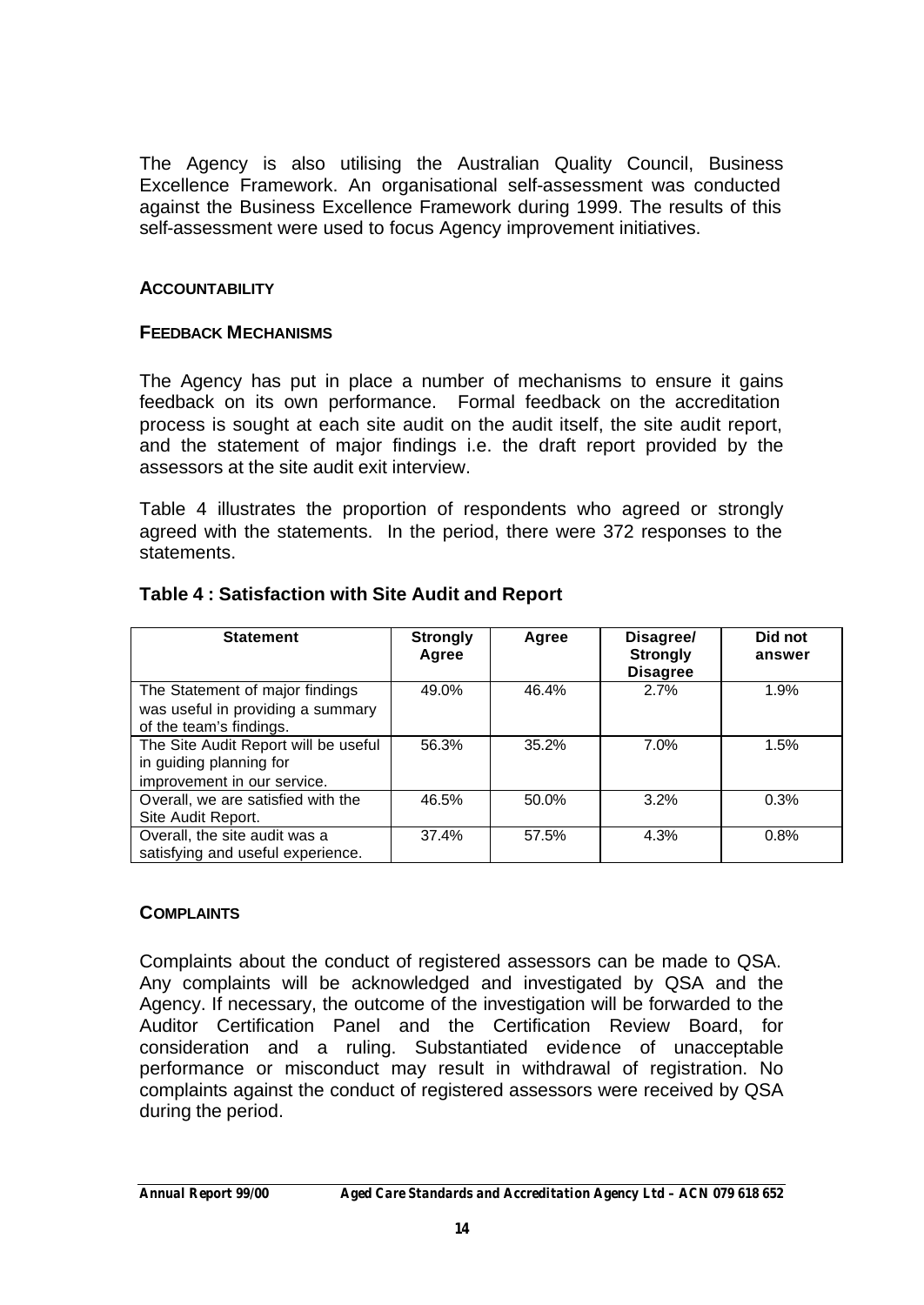#### **HUMAN RESOURCES**

### **HUMAN RESOURCE MANAGEMENT**

Table 5 identifies the number of staff employed by the Agency at 30 June 2000.

### **Table 5: Agency Staffing at 30 June 2000**

|                   | <b>Nat</b> | <b>NSW</b> | VIC | TAS | QLD           | <b>SA</b> | <b>WA</b> | <b>Total</b> |
|-------------------|------------|------------|-----|-----|---------------|-----------|-----------|--------------|
| Managers          |            |            |     |     |               |           |           |              |
| Coordinators      |            |            |     |     |               |           |           | 6            |
| Assessors*        |            | 30         | 56  | 4   | 17            | 9         | 8         | 124          |
| Assessor - Clerks |            | 5          | 10  |     | ◠             |           | ◠         | 20           |
| Clerical -others  |            |            | 6   |     | ◠<br><b>ت</b> |           | 2         | 25           |
| <b>Directors</b>  | 9          |            |     |     |               |           |           | 9            |
| Total             | 21         | 42         | 74  | 4   | 24            | 14        | 14        | 193          |

\*figure includes assessors undertaking training toward registration

There were 193 staff employed across Australia at June 2000, 64% of who were registered aged care quality assessors undertaking assessment functions.

The Agency assessment workforce built gradually across the 1999/2000 period consistent with the commencement and acceleration of accreditation functions. By year end the Agency's assessment workforce had more than doubled with expansion occurring predominantly in the larger states. Table 6 illustrates.

## **Table 6: Agency Assessor Staff ,1999/2000**

|              | July | Aug | Sep | Oct | <b>Nov</b> | <b>Dec</b> | Jan | Feb | Mar | Apr    | May | Jun |
|--------------|------|-----|-----|-----|------------|------------|-----|-----|-----|--------|-----|-----|
| <b>NSW</b>   | 17   | 21  | 21  | 22  | 22         | 22         | 22  | 21  | 21  | 19     | 24  | 30  |
| <b>VIC</b>   | 14   | 13  | 13  | 20  | 18         | 19         | 18  | 26  | 25  | 25     | 27  | 56  |
| <b>TAS</b>   | ⌒    | ົ   | ◠   | 3   | ◠          | 3          | 3   | 3   | ◠   | ≏<br>ື | 4   | 4   |
| QLD          |      | 11  | 10  | 11  | 44         | 11         | 12  | 11  | 11  | 47     | 17  | 17  |
| <b>SA</b>    |      | 8   | 8   | 9   | 10         | 10         | 11  | 10  | 10  | 9      | 9   | 9   |
| <b>WA</b>    | 8    | 8   | 8   | O   | 9          | 9          | 8   | 8   |     |        | 8   | 8   |
| <b>TOTAL</b> | 59   | 63  | 62  | 73  | 73         | 74         | 74  | 79  | 78  | 81     | 99  | 124 |

#### **WORKFORCE PLANNING**

All staff of the Agency are employed on individual contracts. The Agency's approach to human resources management occurs in the context of a quality framework. Staff participate in decision making and improvement cycles. There are annual performance reviews.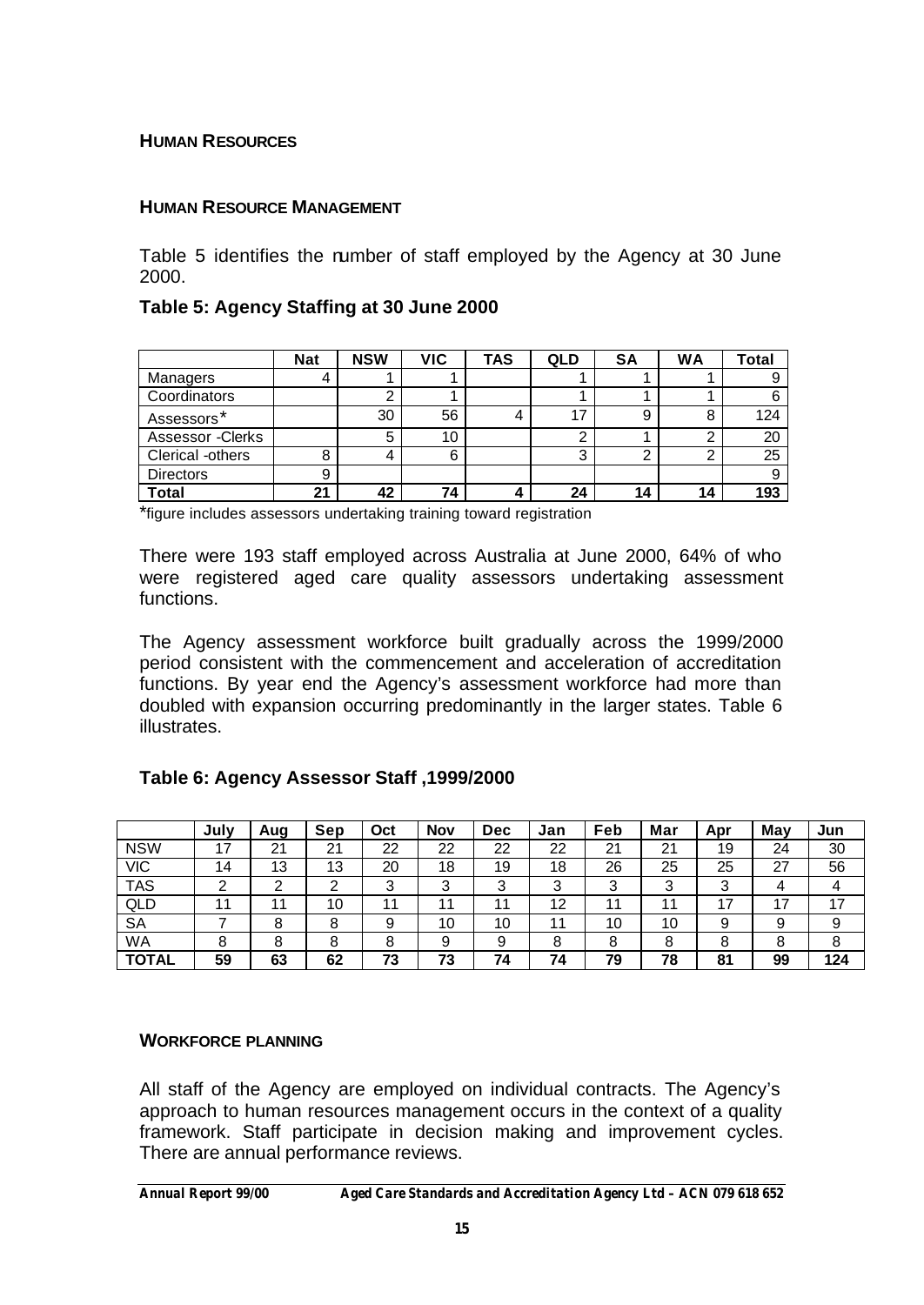#### **EXTERNAL ASSESSOR WORKFORCE**

The development of an external contract workforce to assist with the assessment of residential aged care services has been a vital prerequisite to conducting accreditation. In 1999/2000, the Agency dedicated significant time and resources to promoting the role of the contract quality assessor workforce. These efforts resulted in significant growth in the size of the workforce with 382 external quality assessors registered at 30 June 2000.

An external assessor workforce has delivered a range of benefits including:

- ♦ Enabling aged care services to choose both Agency quality assessors and contract assessors for inclusion in assessment teams.
- ♦ Providing industry input and expertise by engaging experienced professionals from the sector.
- ♦ Supporting the flexible workforce required for the cost-effective management of a cyclical accreditation process.

### **OCCUPATIONAL HEALTH AND SAFETY**

Occupational health and safety committees are established at each office location and are supported by corporate OHS policies. In 1999/2000, there were no incidents or issues of concern relating to OHS issues.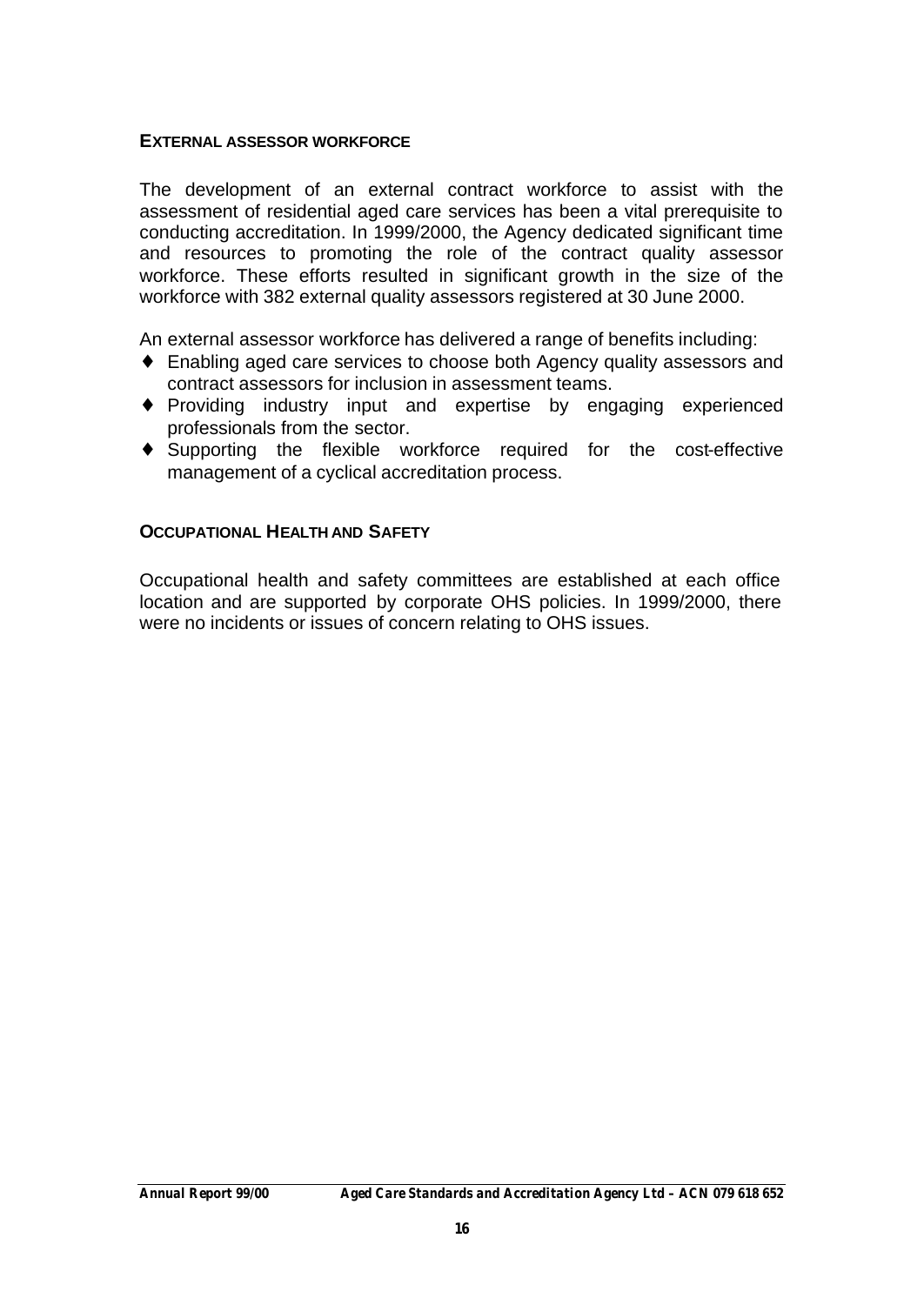## **6. DIRECTORS' REPORT**

Your directors submit the financial accounts of the entity for the financial year ended 30 June 2000.

### **DIRECTORS**

The names of Directors in office at the date of this report are:

Dr Penny Flett Mr James Harrowell Mr Terry Healey Mrs Betty Johnson, OAM Professor Priscilla Kincaid-Smith, AC Mr John Lang, OAM Mr Jim Longley Mr Peter Toohey Mr Henry Williams

#### **PRINCIPAL ACTIVITIES**

- 1. Management of the residential aged care accreditation process;
- 2. Assistance to services to improve service quality through education and training, information dissemination and identification of best practice to promote and encourage better quality care;
- 3. Conduct assessments and strategically manage services not yet ready for accreditation, including management of facilities of concern and those facilities where complaints or regular liaison suggest there may be systemic under performance against the Residential Care Standards; and
- 4. Liaison with the Department regarding those services identified as not meeting the Residential Care Standards.

There were no other significant changes in the nature of the economic entity's principal activities during the financial year.

#### **OPERATING RESULTS**

The operating profit amounted to \$ 1,956,416

Dividends are not applicable for this entity as no beneficial interest exists.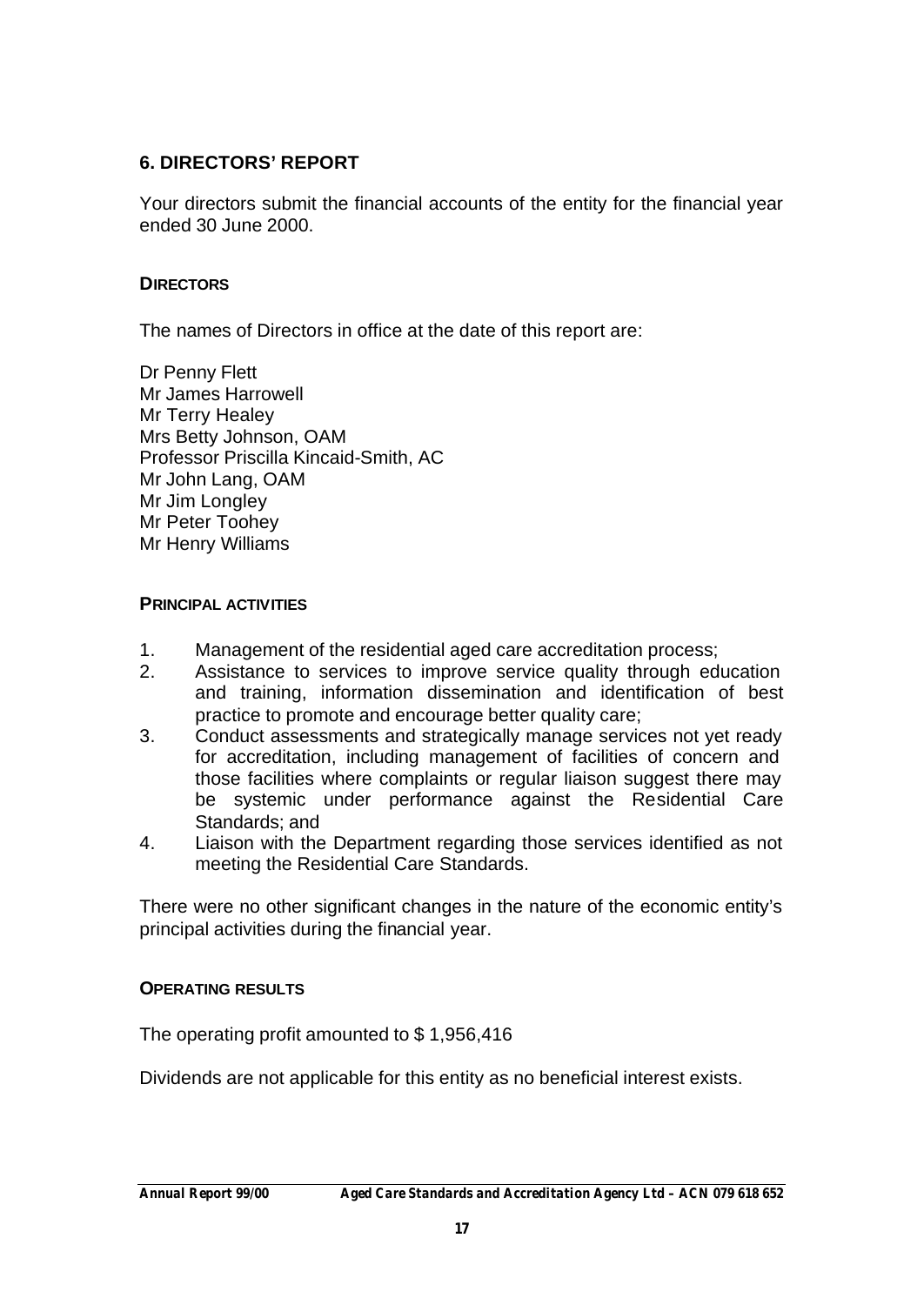#### **SIGNIFICANT CHANGES IN STATE OF AFFAIRS**

The resourcing of the Company has increased over the year in preparation for Accreditation.

#### **AFTER BALANCE DATE EVENTS**

No matters or circumstances have arisen since the end of the financial year which significantly affected or may significantly affect the operations of the company, the results of those operations, or the state of affairs of the company in subsequent financial years.

#### **AREAS OF RISK AND LIKELY DEVELOPMENTS**

As the Agency's function is entirely driven by legislation, regulation and ministerial direction any material changes to related legislation would have an impact.

The Agency's cost structure has been materially impacted by non-exemption from indirect taxes such as sales tax, FBT and payroll tax.

#### **AUDIT COMMITTEE**

The Committee's responsibilities are to:

- Oversee the existence and maintenance of internal controls and accounting systems;
- Oversee the financial reporting process;
- Nominate external auditors:
- Review the existing external audit arrangements;
- Help the Company and the Directors to comply with obligations under articles and the law;
- Provide forum for communication between Directors, Senior Management and Auditors.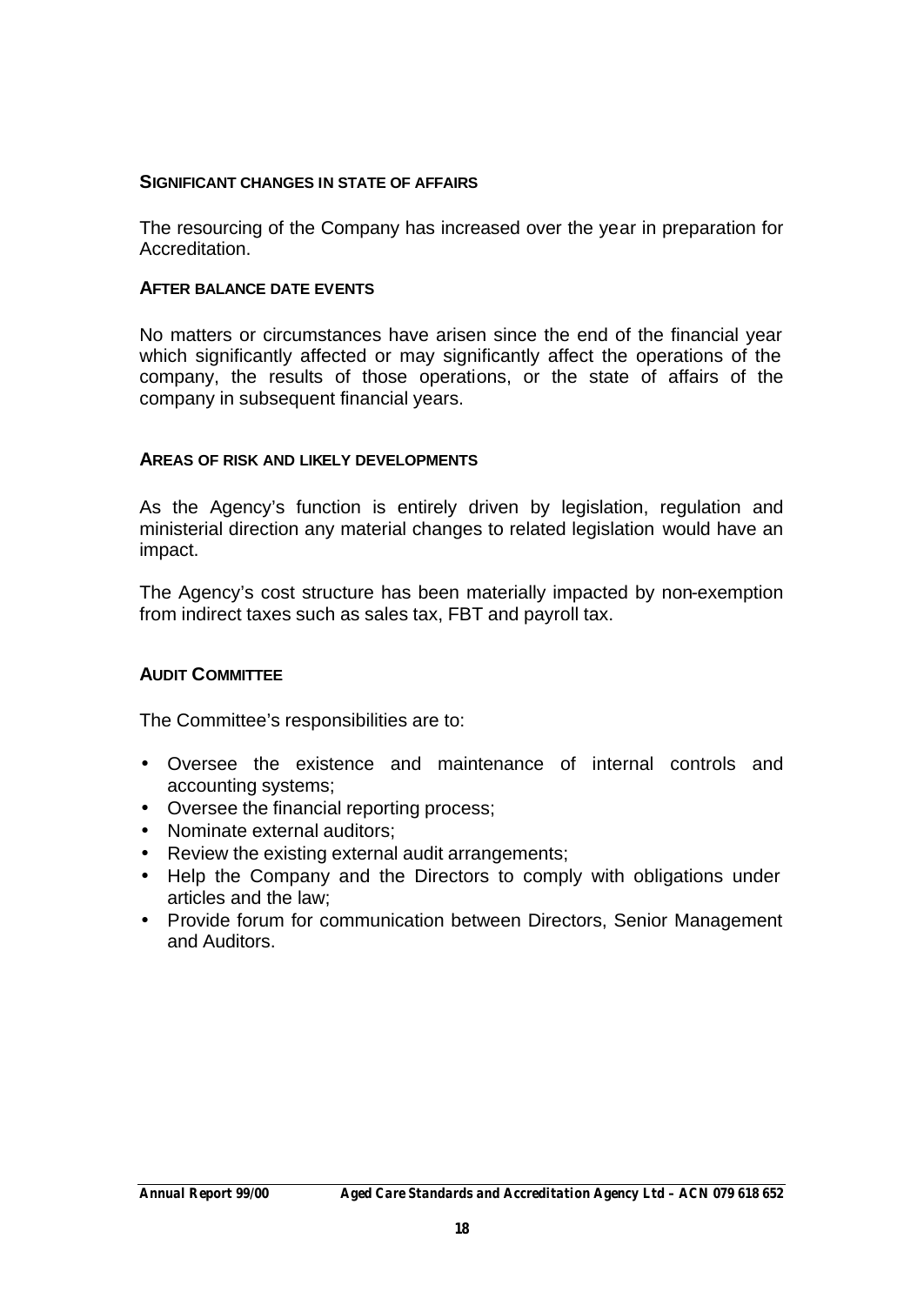## **MEETINGS OF DIRECTORS**

During the financial year eleven meetings of Directors and seven meetings of the Audit Committee were held. Attendances were:

| <b>Directors</b>          | Directors'<br>Meetings | <b>Audit Committee</b><br><b>Meetings</b> |
|---------------------------|------------------------|-------------------------------------------|
| Dr Penny Flett            | 11                     |                                           |
| <b>Mr James Harrowell</b> | 10                     |                                           |
| Mr Terry Healey           | 10                     |                                           |
| Mrs Betty Johnson         | 10                     |                                           |
| Professor<br>Kincaid-     | 11                     |                                           |
| Smith                     |                        |                                           |
| Mr John Lang              | 10                     |                                           |
| Mr Jim Longley            | 11                     | 6                                         |
| Mr Peter Toohey           | 10                     |                                           |
| Mr Henry Williams         | 10                     | 5                                         |
|                           |                        |                                           |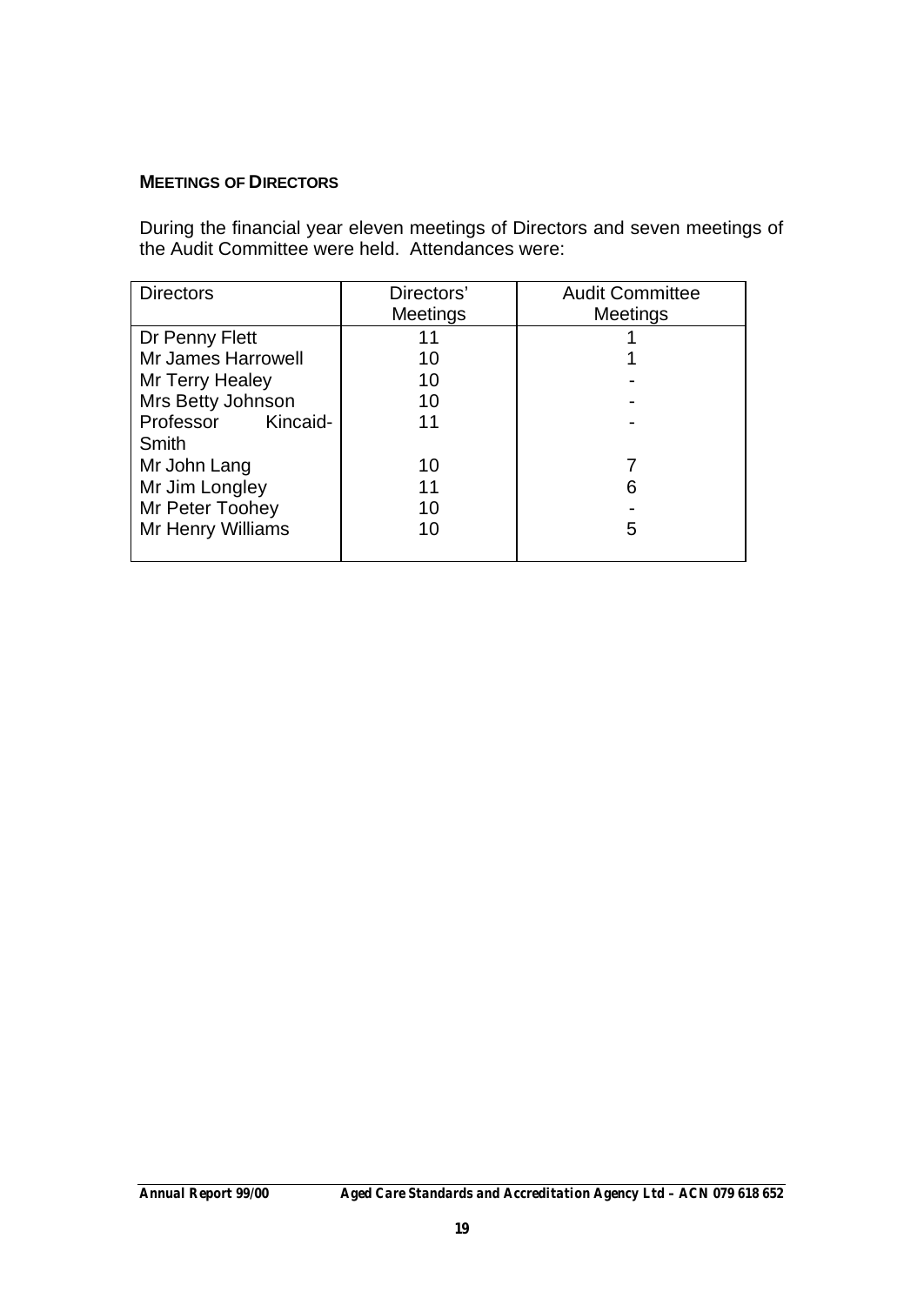#### **DIRECTORS' AND OFFICERS' INDEMNIFICATION**

The Company has, during or since the financial year, in respect of any person who is or has been an officer or auditor of the company or a related body corporate:

- Indemnified against a liability incurred as an officer, including costs and expenses in successfully defending legal proceedings; and
- Paid or agreed to pay a premium in respect of a contract insuring against a liability incurred as an officer for the costs or expenses to defend legal proceedings.

During or since the financial year the company has paid premiums to insure each of the directors against liabilities for costs and expenses incurred by them in defending any legal proceedings arising out of the conduct while acting in the capacity of director of the company, other than conduct involving a wilful breach of duty in relation to the company. The amount of the premium was \$ 12,600 for all directors and officers.

#### **DIRECTORS' BENEFITS**

No Director has received or become entitled to receive, during or since the financial year, a benefit because of a contract made by the company or a related body corporate with a director, a firm of which a director is a member or any entity in which a director has a substantial financial interest.

This statement excludes a benefit included in the aggregate amount of emoluments received or due and receivable by Directors and shown in the company's accounts, or the fixed salary of a full-time employee of the parent entity, controlled entity or related body corporate.

Signed in accordance with a resolution of the Board of Directors

|            |   | Director |           |      |
|------------|---|----------|-----------|------|
|            |   | Director |           |      |
| Dated this | מ | day of   | $A$ ugust | 2000 |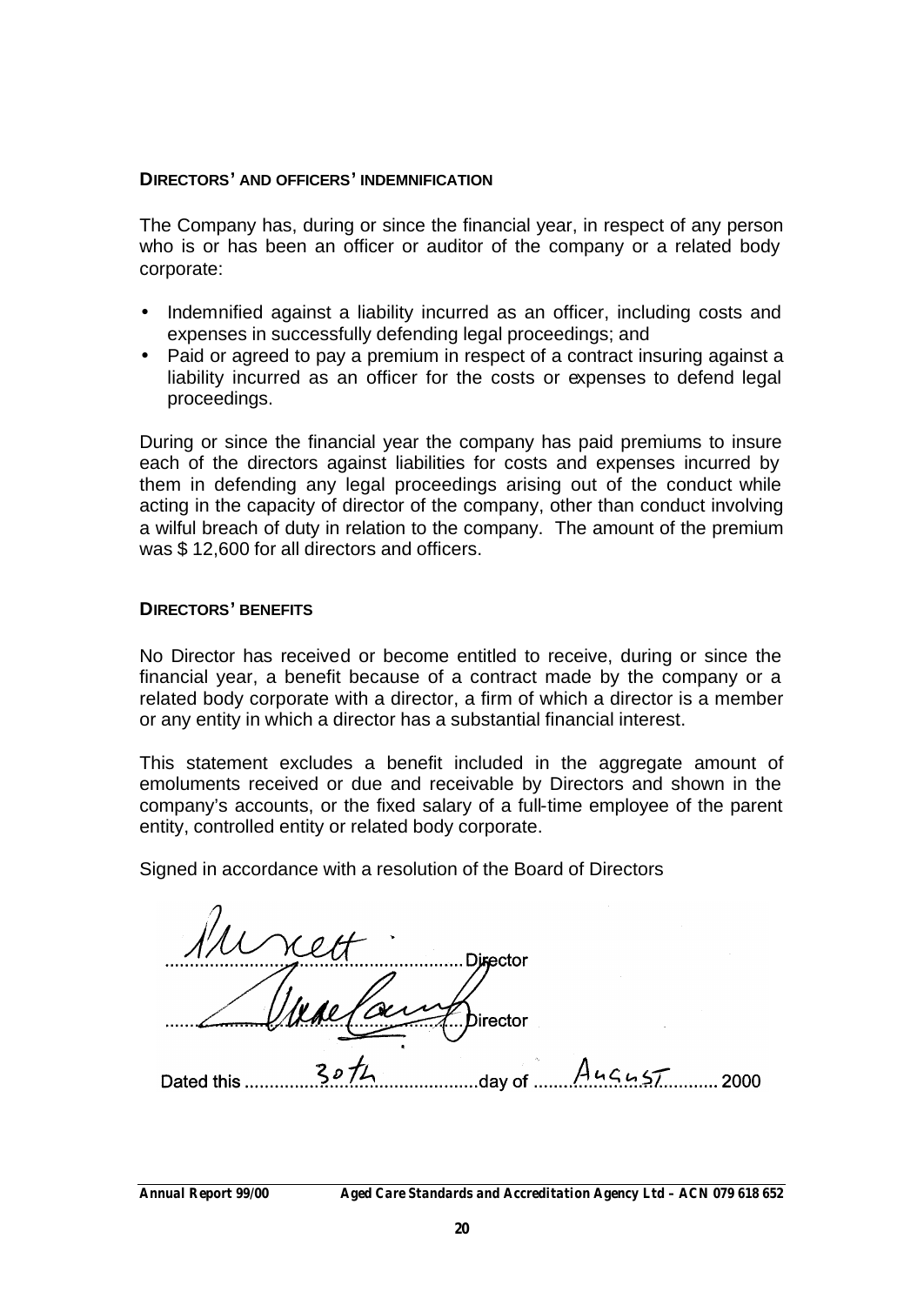## **Aged Care Standards & Accreditation Agency Ltd.**

## **ACN: 079 618 652**

#### **PROFIT AND LOSS ACCOUNT FOR THE YEAR ENDED 30 JUNE 2000**

|                                               | <b>Note</b> | 2000      | 1999        |
|-----------------------------------------------|-------------|-----------|-------------|
|                                               |             |           |             |
| Operating profit or (loss)                    |             | 1,956,416 | (1,338,267) |
| Retained profits at the beginning of the      |             | 2,101,739 | 3,440,006   |
| financial year                                |             |           |             |
| Retained profits at end of the financial year |             | 4,058,155 | 2,101,739   |

The accompanying notes form part of these financial statements.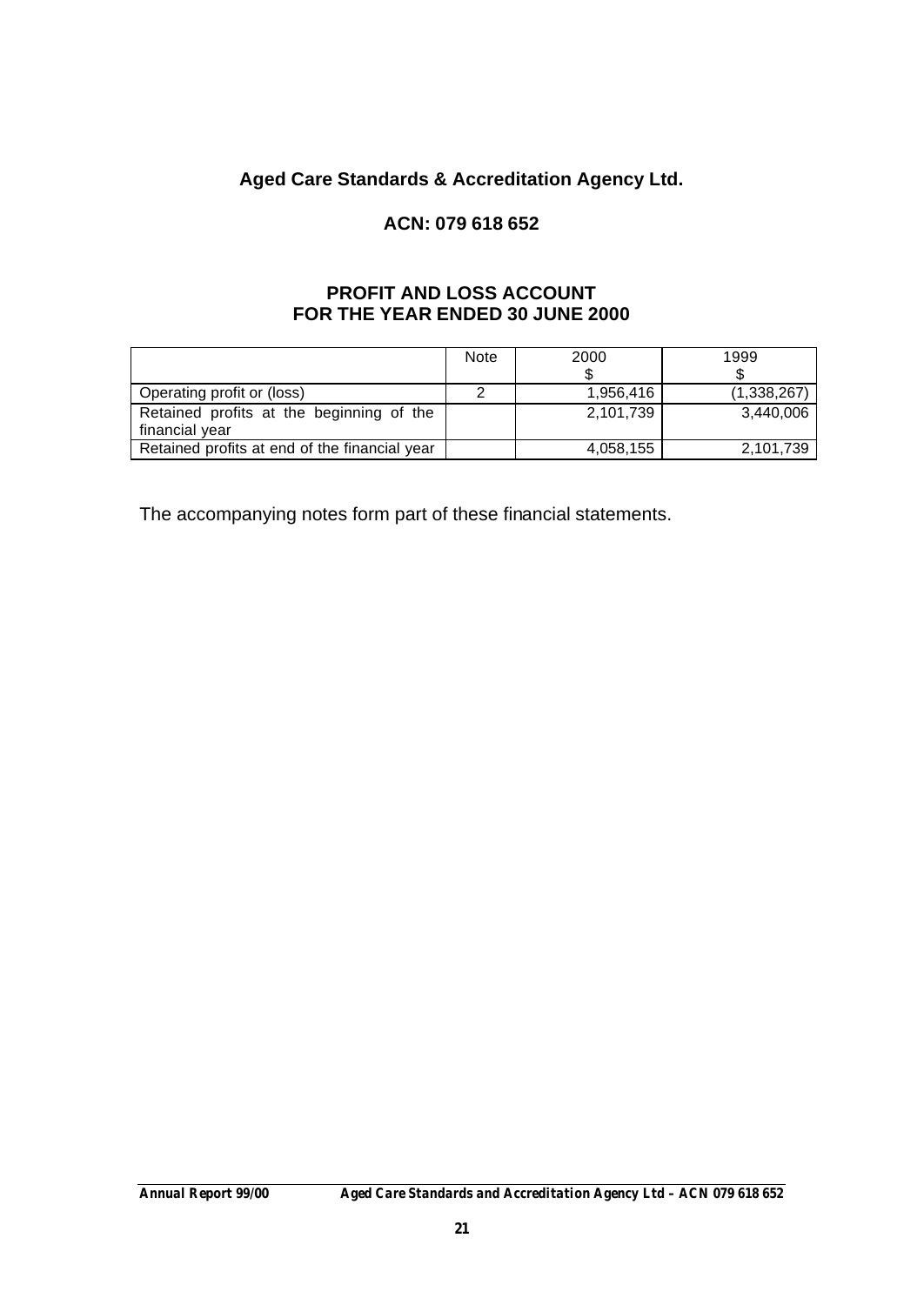# **The Aged Care Standards & Accreditation Agency Ltd**

## **ACN 079 618 652**

| <b>Current Assets</b>            | <b>Note</b>    | 2000       | 1999      |
|----------------------------------|----------------|------------|-----------|
|                                  |                | \$         | \$        |
| Cash                             | 6              | 14,528,123 | 1,406,321 |
| Other                            | 8              | 983,111    | 55,957    |
| <b>Total Current Assets</b>      |                | 15,511,234 | 1,462,278 |
| <b>Non-Current Assets</b>        |                |            |           |
| Property, plant and equipment    | $\overline{7}$ | 2,827,301  | 1,599,891 |
| <b>Total Non-Current Assets</b>  |                | 2,827,301  | 1,599,891 |
| <b>Total Assets</b>              |                | 18,338,535 | 3,062,169 |
| <b>Current Liabilities</b>       |                |            |           |
| Accounts payable                 | 9              | 1,355,190  | 467,512   |
| Provisions                       | 10             | 577,978    | 445,451   |
| Other                            | 11             | 12,347,212 | 47,467    |
| <b>Total Current Liabilities</b> |                | 14,280,380 | 960,430   |
| <b>Total Liabilities</b>         |                | 14,280,380 | 960,430   |
| <b>Net Assets</b>                |                | 4,058,155  | 2,101,739 |
| Equity                           | 12             |            |           |
| Retained profits                 |                | 4,058,155  | 2,101,739 |
| <b>Total Equity</b>              |                | 4,058,155  | 2,101,739 |
| Capital and leasing commitments  | 13             |            |           |

## **BALANCE SHEET AS AT 30 JUNE 2000**

The accompanying notes form part of these financial statements.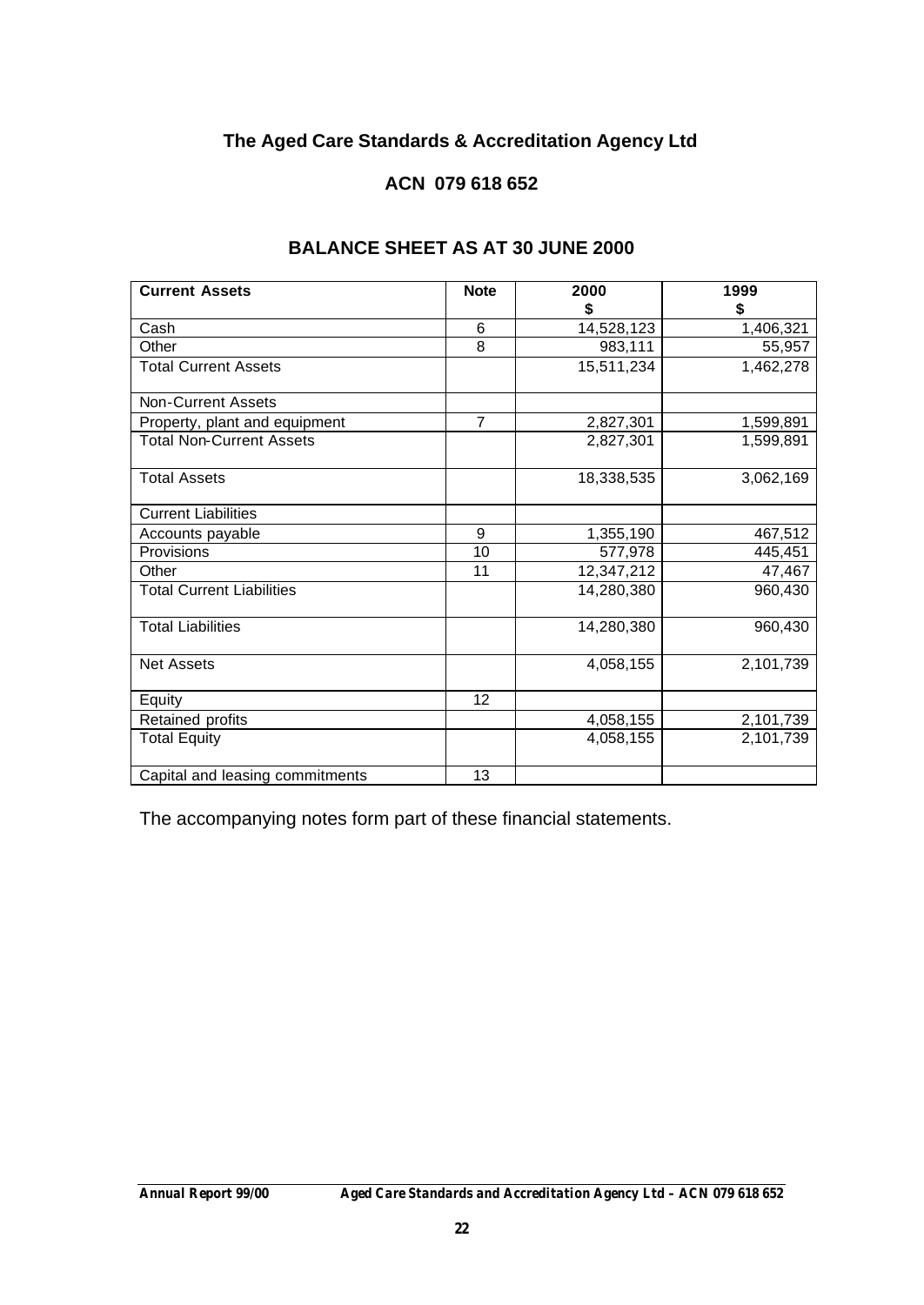## **The Aged Care Standards & Accreditation Agency Ltd**

### **ACN 079 618 652**

### **STATEMENT OF CASH FLOWS FOR THE YEAR ENDED 30 JUNE 2000**

| <b>Cash Flows from Operating Activities</b> | <b>Note</b> | 2000         | 1999          |
|---------------------------------------------|-------------|--------------|---------------|
|                                             |             | S            |               |
| Receipts from customers                     |             | 27,577,254   | 6,993,164     |
| Payments to suppliers and employees         |             | (12,924,829) | (7, 549, 839) |
| Interest received                           |             | 213,397      | 115,844       |
| Net cash provided by (used in) operating    | 5           | 14,865,822   | (440, 831)    |
| activities                                  |             |              |               |
| Cash flows from investing activities        |             |              |               |
| Purchase of Fixed assets                    |             | (1,744,720)  | (1,377,091)   |
| Sale of Fixed Assets                        |             | 700          | 51,500        |
|                                             |             |              |               |
| Net cash provided by (used in) investing    |             | (1,744,020)  | (1,325,591)   |
| activities                                  |             |              |               |
| Net Increase (Decrease) in cash held        |             | 13,121,802   | (1,766,422)   |
| Cash at 1 July 1999                         |             | 1,406,321    | 3,172,743     |
| Cash at 30 June 2000                        | 6           | 14,528,123   | 1,406,321     |

The accompanying notes form part of these financial statements.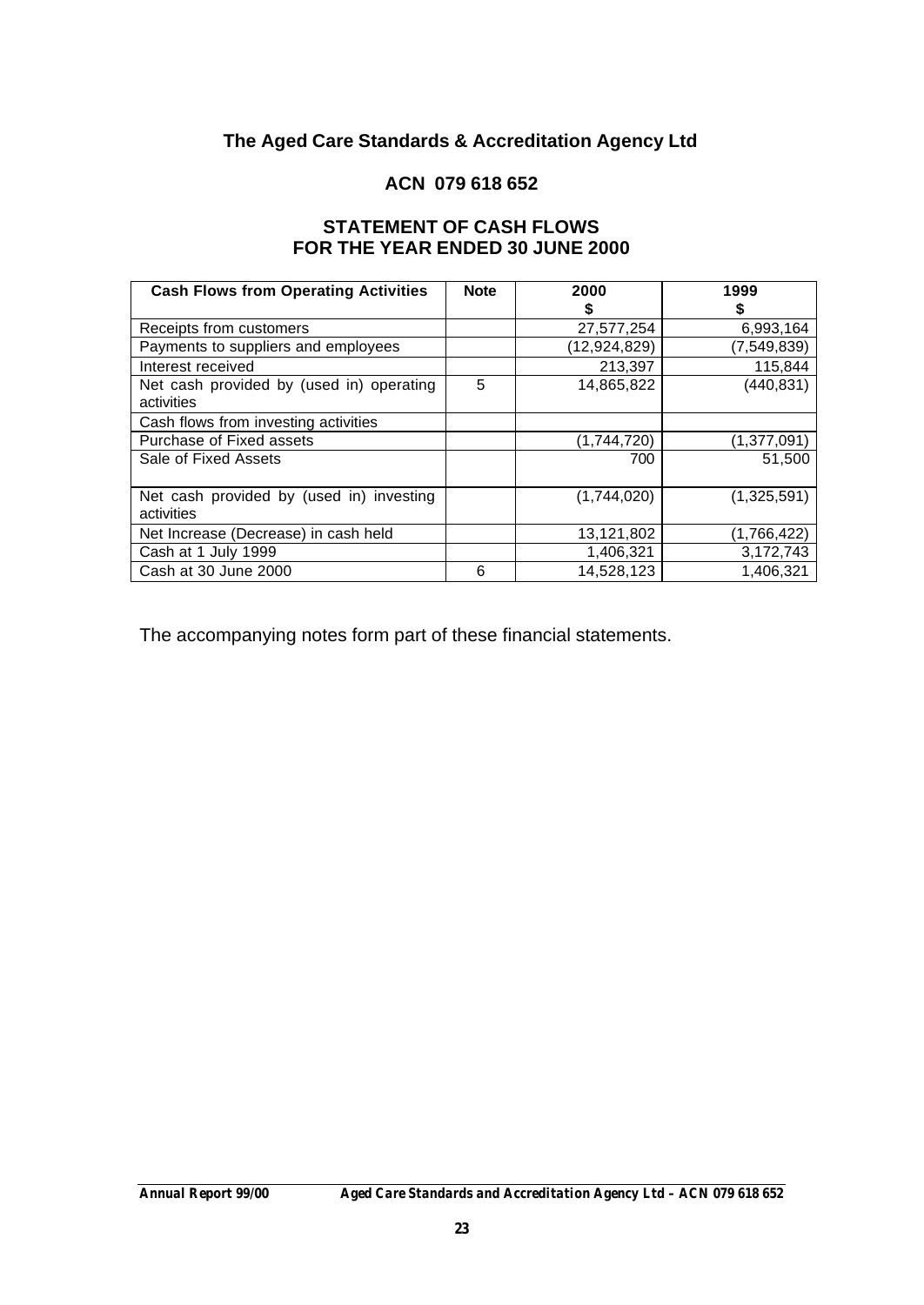## **The Aged Care Standards & Accreditation Agency Ltd**

## **ACN 079 618 652**

### **NOTES TO AND FORMING PART OF THE FINANCIAL STATEMENTS FOR THE YEAR ENDED 30 JUNE 2000**

#### **NOTE 1: STATEMENT OF ACCOUNTING POLICIES**

The financial statements are a general purpose financial report that have been prepared in accordance with applicable Accounting Standards and other mandatory professional reporting requirements (Urgent Issues Group Consensus Views) and the Corporations Law. The financial statements have also been prepared on the basis of historical costs and do not take into account changing money values or, except where stated current valuations of non-current assets. Cost is based on the fair values of the consideration given in exchange for assets. The accounting policies have been consistently applied, unless otherwise stated.

The following is a summary of the accounting policies adopted by the economic entity in the preparation of the financial statements.

#### **Revenue recognition**

Accreditation fees are paid at application and brought to revenue proportionately as work is complete at the Desk and Site audits. Monies not brought to revenue are carried as Unearned Income.

#### **Income tax**

The Company has received a private ruling exempting it from income tax.

#### **Property, plant and equipment**

Property, plant and equipment are brought to account at cost or at independent or director's valuation, less, where applicable, any accumulated depreciation or amortisation. The carrying amount of property, plant and equipment is reviewed annually by directors to ensure it is not in excess of the recoverable amount from these assets. The recoverable amount is assessed on the basis of the expected net cash flows which will be received form the assets employment and subsequent disposal. The expected net cash flows have not been discounted to their present values in determining recoverable amounts.

The depreciable amount of all fixed assets is depreciated over their useful lives to the economic entity commencing from the time the asset is held ready for use.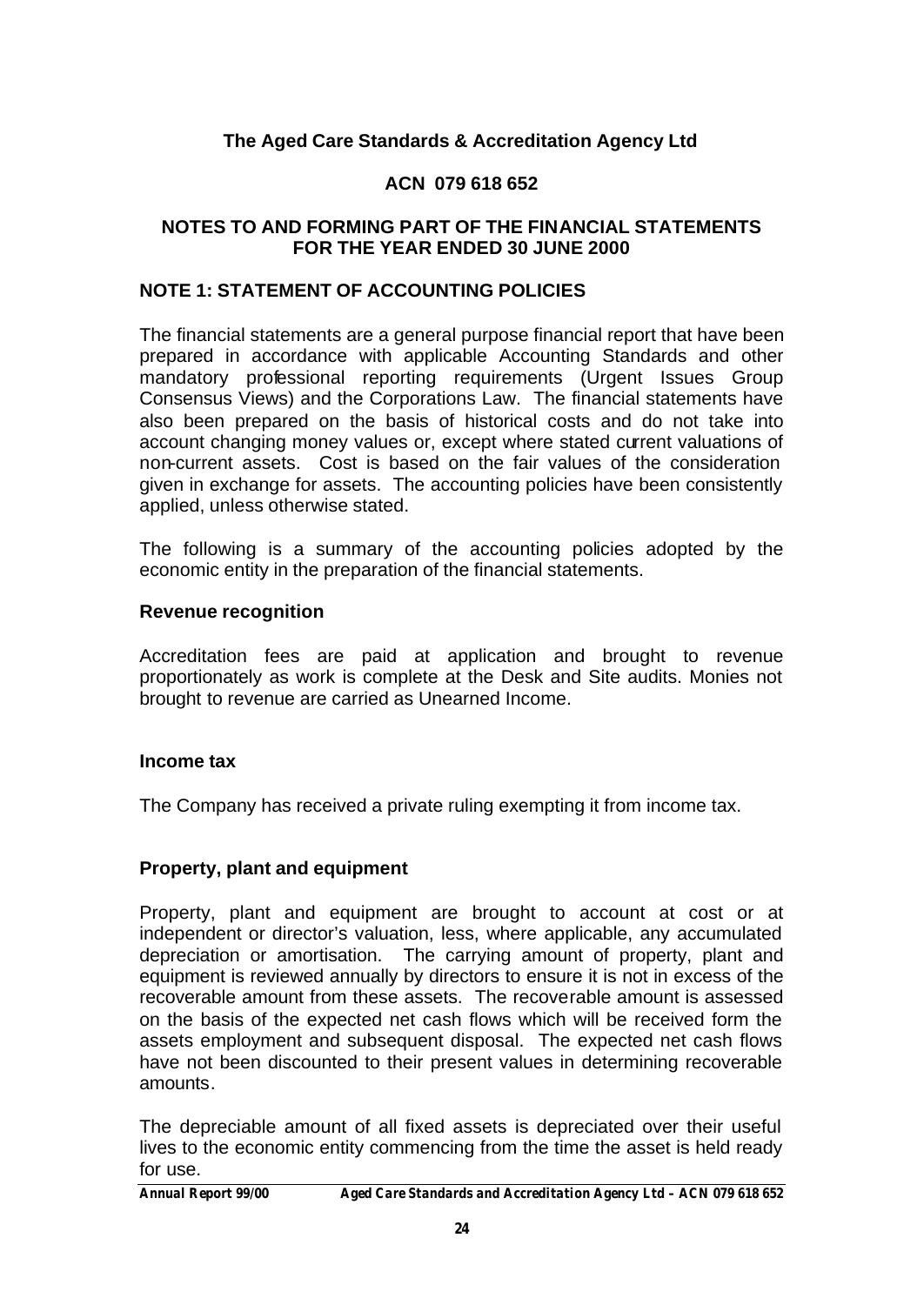The current rates of depreciation by category are:

- ♦ Computers 40%
- ♦ Furniture and Fittings 20%
- ◆ Other Equipment 25%

### **Leases**

No finance leases are held.

Lease payments for operating leases, where substantially all the risks and benefits remain with the lessor, are charged as expenses in the periods in which they are incurred.

## **Employee entitlements**

Provision is made for the company's liability for employee entitlements arising from services rendered by employees to balance date. Employee entitlements expected to be settled within one year together with entitlements arising from wages and salaries, annual leave and sick leave which will be settled after one year, have been measured at their nominal amount. Other employee entitlements payable later than one year have been measured at the present value of the estimated future cash outflows to be made for those entitlements.

Contributions are made by the economic entity to employee superannuation funds are charged as expenses when incurred.

## **Cash**

For the purpose of the statement of cash flows, cash includes:

- ♦ Cash on hand and in all call deposits with banks or financial institutions, net of bank overdrafts; and
- ♦ Investments in money market instruments with less than 90 days to maturity.

## **Comparative figures**

Where required by Accounting Standards comparative figures have been adjusted to conform with changes in presentation for the current financial year.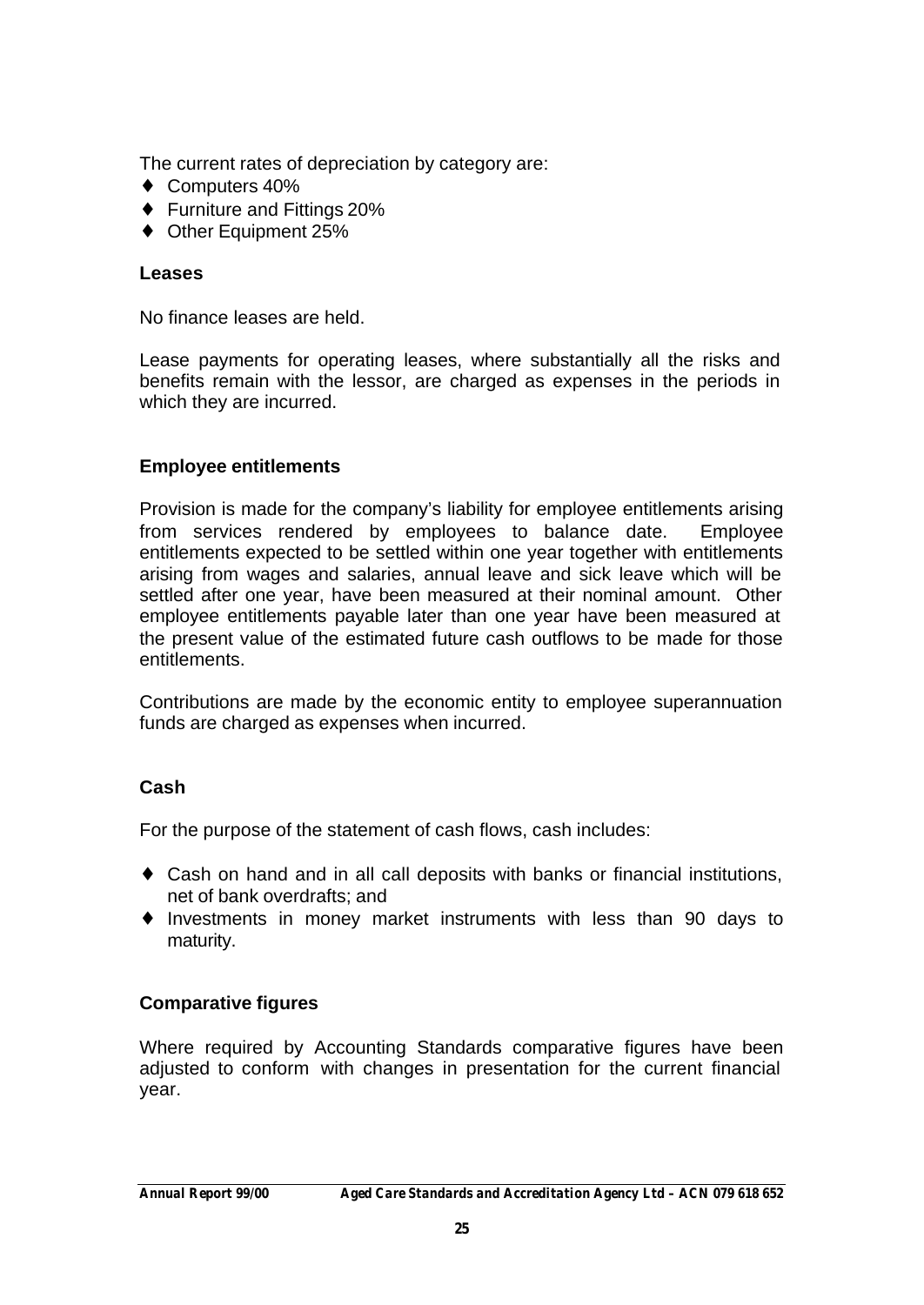## *Note 2A: Operating Profit*

#### **Operating profit has been determined after:**

#### **1. Charging as expenses**

|                                                      | 2000      | 1999    |
|------------------------------------------------------|-----------|---------|
| Movements in Provisions                              |           |         |
| Depreciation of non-current assets:                  |           |         |
| Property, plant and equipment                        | 513,940   | 346,966 |
| Other provisions:                                    |           |         |
| Employee entitlements                                | 538,608   | 528,348 |
| Net expense resulting from movement in<br>provisions | 1,052,548 | 875,314 |
| Net loss on sale of fixed assets                     | 2,670     | (3,667) |
| Rental expense on operating leases                   | 769,781   | 572,605 |

## **2. Crediting as income**

|                                                          | 2000      | 1999      |
|----------------------------------------------------------|-----------|-----------|
| <b>B.</b> Operating Revenue                              |           |           |
| Interest received                                        | 285,827   | 115,844   |
| <b>Training Revenue</b>                                  | 11,666    | 50,164    |
| Proceeds on disposal of property,<br>plant and equipment | 700       | 51,349    |
| Government grants received                               | 6,033,000 | 6,943,000 |
| <b>Accreditation Revenue</b>                             | 9,618,334 |           |
| Spot Check Revenue                                       | 860,655   |           |
|                                                          |           |           |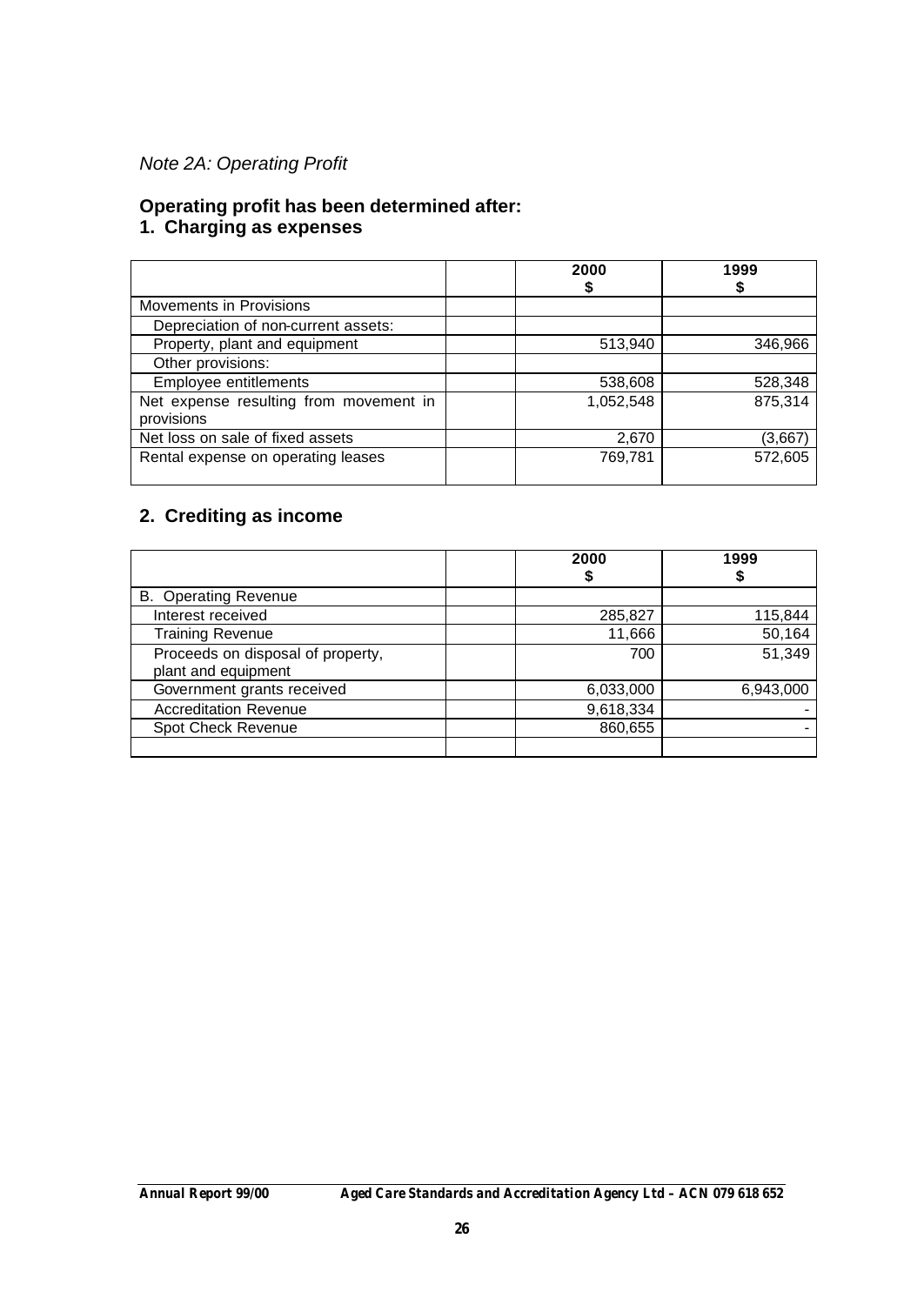### **NOTES TO AND FORMING PARTY OF THE FINANCIAL STATEMENTS FOR THE YEAR ENDED 30 JUNE 2000**

| Note 3: Remuneration and Retirement<br><b>Benefits</b>                                                                                                                                                                                                                                     | <b>Note</b> | 2000<br>S | 1999<br>S |
|--------------------------------------------------------------------------------------------------------------------------------------------------------------------------------------------------------------------------------------------------------------------------------------------|-------------|-----------|-----------|
| Directors Remuneration                                                                                                                                                                                                                                                                     |             |           |           |
| Income paid or payable to all directors                                                                                                                                                                                                                                                    |             | 159,631   | 139,100   |
| $$10,000 - $19,999$                                                                                                                                                                                                                                                                        |             | 8         | 6         |
| \$30,000 - \$39,999                                                                                                                                                                                                                                                                        |             | 1         |           |
| The names of directors who have held office<br>during the financial year are:<br>Dr Penny Flett<br>Mr James Harrowell<br>Mr Terry Healey<br>Mrs Betty Johnson, OAM<br>Professor Priscilla Kincaid-Smith, AC<br>Mr John Lang, OAM<br>Mr Jim Longley<br>Mr Peter Toohey<br>Mr Henry Williams |             |           |           |

| Note 4: Auditors Remuneration      |        |        |
|------------------------------------|--------|--------|
| Auditing or reviewing the accounts | 14.000 | 13.000 |

| Note 5: Reconciliation of Cash Flow<br>from Operations with Operating Profit                            | <b>Note</b> | 2000       | 1999        |
|---------------------------------------------------------------------------------------------------------|-------------|------------|-------------|
| <b>Operating Profit</b>                                                                                 |             | 1,956,416  | (1,338,267) |
| Non-cash flows in operating profit                                                                      |             |            |             |
| Depreciation                                                                                            |             | 513,940    | 346,966     |
| Changes to provisions                                                                                   |             | 132,527    | 417,468     |
| Loss on sale of fixed asset                                                                             |             | 2,670      | (3,667)     |
| Changes in assets and liabilities, net of the<br>effects of purchase and disposal<br>0f<br>subsidiaries |             |            |             |
| Increase in Receivables                                                                                 |             | (938,297)  |             |
| Decrease in prepayments                                                                                 |             | 11,143     | (38,872)    |
| Increase in trade creditors and<br>Accruals                                                             |             | 13,187,423 | 175,541     |
| Cash flows from operations                                                                              |             | 14,865,822 | (440,831)   |

| Note 6: Cash |            |          |
|--------------|------------|----------|
| Cash at bank | 14,528,123 | ,406,321 |
|              |            |          |

*Annual Report 99/00 Aged Care Standards and Accreditation Agency Ltd – ACN 079 618 652*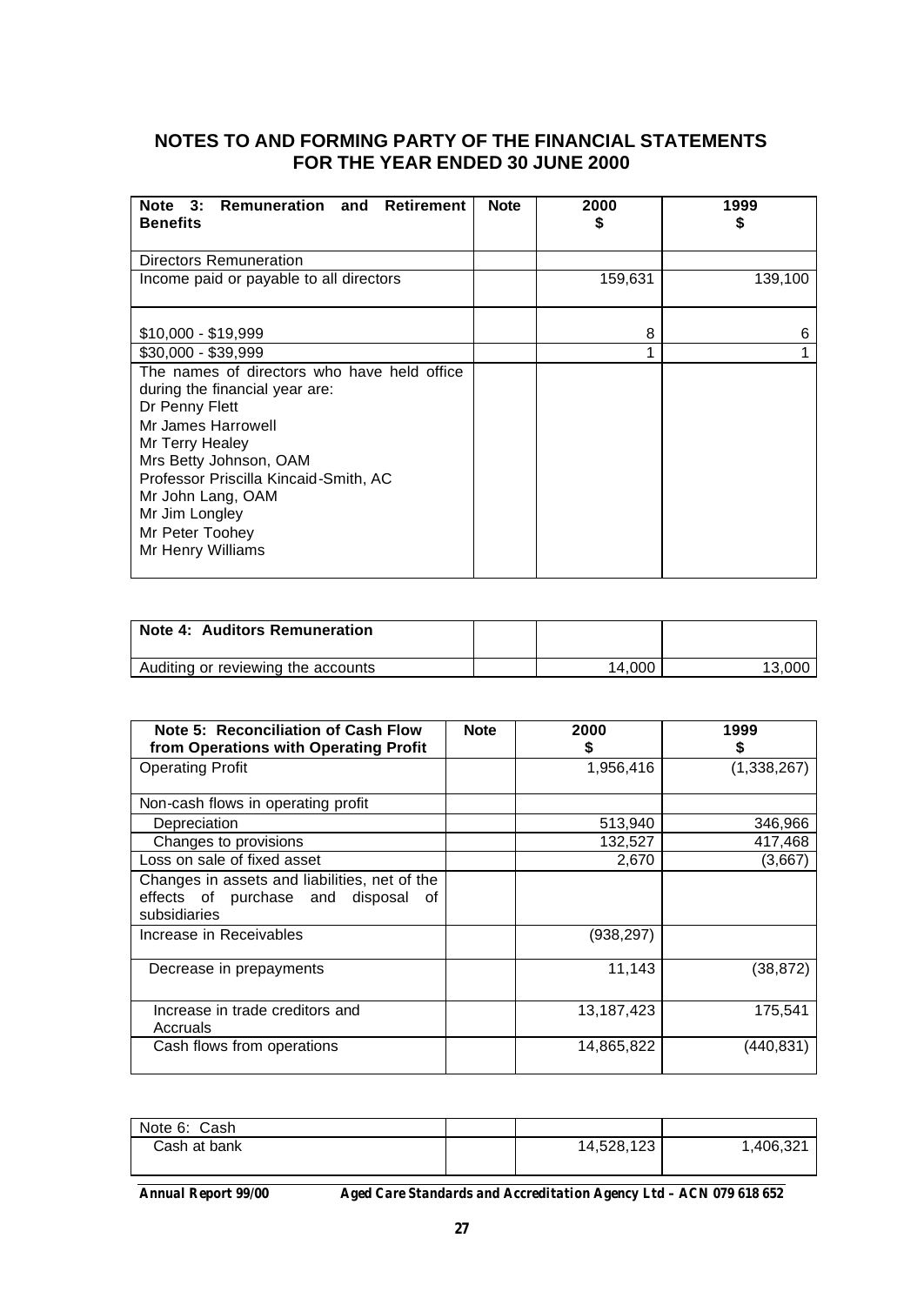| Note 7: Property, Plant and Equipment | <b>Note</b> | 2000<br>S        | 1999<br>S        |
|---------------------------------------|-------------|------------------|------------------|
| Furniture & fittings                  |             |                  |                  |
| At cost                               |             | 1,075,968        | 935,541          |
| Accumulated depreciation              |             | <u>(308,466)</u> | <u>(143,747)</u> |
|                                       |             | 767,502          | 791,794          |
| Computers                             |             |                  |                  |
| At cost                               |             | 2,351,336        | 742,861          |
|                                       |             |                  |                  |
| Accumulated depreciation              |             | (535,088)        | (215, 495)       |
|                                       |             | 1,816,248        | 527,366          |
| Office Equipment                      |             |                  |                  |
| At cost                               |             | 158,744          | 138,050          |
| Accumulated depreciation              |             | (55, 405)        | (27, 588)        |
|                                       |             | 103,339          | 110,462          |
| Motor Vehicles                        |             |                  |                  |
| At cost                               |             |                  |                  |
| Accumulated depreciation              |             |                  |                  |
| Capital in Progress                   |             | 140,212          | 170,269          |
| Total property, plant and equipment   |             | 2,827,301        | 1,599,891        |

| Note 8: Other Assets | <b>Note</b> | 2000    | 1999   |
|----------------------|-------------|---------|--------|
| Current              |             |         |        |
| Prepayments          |             | 44.814  | 55,957 |
| Receivables          |             | 938,297 |        |
|                      |             | 983,111 |        |

| Note 9: Accounts Payable | <b>Note</b> | 2000      | 1999    |
|--------------------------|-------------|-----------|---------|
| Current                  |             |           |         |
| Unsecured liabilities    |             |           |         |
| Trade creditors          |             | 1,355,190 | 467.512 |

| <b>Note 10: Provisions</b> | <b>Note</b> | 2000    | 1999    |
|----------------------------|-------------|---------|---------|
| Current                    |             |         |         |
| Employee entitlements      |             | 577,978 | 445.451 |

| Note 11: Other Current Liabilities | Note | 2000       | 1999<br>- 11 |
|------------------------------------|------|------------|--------------|
| Unearned Income                    |      | 11.918.002 | วด ดคร       |

*Annual Report 99/00 Aged Care Standards and Accreditation Agency Ltd – ACN 079 618 652*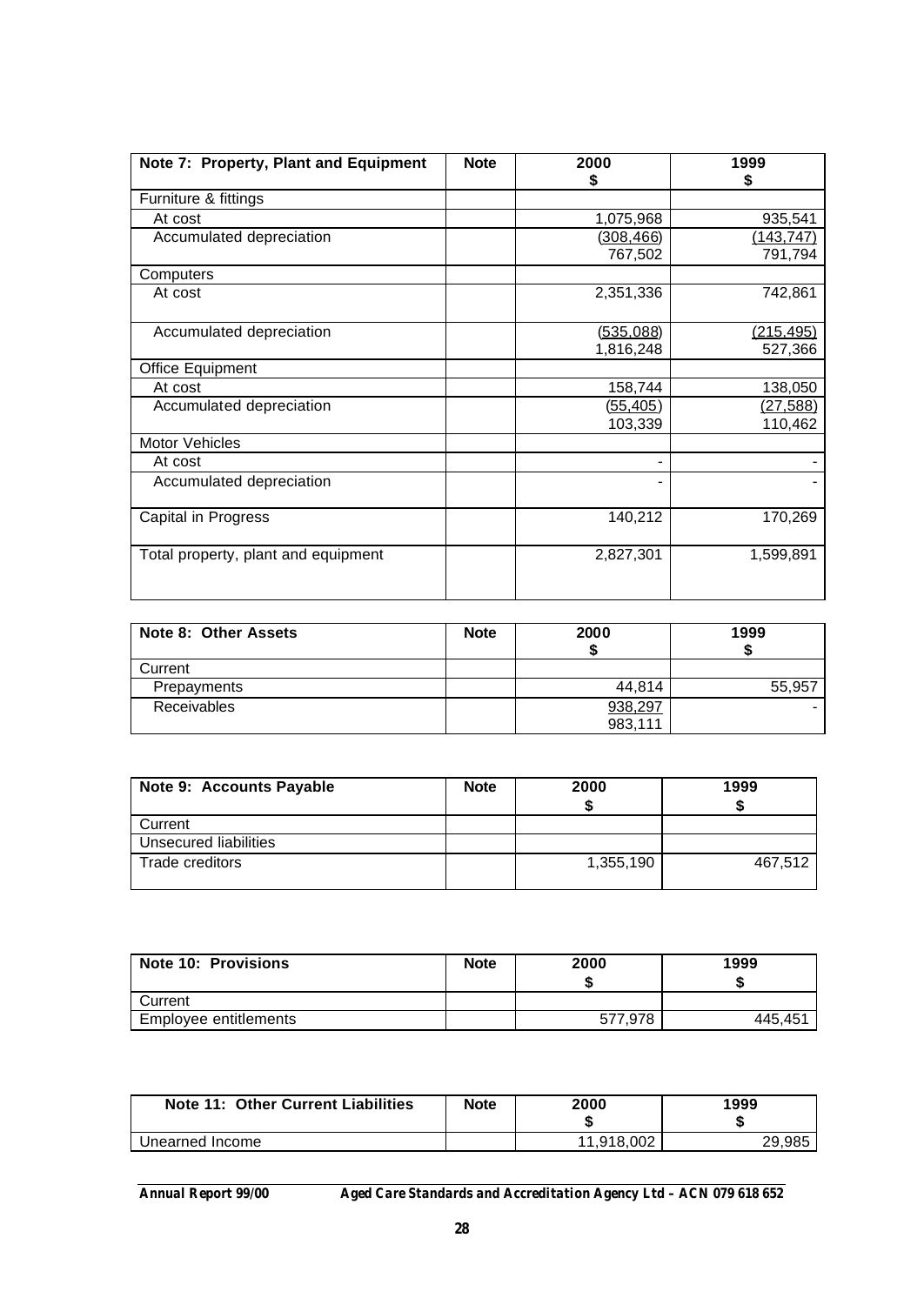## **Note 12: Issued Capital**

The Company is limited by guarantee. If the company is wound up, the articles of association state that each member is required to contribute a maximum of \$15 each towards meeting any outstanding obligations of the company. At 30 June 2000 the number of members was five (1999 seven).

| 13:<br><b>Note</b><br>Capital and<br>Leasing<br><b>Commitments</b> | <b>Note</b> | 2000<br>S | 1999<br>S |
|--------------------------------------------------------------------|-------------|-----------|-----------|
| (a) Operating Lease Commitments                                    |             |           |           |
| Non-cancelable<br>operating<br>leases                              |             |           |           |
| contracted for but not capitalised in the                          |             |           |           |
| accounts                                                           |             |           |           |
| Payable:                                                           |             |           |           |
| Not longer than 1 year                                             |             | 501,017   | 518,484   |
| Longer than 1 year but not longer than                             |             | 133,607   | 582,392   |
| 2 years                                                            |             |           |           |
| Longer than 2 years but not longer                                 |             |           | 441,395   |
| than 5 years                                                       |             |           |           |
| Longer than 5 years                                                |             |           |           |
| (b) Capital expenditure Commitments                                |             |           |           |
| expenditure commitments<br>Capital                                 |             |           |           |
| contracted for:                                                    |             |           |           |
| Plant and equipment purchases                                      |             |           | 352,000   |
| <b>Furniture and Fittings</b>                                      |             | 202,892   |           |

## **Note 14: Financial Instruments**

## **Financial assets**

Cash and deposits are recognised in the Balance Sheet at their nominal value. Interest is credited to revenue as received. The effective weighted average interest rate for cash deposits at  $30<sup>th</sup>$  June was 5.9%.

Receivables are normally settled within 30 days.

## **Financial liabilities**

Liabilities are recognised for amount to be paid in the future for goods and services received, whether or not billed. Trade Creditors are normally settled within 30 days.

## **Note 15: Economic Dependency**

The operations of the company are dependent on an annual monetary grant from the Commonwealth Government.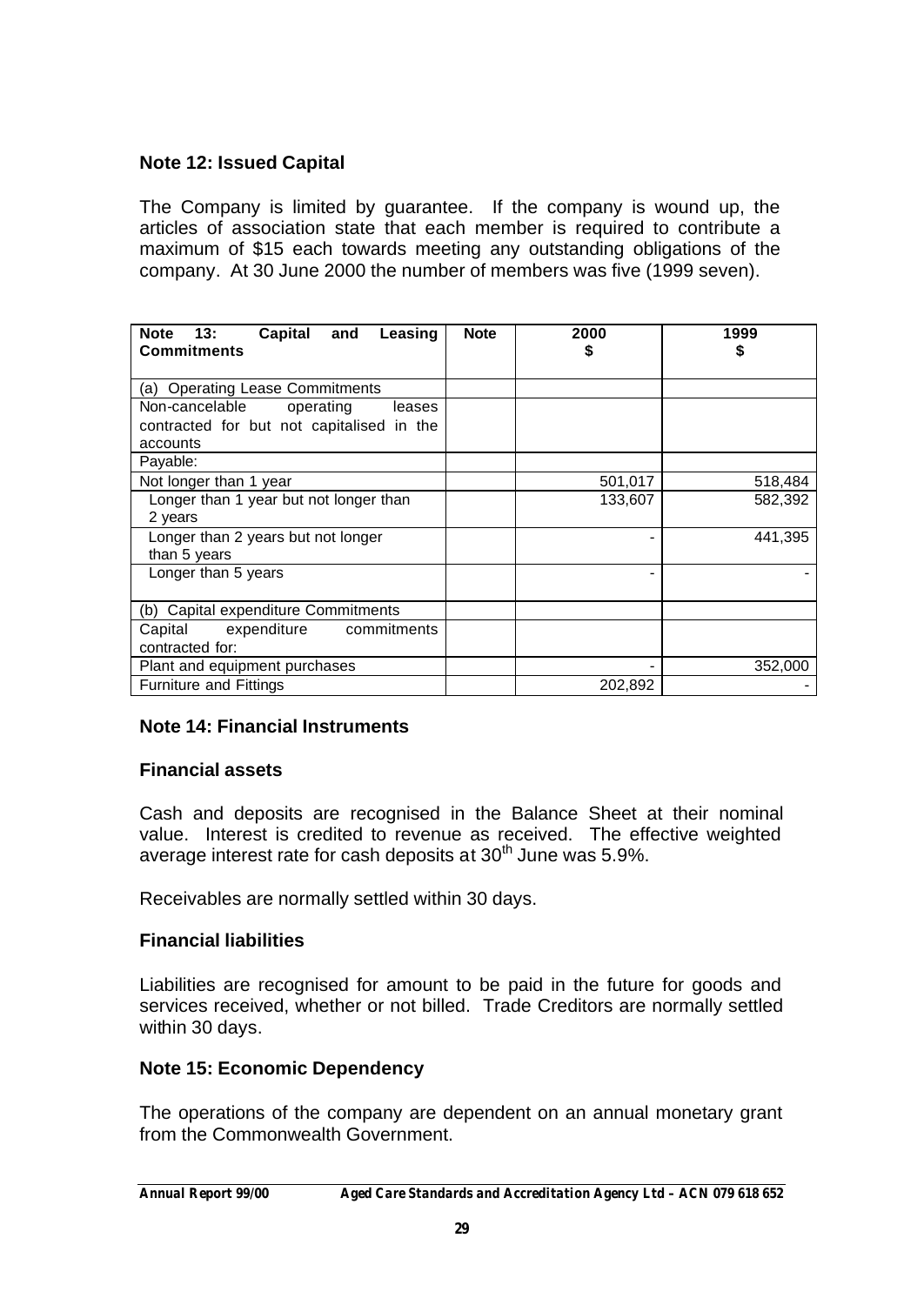## **STATEMENTS BY DIRECTORS**

In the opinion of the directors of the company:

- 1. (a) The Profit and Loss account gives a true and fair view of the profit or loss of the company for the financial year;
	- (b) The Balance Sheet gives a true and fair view of the state of affairs of the company as at the end of the financial year;

and

2. At the date of this statement, there are reasonable grounds to believe the company can meet its debts as and when they fall due.

This statement is made in accordance with a resolution of the Board of Directors and is signed for and on behalf of the directors by:

| Director $\mathcal{N}\mathcal{L}\mathcal{L}$ | TS SIT |                              |  |
|----------------------------------------------|--------|------------------------------|--|
| $\sim$ $\sim$ $\sim$ $\sim$<br>Director.     |        |                              |  |
| Dated this                                   |        | $14$ m $\frac{444457}{2000}$ |  |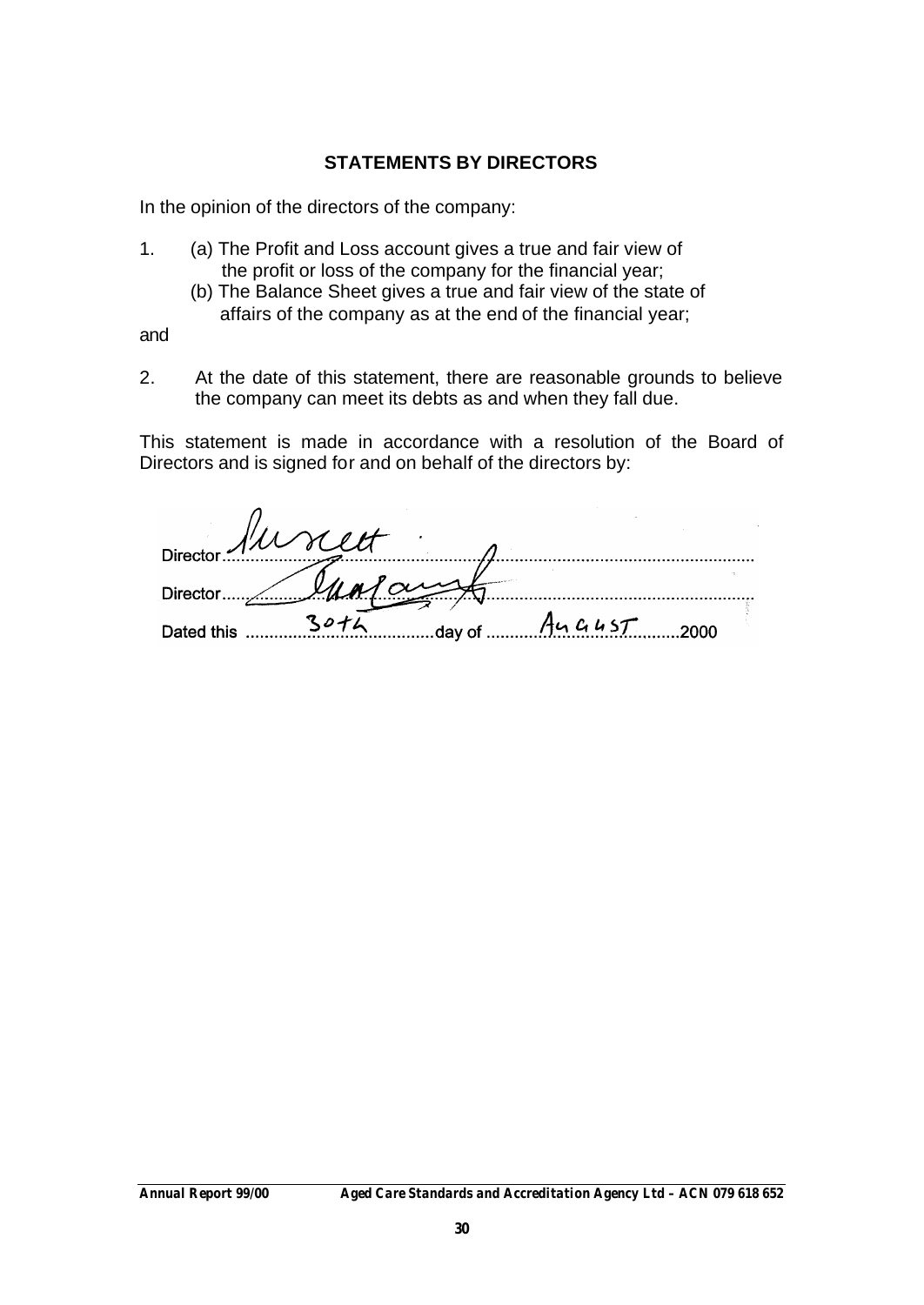



#### **INDEPENDENT AUDIT REPORT**

To the members of the Aged Care Standards and Accreditation Agency Limited

#### **Scope**

I have audited the financial report of the Aged Care Standards and Accreditation Agency Limited for the year ended 30 June 2000. The financial report comprises:

- Profit and Loss Account:  $\bullet$
- **Balance Sheet:**  $\bullet$
- **Statement of Cash Flows:**
- Notes to and forming part of the Financial Report; and  $\bullet$
- $\bullet$ **Statement by Directors.**

The Company's directors are responsible for the financial report. I have conducted an independent audit of the financial report in order to express an opinion on it to the members of the Company.

The audit has been conducted in accordance with Australian National Audit Office Auditing Standards, which incorporate the Australian Auditing Standards, to provide reasonable assurance whether the financial report is free of material misstatement. Audit procedures included examination, on a test basis, of evidence supporting the amounts and other disclosures in the financial report, and the evaluation of accounting policies and significant accounting estimates. These procedures have been undertaken to form an opinion whether, in all material respects, the financial report is presented fairly in accordance with Accounting Standards, other mandatory professional reporting requirements and statutory requirements in Australia so as to present a view which is consistent with my understanding of the Company's financial position, and performance as represented by the results of its operations and its cash flows.

The audit opinion expressed in this report has been formed on the above basis.

PO Box A456 Sydney South NSW 1235 130 Elizabeth Street **SYDNEY NSW** Phone (02) 9367 7100 Fax (02) 9367 7102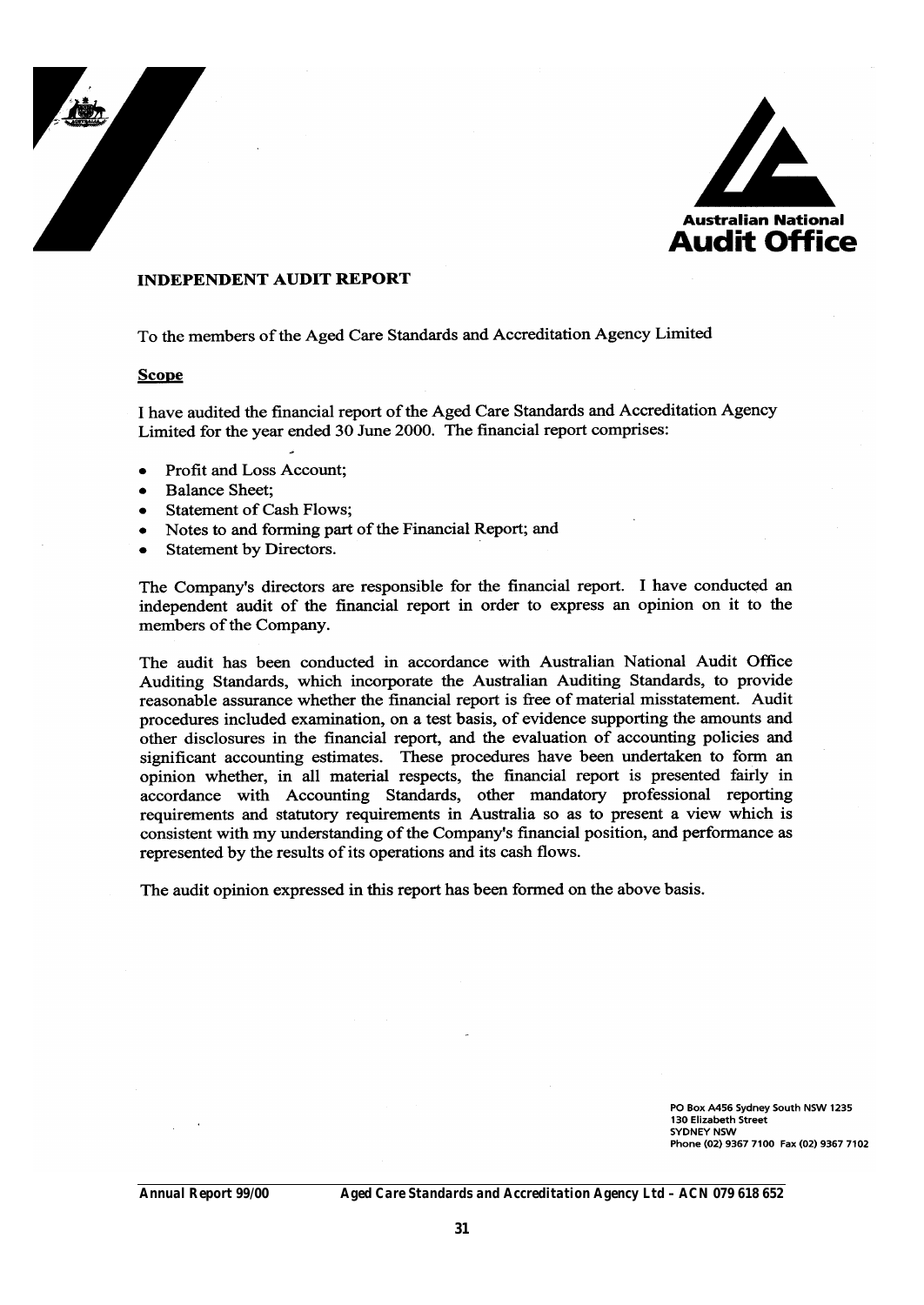#### **Audit Opinion**

In my opinion, the financial report of the Aged Care Standards and Accreditation Agency Limited is in accordance with:

(a) the Corporations Law, including:

- giving a true and fair view of the company's financial position as at 30 June 2000  $(i)$ and of its performance for the year ended on that date; and
- complying with Accounting Standards and the Corporations Regulations; and  $(ii)$

(b) other mandatory professional reporting requirements.

**Australian National Audit Office** 

Paul Hinchey Senior Director

For the Auditor-General

Sydney 11 September 2000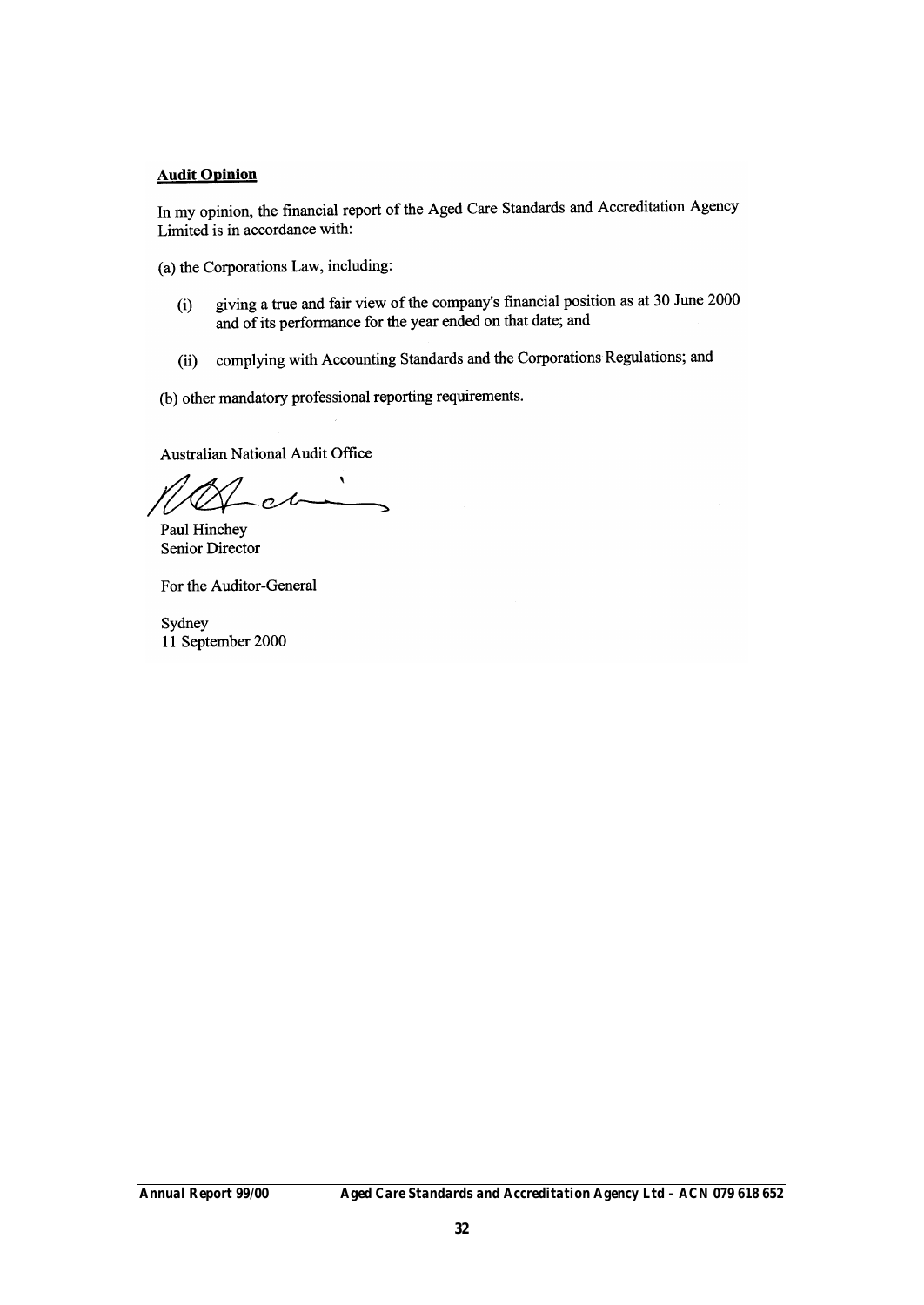## **7. AREAS FOR IMPROVEMENT**

The Aged Care Standards Agency has had sole responsibility for designing and implementing a new and innovative accreditation process for residential aged care facilities, consistent with the legislative framework.

With the commencement of accreditation in 1999/2000, the Agency has seen its design efforts come to fruition. Agency achievements have been significant, as described in Section 5.

Just as accreditation embraces continuous quality improvement principles, so too the Agency has been keen to monitor its own performance.

## **ACCREDITATION**

The implementation of a previously untried process of accreditation has been closely monitored to identify areas where improvements can be achieved. Where minor improvements have been possible, they have been implemented immediately. No major changes will be implemented until after 1 January 2001. This keeps services on a level footing during the first round of accreditation.

Areas for improvement identified to date include:

Giving greater recognition to those services, which are performing exceptionally well but do not completely meet the commendable criteria.

- ♦ The consistent application of Agency processes. This is being achieved through more widespread use by State offices of the Accreditation Monitoring and Information system and is supported through ongoing training of assessors in the interpretation of the assessment tool.
- ♦ The standard of assessment reports. Considerable effort has been put into providing assessors and coordinators with the skills and tools for effective report writing. This has included report writing workshops, the development of a report writing manual and a self-directed learning package for external assessors.

## **EDUCATION AND COMMUNICATION**

In 1999/2000, education strategies were inward looking, with a focus on ensuring Agency staff and external assessors could implement accreditation and continue monitoring processes in an environment of continuous improvement.

Improvements can be made in the promulgation of information to residential aged care services, residents, their families and industry stakeholders. The coming year will see publication of Agency newsletters recommence and an emphasis on informing services about accreditation trends and best practice.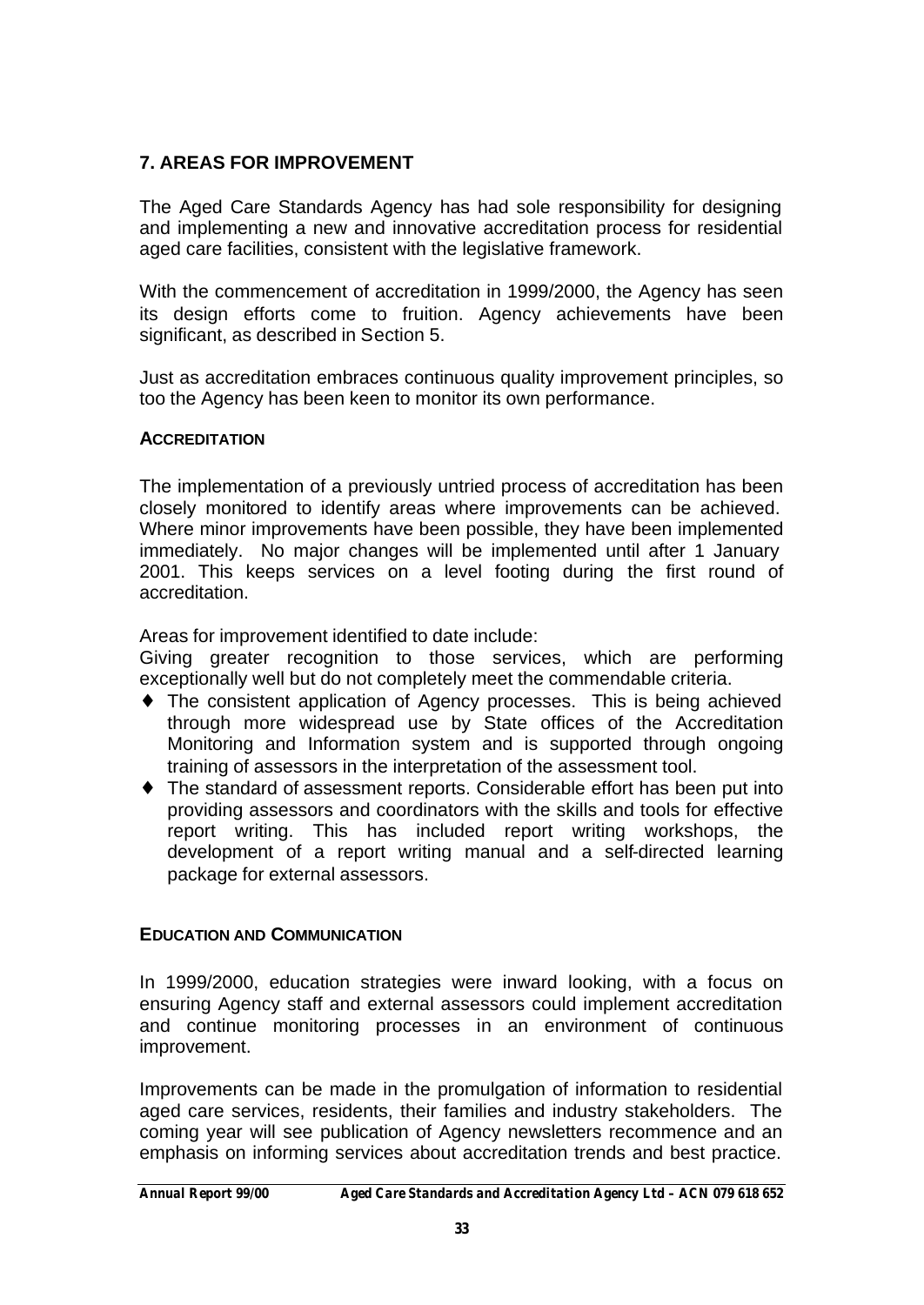## **8. OUTLOOK IN 2000/2001**

The focus of the year ahead is to complete the accreditation of the remaining aged care facilities by 1 January 2001. This will dominate the Agency's agenda for the first six months of the financial year.

## **AGENCY LESSONS**

With the completion of the first round of accreditation, a thorough review of accreditation, its tools and procedures, will commence. The process for a national review will be considered by the Agency Board and announced in 2001. The review process will incorporate consultation with all stakeholders.

Continued implementation and enhancement of the AMI system will support consistent application of procedures.

### **INDUSTRY LESSONS**

The lessons of accreditation will be promulgated to facilities, their residents and carers. The overwhelming message to industry is the positive commitment to quality improvement and accreditation and the willingness of most services to respond positively to recommendations for improvement. Many services have made huge strides in improving the quality of the care they provide.

Priority areas where the industry can improve include:

- ♦ Adopting strategic and operational planning cycles that involve staff.
- ♦ Using data to measure performance and drive improvement opportunities.
- ♦ Adopting reliable processes and systems to capture information about resident needs and share information with staff.

## **COMPLIANCE**

Continued efforts will be made to ensure services comply with the Accreditation Standards throughout their period of accreditation, that improvement plans are implemented and that services not meeting their obligations under the Act are identified and dealt with promptly.

## **EDUCATION**

Renewed effort will go to educating services about their responsibilities, and promulgating information on best practice. The Agency will increase the information that goes to residents, their carers and industry stakeholders.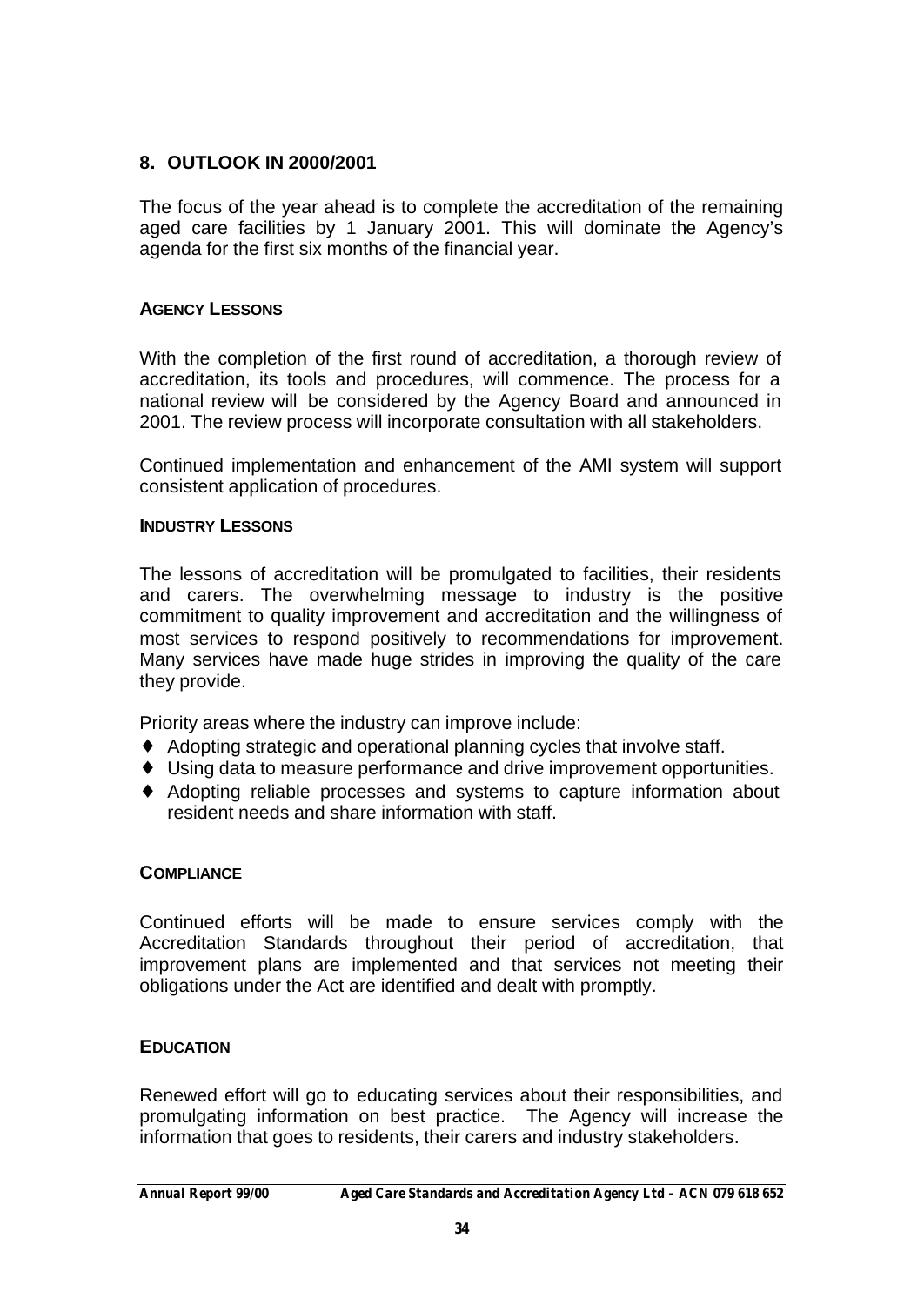## **9. ATTACHMENTS**

#### **ATTACHMENT ONE: AGENCY BOARD OF DIRECTORS, 1999/2000**

#### **CHAIRMAN**

## **Dr Penny Flett,**

Dr Flett is Executive Director of the Brightwater Care Group (formerly Homes of Peace) a not-for-profit organisation providing a wide range of residential and at-home services for 700 elderly and young people at many locations in Perth. She was the 1998 Telstra Australian Business Woman of the Year.

Dr Flett was appointed as Chair of the Board in November 1997. Her term expires in September 2000.

#### **DIRECTORS**

#### **Mr Jim Harrowell (term commenced July 1999)**

Mr Harrowell is a qualified lawyer and accountant. He is a fellow of the Australian Institute Of Company Directors, and a fellow of the Taxation Institute of Australia.

He is a managing partner of the Hunt & Hunt Legal Group, and has over 20 years experience in litigation in all jurisdictional levels in NSW and interstate.

Mr Harrowell was appointed to the Board in July 1999. His current term expires in November 2000.

He lives in Sydney

#### **Mr Terry Healey, Director**

Mr Healey is the Chief Executive Officer of Eldercare Inc, an independently incorporated community service of the Uniting Church in Australia which operates nursing homes, hostels and independent living units in South Australia.

Mr Healey was appointed to the Board in November 1997. His current term expires in September 2001.

He lives in Adelaide.

#### **Mrs Betty Johnson, Director**

Mrs Johnson is Secretary of the Australian Pensioners' and Superannuants' Federation, and National Secretary of the Older Women's Network (Australia). Mrs Johnson holds the position of consumer representative on many aged care committees and working groups.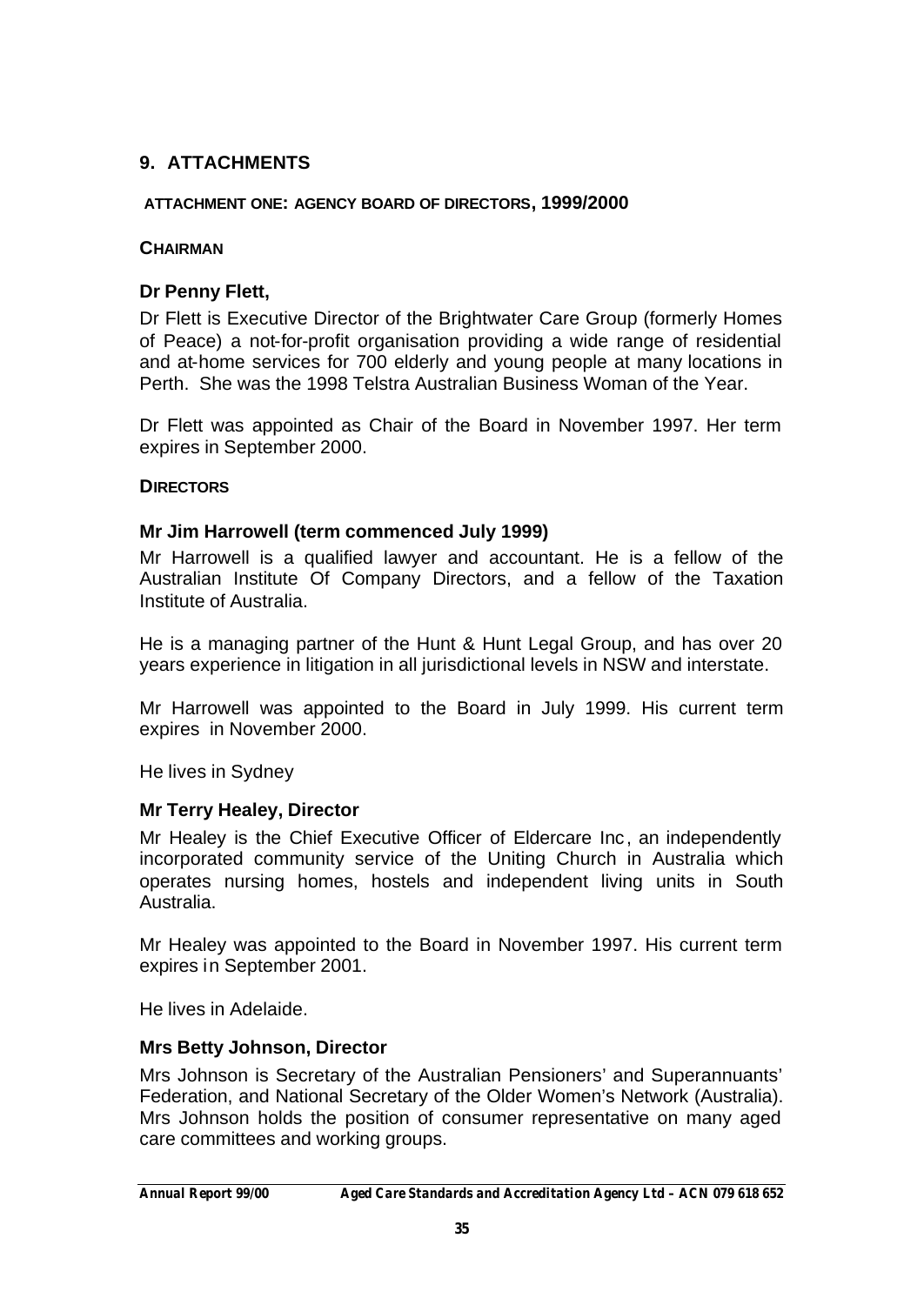She lives in Sydney.

Mrs Johnson was appointed to the Board in November 1997. Her current term expires in September 2000.

## **Professor Priscilla Kincaid-Smith, AC, Director**

Professor Kincaid-Smith is the Director of Nephrology, Epworth Hospital, Melbourne

She lives in Melbourne.

Professor Kincaid-Smith was appointed to the Board in November 1997. Her current term expires in September 2000.

### **Mr John Lang, Director**

Mr Lang is a retired company director, involved in many community organisations including the NSW Forum of the Department of Veterans' Affairs.

He lives in Sydney.

Mr Lang was appointed to the Board in November 1997. His current term expires in September 2001.

#### **Mr Jim Longley, Director**

Mr Longley is Chief Executive Officer of Anglican Retirement Villages, Sydney. Mr Longley was New South Wales' first Minister on Ageing (1993- 95). He lives in Sydney.

Mr Longley was appointed to the Board in November 1997. His current term expires in September 2001.

#### **Mr Peter Toohey, Director**

Mr Toohey is a management consultant to the aged care industry and a former Executive Chairman of TriCare Limited, the largest provider of aged care in Queensland.

Mr Toohey was appointed to the Board in November 1997. His current term expires in September 2000.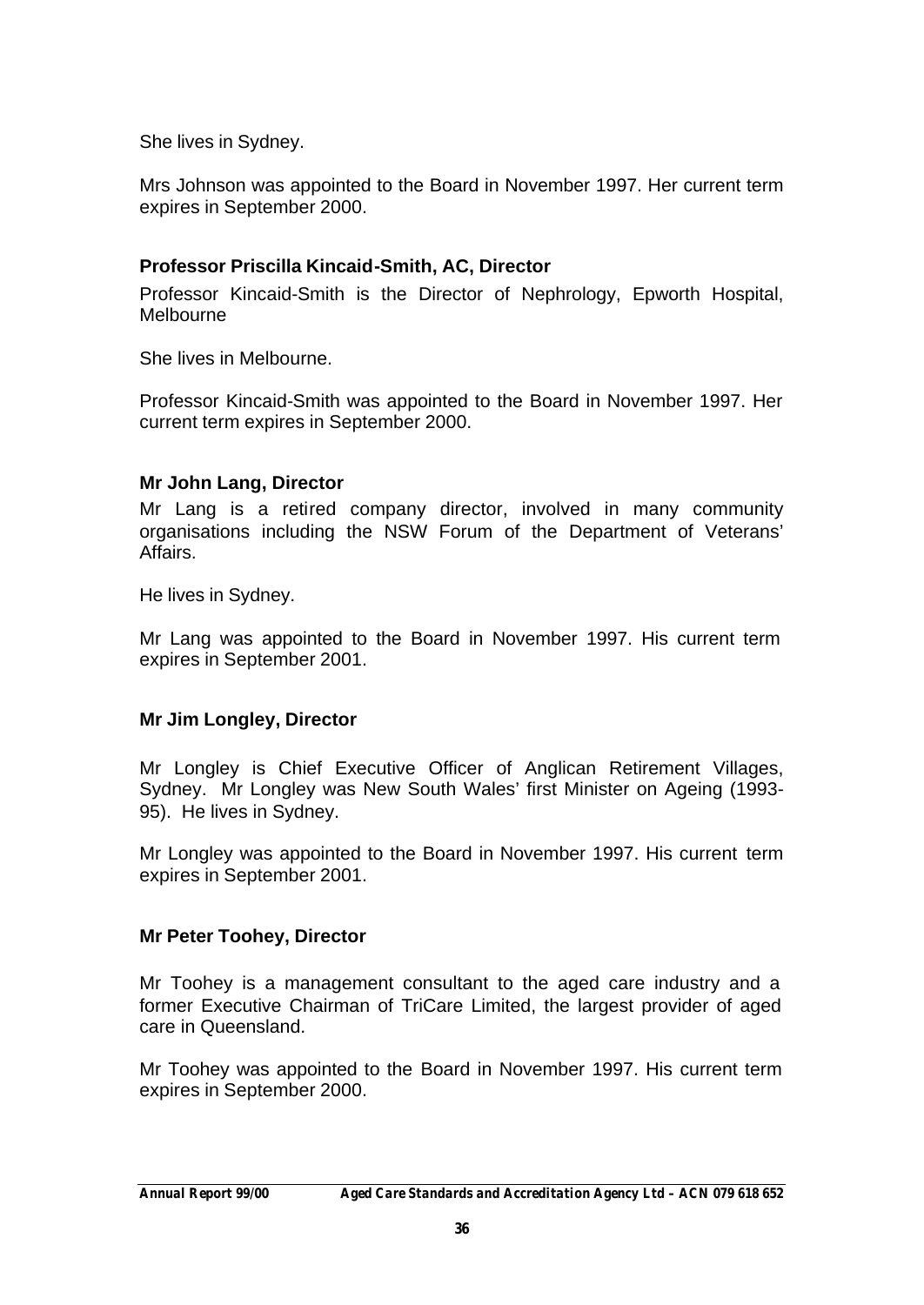### **Mr Henry Williams**

Mr Williams is a partner in Bentley's MRI. He has expertise in the areas of taxation, business advising, audit and information technology. He has significant experience in implementing internal control functions over new systems and overseeing quality assurance processes.

Mr Williams lives in Brisbane.

He was appointed to the Board in July 1999. His current term expires in June 2001.

*Board meetings are attended by the Agency's General Manager and Company Secretary, Mr Tim Burns, and the First Assistant Secretary, Aged and Community Care Division, Department of Health and Aged Care, Dr David Graham.*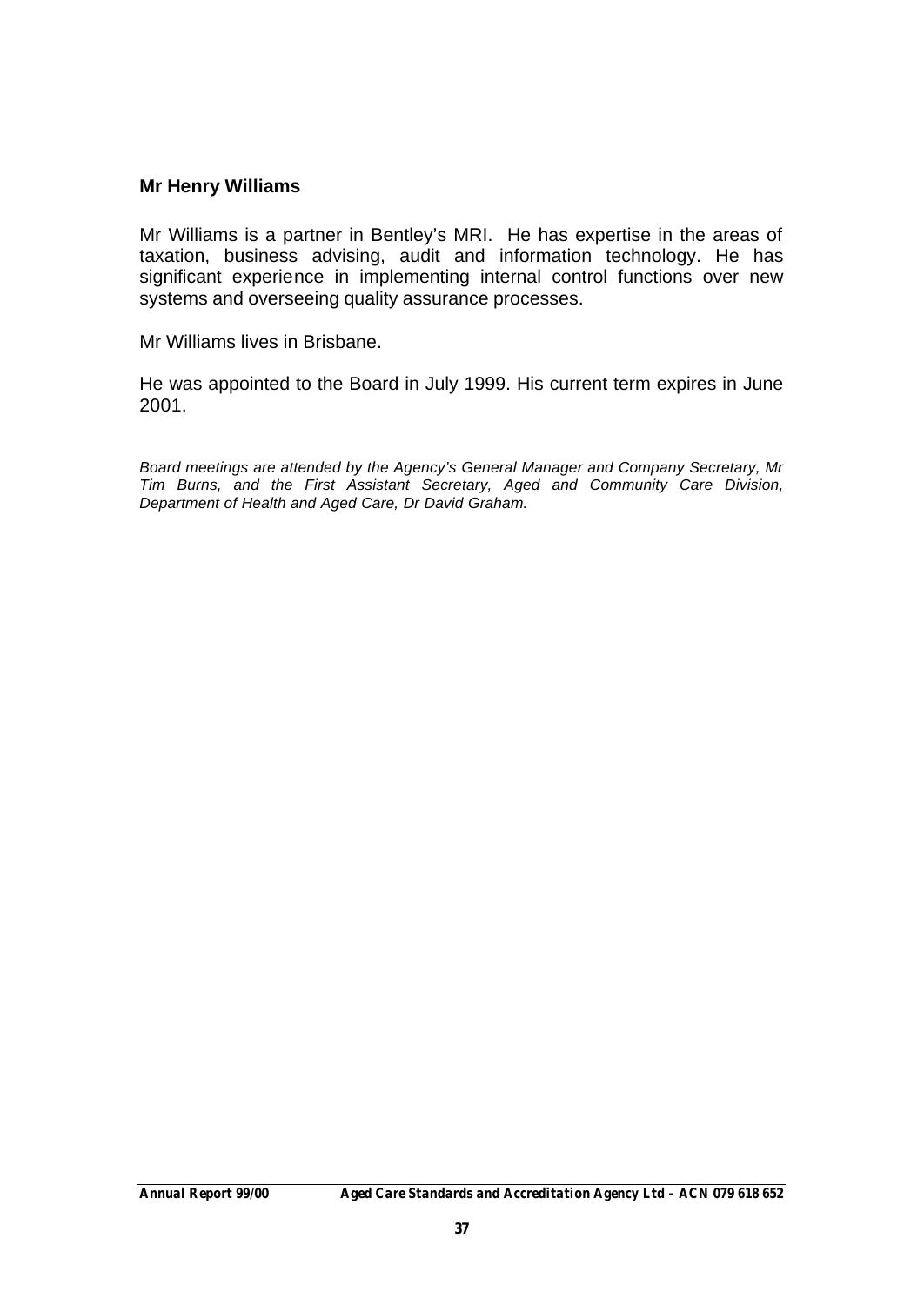## **ATTACHMENT TWO: MEMBERS OF THE AGENCY EXECUTIVE 1999/2000**

## **Mr Tim Burns, General Manager**

Mr Tim Burns attends Board meetings in his capacity as General Manager of the Aged Care Standards Agency, a position he has held since March 1998. Prior to this appointment, Mr. Burns was the Group Chief Executive of St John of God Hospitals. There, he played a key role in implementing the quality improvement program that led to an Australian Quality Awards *Achievement in Business Excellence* award.

## **Mr Barry Ashcroft, State Manager, Queensland**

Mr Ashcroft worked in the aged care industry for 12 years prior to joining the Agency. He is currently completing postgraduate studies towards a Masters degree in business administration.

## **Mr Ross Bushrod, State Manager, New South Wales & ACT**

Mr Bushrod's background is in public administration in the Commonwealth and State governments, most recently in vocational education and training. He was a director on the National Training Board.

## **Mr Gerald Overton, State Manager, Victoria & Tasmania**

Mr Overton was a surveyor for ACHS for eight years and his professional background is in the private hospital and pharmaceutical industries. He has postgraduate qualifications in business administration and health sciences administration.

## **Ms Angela Halsey, State Manager, South Australia & Northern Territory**

Ms Halsey's career was established in Canberra, in various departments of the Commonwealth government, including defence, tourism and housing. More recently, she managed Commonwealth funding programs within South Australia in the health and community services areas, including community care and services for the frail aged.

## **Ms Suzanne Leavesley, State Manager, Western Australia**

Ms Leavesley qualified as a speech and language speech pathologist, and worked extensively on communication disorders. She worked in community aged care and the acute hospital sector before joining the Agency.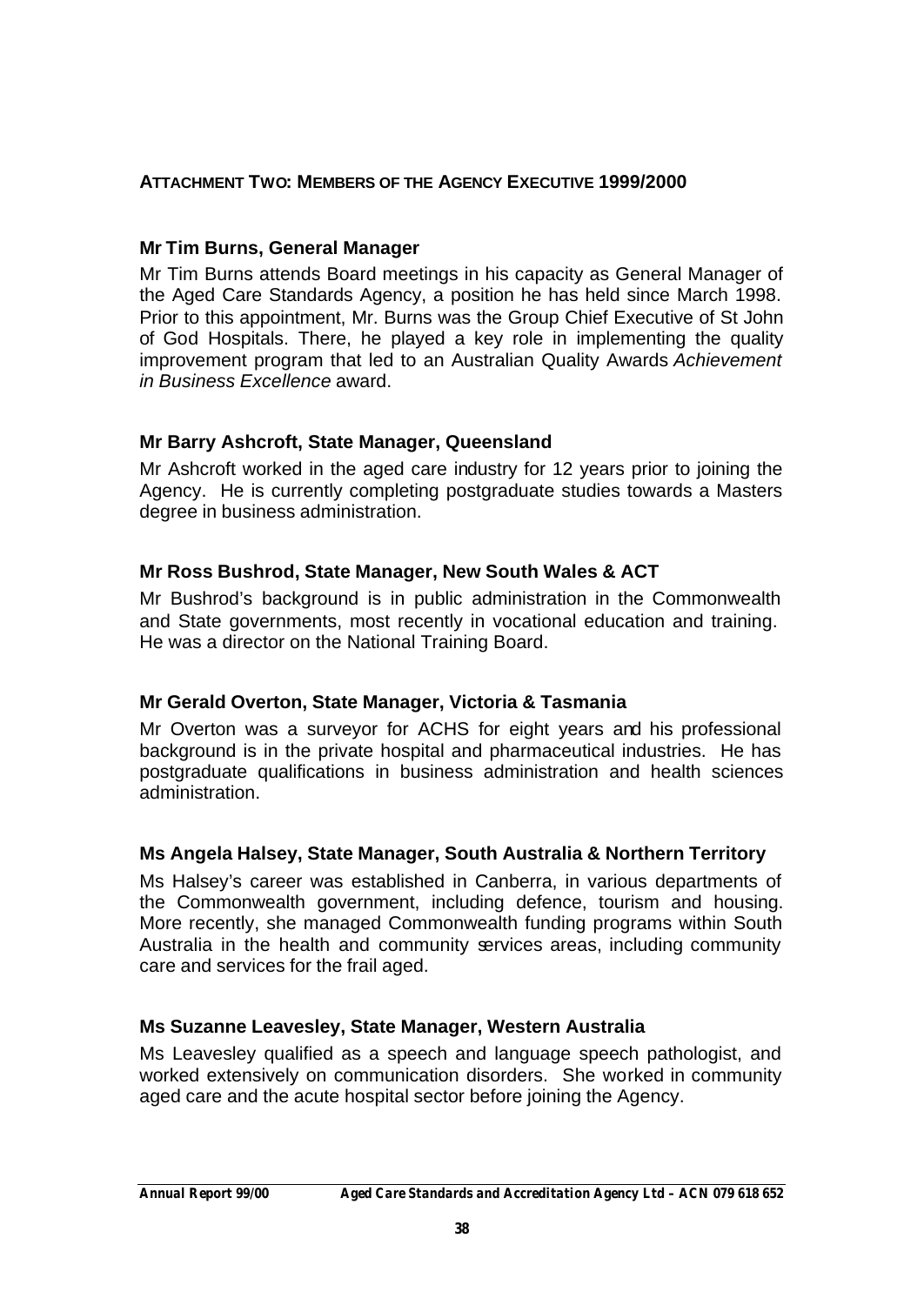## **Mr Greg Hill, Finance Manager**

Mr Hill has a particular interest in set-up and change process operations. His employment history as a financial controller has spanned industries from information technology to multinational health care.

### **Ms Mary Carey, Accreditation and Training Manager**

Ms Carey has worked in the area of quality management for over 11 years, with experience in both the aged care and acute sectors of the NSW public health system. The thesis for her Master of Public Health was on total quality management.

## **Ms Kristina Vesk, Communications Manager**

Ms Vesk's background is in communications and public policy. She has a degree in social science and serves on the ethics review committee of a major Sydney teaching hospital.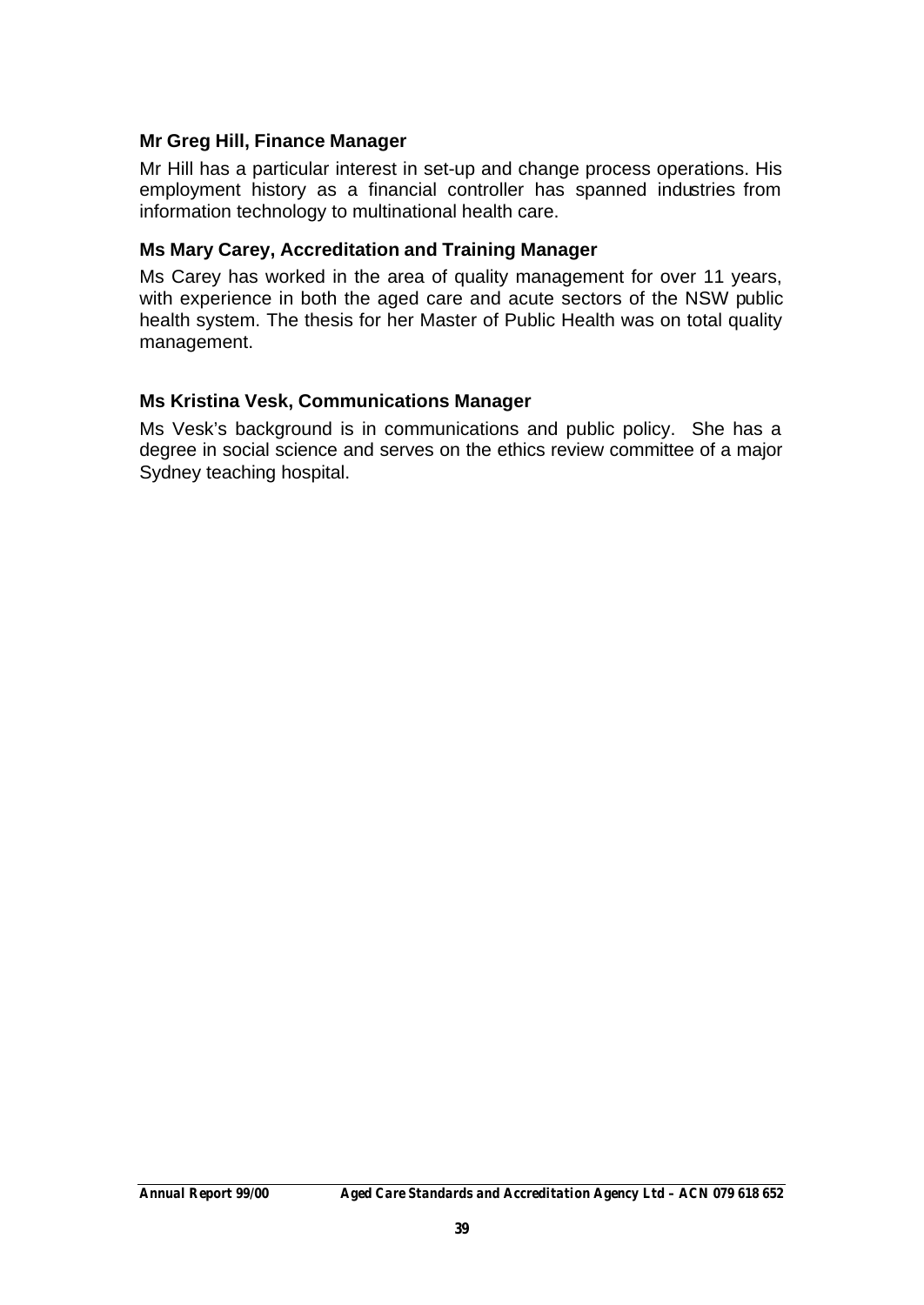#### **ATTACHMENT THREE: AGENCY CONTACT DETAILS**

#### **NATIONAL OFFICE**

**To August 2000** Level 11, 100-108 George Street Parramatta NSW 2150

Postal: PO Box 674 Parramatta NSW 2124

Tel: 02 9633 2099 Fax: 02 9633 2344

#### **From August 2000**

Suite 1, Level 1 The Barrington 10 Smith Street Parramatta NSW 2150

Postal: PO Box 773 Parramatta NSW 2124

Tel: (02) 9633 1711 Fax: (02) 9633 2422

#### **STATE OFFICES**

#### **New South Wales/ACT**

Level 11, 100-108 George Street Parramatta NSW 2150

Postal: PO Box 674 Parramatta NSW 2124

Tel: 02 9633 2099 Fax: 02 9687 0415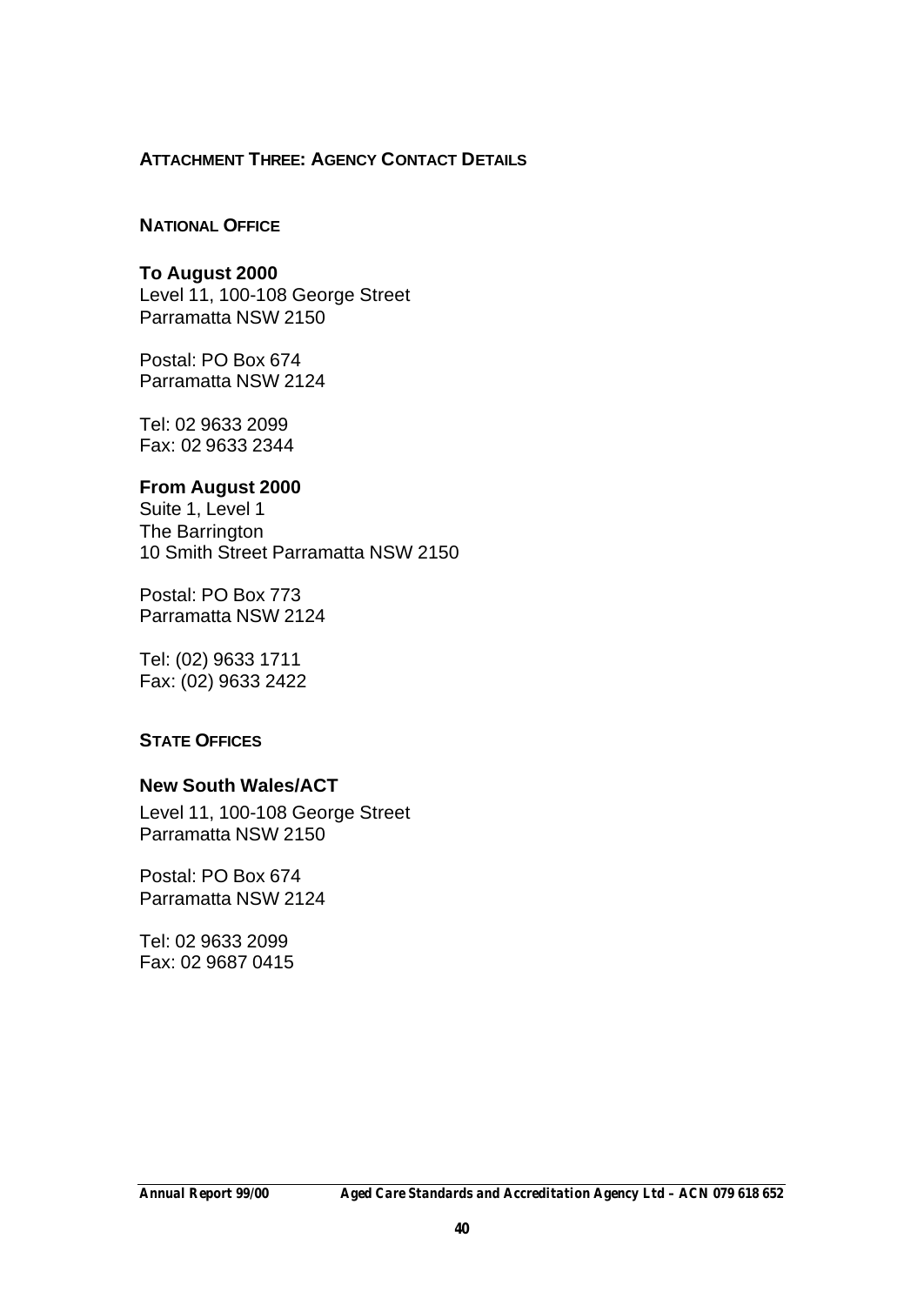### **Queensland**

The Terrace Office Park Level 2, South Tower 527 Gregory Terrace Bowen Hills Qld 4006

Postal: PO Box 1032 Spring Hill Qld 4004

Tel: 07 3852 3100 Fax: 07 3852 3011

#### **Victoria**

Level 1, 1183 Toorak Road Camberwell Vic 3124

Postal: PO Box 1001 Hartwell Vic 3125

Tel: 03 9889 9433 Fax: 03 9889 9621

#### **Tasmania (branch office only)**

Level 2, 17 Morrison Street Hobart Tas 7000

Postal: GPO Box 313 Hobart Tas 7001

Tel: 03 6224 4447 Fax: 03 6224 4449

#### **South Australia**

Suite 1, 245 Fullarton Road Eastwood SA 5063

Postal: PO Box 292 Fullarton SA 5063

Tel: 08 8272 3766 Fax: 08 8272 6566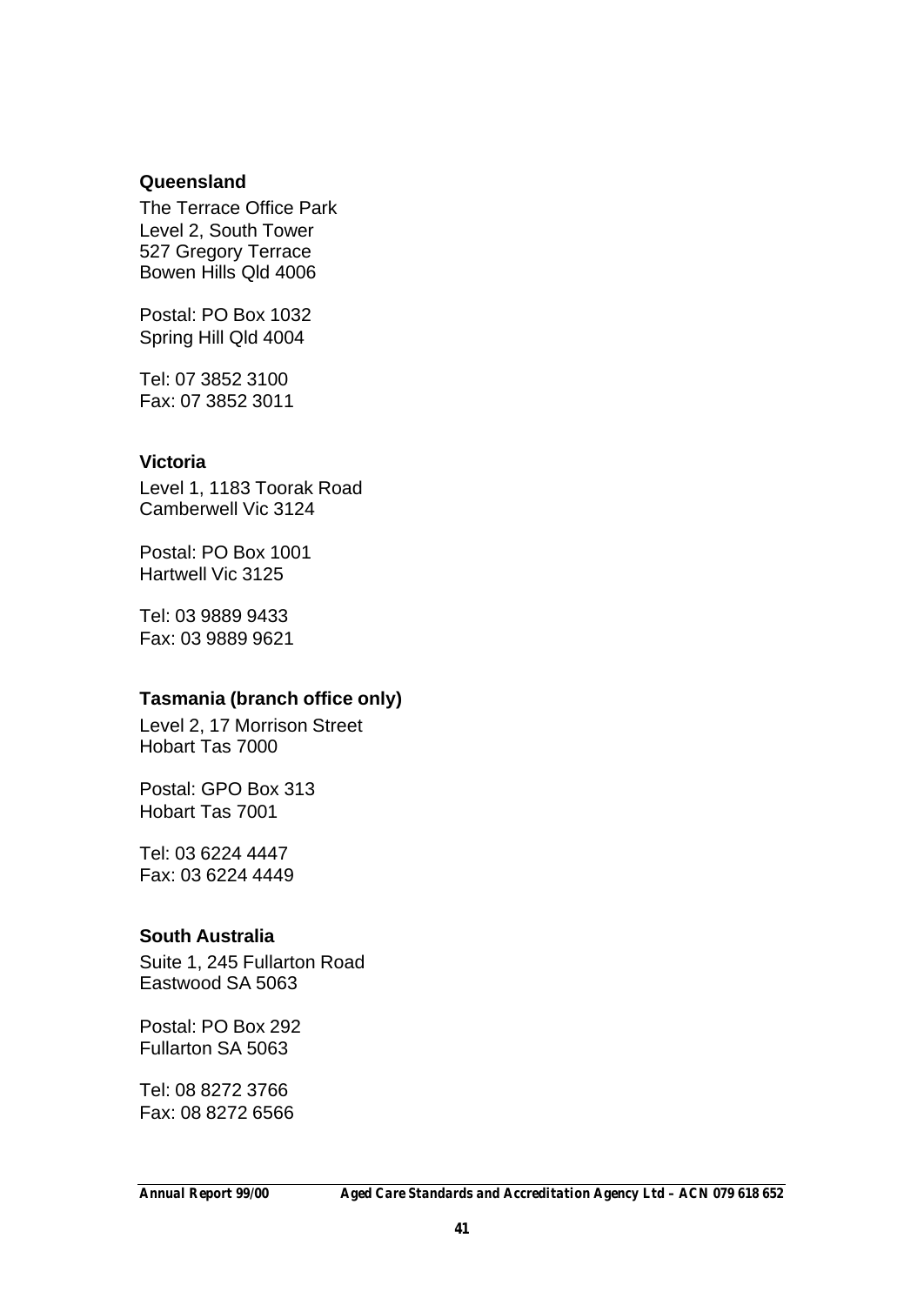#### **Western Australia**

Haines Norton Building The Garden Office Park 345 Harborne Street Herdsman WA 6017

Postal: PO Box 718 Herdsman WA 6017

Tel: 08 9201 1344 Fax: 08 9201 1355

**Agency website:** www.accreditation.aust.com